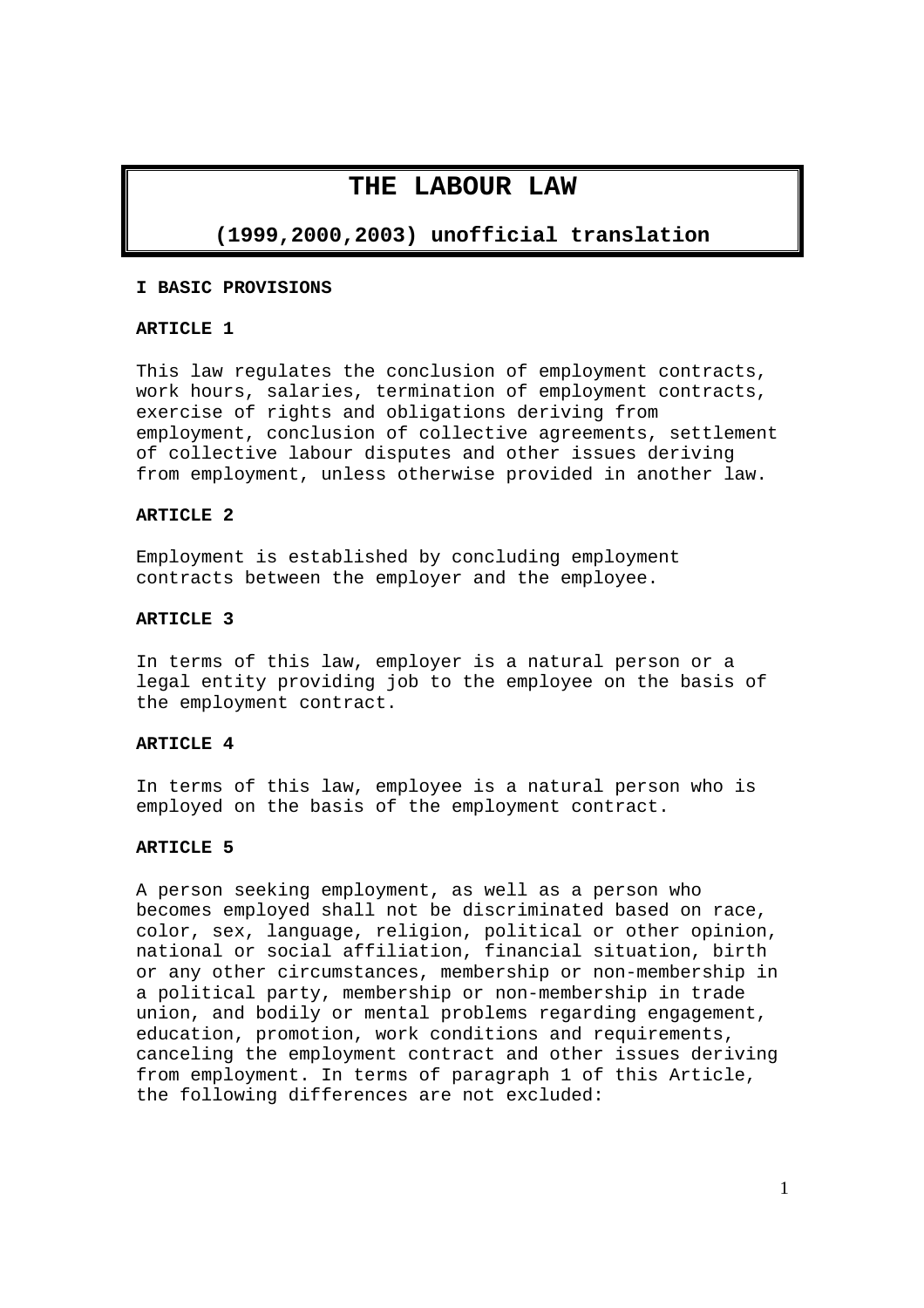1. differences made in good intentions, based on certain requirements which relate to a specific job; 2. differences made in good intentions, based on the incapability of the employee to carry out the work envisaged for a specific job or to complete the necessary specialization for work, provided that the employer or the person providing specialization have made a reasonable effort to adjust the work or the training for that employee or to provide another job or specialization, if possible; 3. activities which aim to improve the position of the person who is in an unfavourable economic, social, educational or physical situation. In case of a breach of the provision in paragraph 1 and 2 of this Article:

1. the person whose rights have been violated, may, due to the violation of his rights, bring an action before the competent court;

2.in case the plaintiff submits clear evidence of discrimination which has been prohibited by the provisions of this Article, the defendant is obliged to submit evidence that such a differentiation has not been made based on discrimination;

3) if the court establishes that there is reasonable doubt, it shall impose, in order to secure the application of the provisions of this Article, including employment, returning to work, securing or reestablishing of all rights arising from employment which derive from the employment contract".

#### **ARTICLE 6**

(erased from the law)

### **ARTICLE 7**

(erased from the law)

## **ARTICLE 8**

(erased from the law)

#### **ARTICLE 9**

Employees shall be entitled, at their own discretion, to organize a trade union, and become members of it, in accordance with the statute or the rules of that trade union.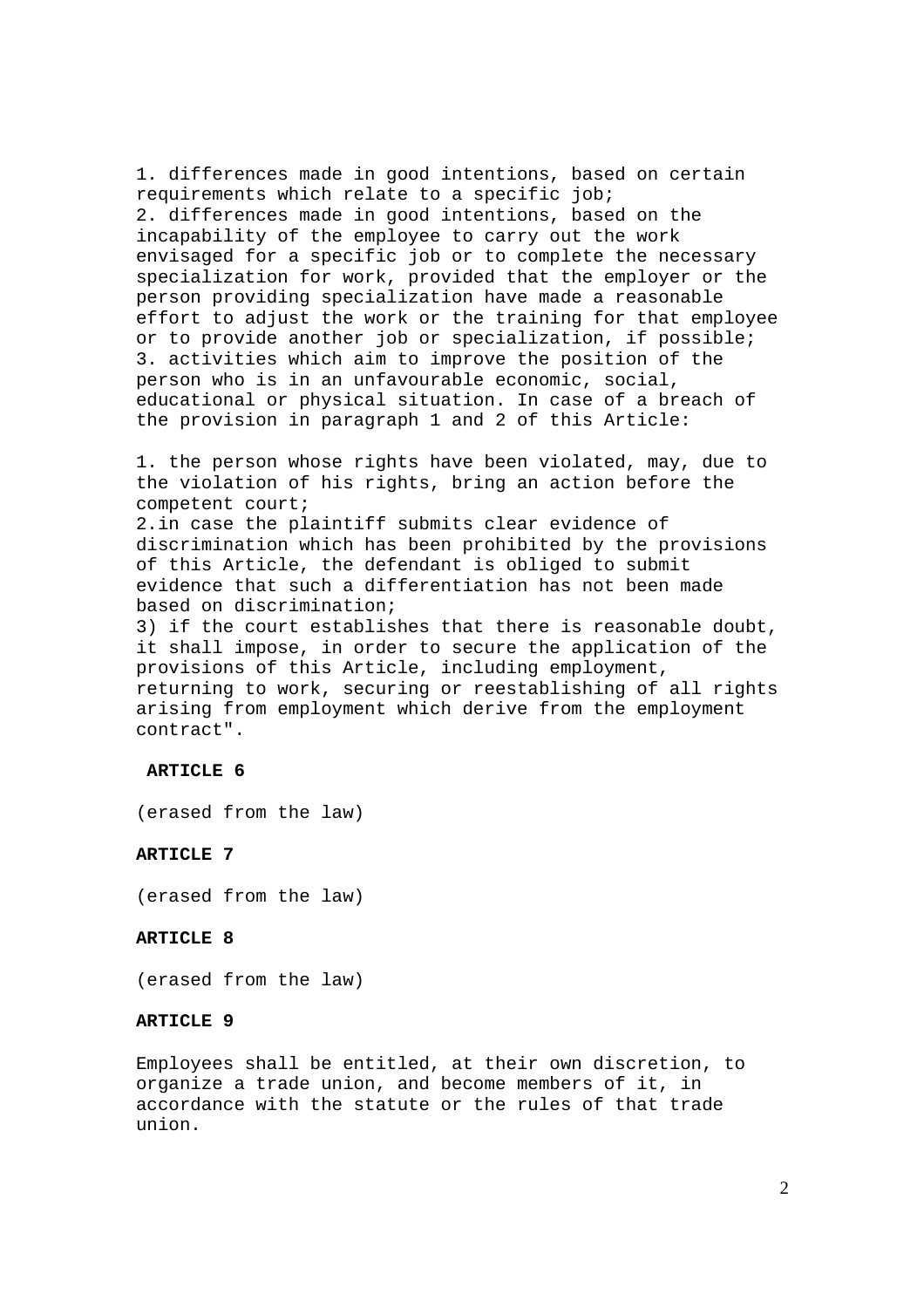Employers shall be entitled, at their own discretion, to form employers' associations, to become members of it, in compliance with the statute or the rules of that association.

Trade union and employers' organizations may be founded without any prior approval.

## **ARTICLE 10**

Employees and employers shall suitably decide on their joining or leaving the trade union or the employers' association.

An employee or an employer may not be discriminated based on his membership or non-membership in the trade union or in the employers' organization.

#### **ARTICLE 10 a**

Employers and associations of employers are prohibited to:

1. interfere with the establishment, functioning or management of the trade union;

2. help the trade union with the aim to control the trade union.

The trade union is prohibited to interfere with the establishment, functioning or management of the association of employers.

## **ARTICLE 11**

Legal activity of trade union or employer's associations may not be forbidden either permanently or temporarily.

#### **ARTICLE 12**

The collective agreement, the rulebook or the employment contract may not determine fewer rights than determined by this law, unless otherwise provided in this or another law. The collective agreement, the rulebook or the employment contract may not determine better rights than those determined by this law, unless otherwise provided in this or another law.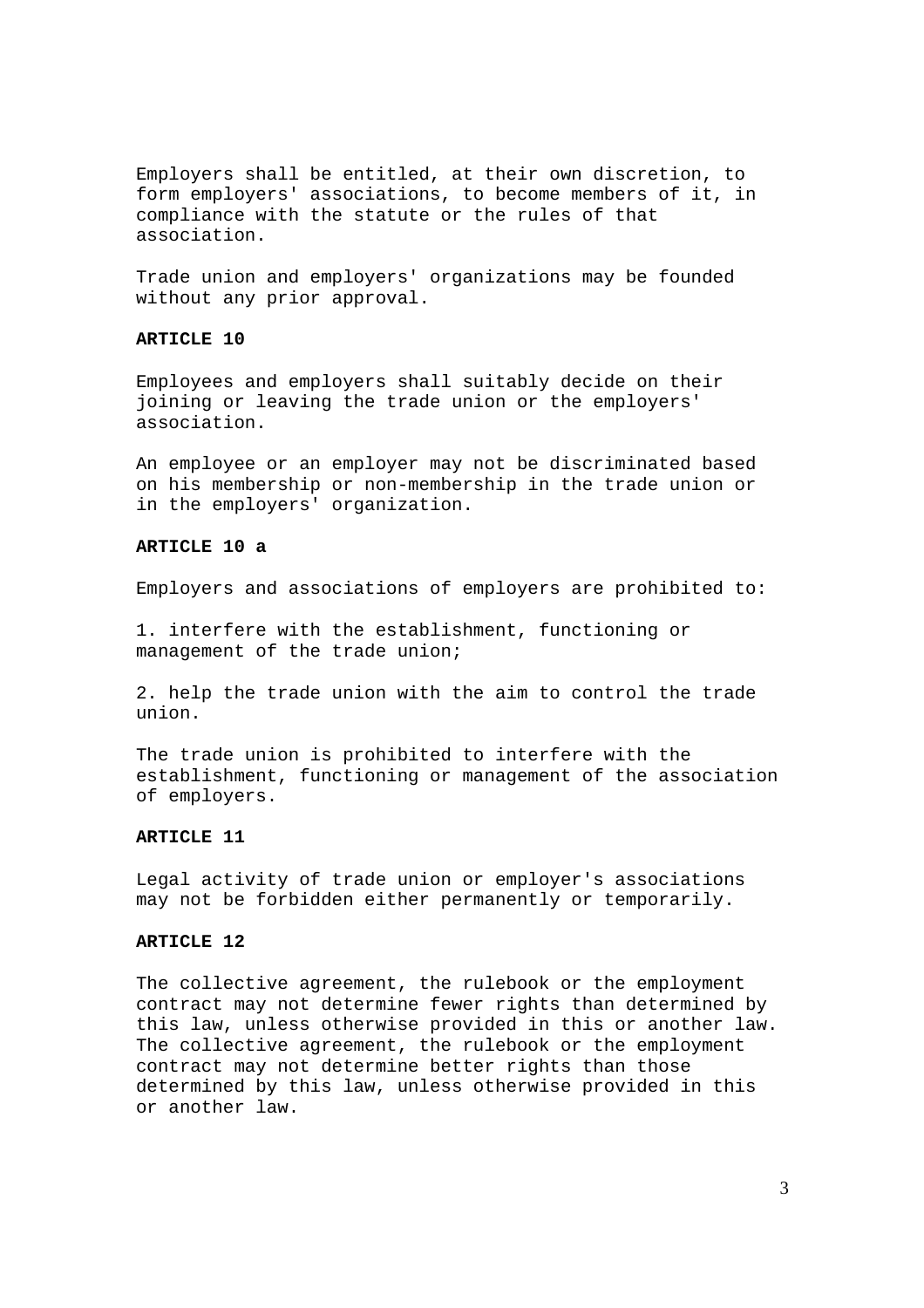(erased from the law)

#### **II CONCLUSION OF EMPLOYMENT CONTRACTS**

## **ARTICLE 14**

(erased from the law)

## **ARTICLE 15**

An employment contract may not be concluded with a person younger than 15 years of age. A person between 15 and 18 years of age (hereinafter referred to as: a minor) may be employed providing that he/she has the general health ability to perform those jobs, established by a competent doctor or health institution.

#### **ARTICLE 16**

(erased from the law)

### **ARTICLE 17**

(erased from the law)

## **1. PROBATIONARY PERIOD**

#### **ARTICLE 18**

Probationary employment period may be agreed upon in conclusion of the employment contract.

The probationary employment period from paragraph 1 of this Article may not exceed six months.

If probationary period has been agreed upon, the dismissal notice period shall be at least seven days.

#### **2. EMPLOYMENT CONTRACT FOR AN UNDEFINED OR DEFINED PERIOD**

### **ARTICLE 19**

Employment contract shall be concluded for: 1. an indefinite period; 2. a definite period. The employment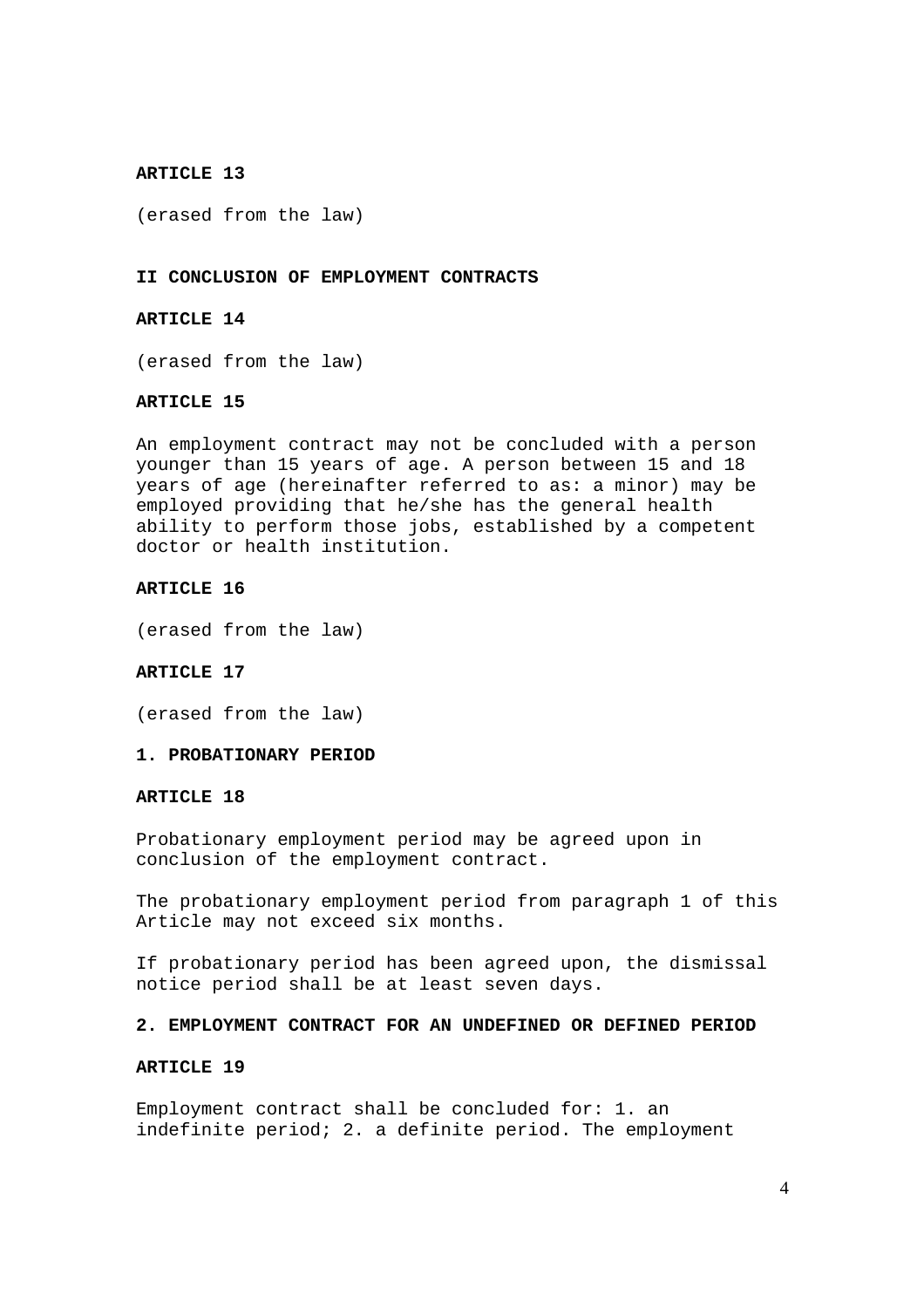contract which does not contain data regarding duration will be considered an employment contract for an indefinite period. The employment contract for a definite period may not be concluded for a period longer than two years. If the employee concludes with the same employer the employment contracts for a definite period in succession for a period longer than two years without interruption, such a contract shall be considered an employment contract for an indefinite period, unless otherwise stipulated in the collective agreement.

### **ARTICLE 20**

The cancellation of the employment contract from Article 19, paragraph 4 of this law, will not be assumed as cancellation in the following cases:

- 1. annual holidays,
- 2. sick leave,
- 3. maternity leave,

4. absence from work in compliance with the law, the collective agreement, the rulebook or the employment contract,

5. the period between the cancellation of the employment contract and the day of returning to the job on the basis of a court decision or other organ, in compliance with the law, the collective agreement, the rulebook or the employment contract

6. absence from work with the consent of the employer

7. a time period of 15 days between the employment contracts with the same employer, unless otherwise stipulated in the collective agreement.

### **3. CONTENTS OF THE CONCLUDED EMPLOYMENT CONTRACT**

#### **ARTICLE 21**

An employment contract may be concluded in written or oral form. In the written form, an employment contract shall specifically contain the following information:

- 1. name and seat of the employer;
- 2. name, last name, residence or domicile of the employee;
- 3. duration of the employment contract;
- 4. start day of employment;
- 5. location of employment;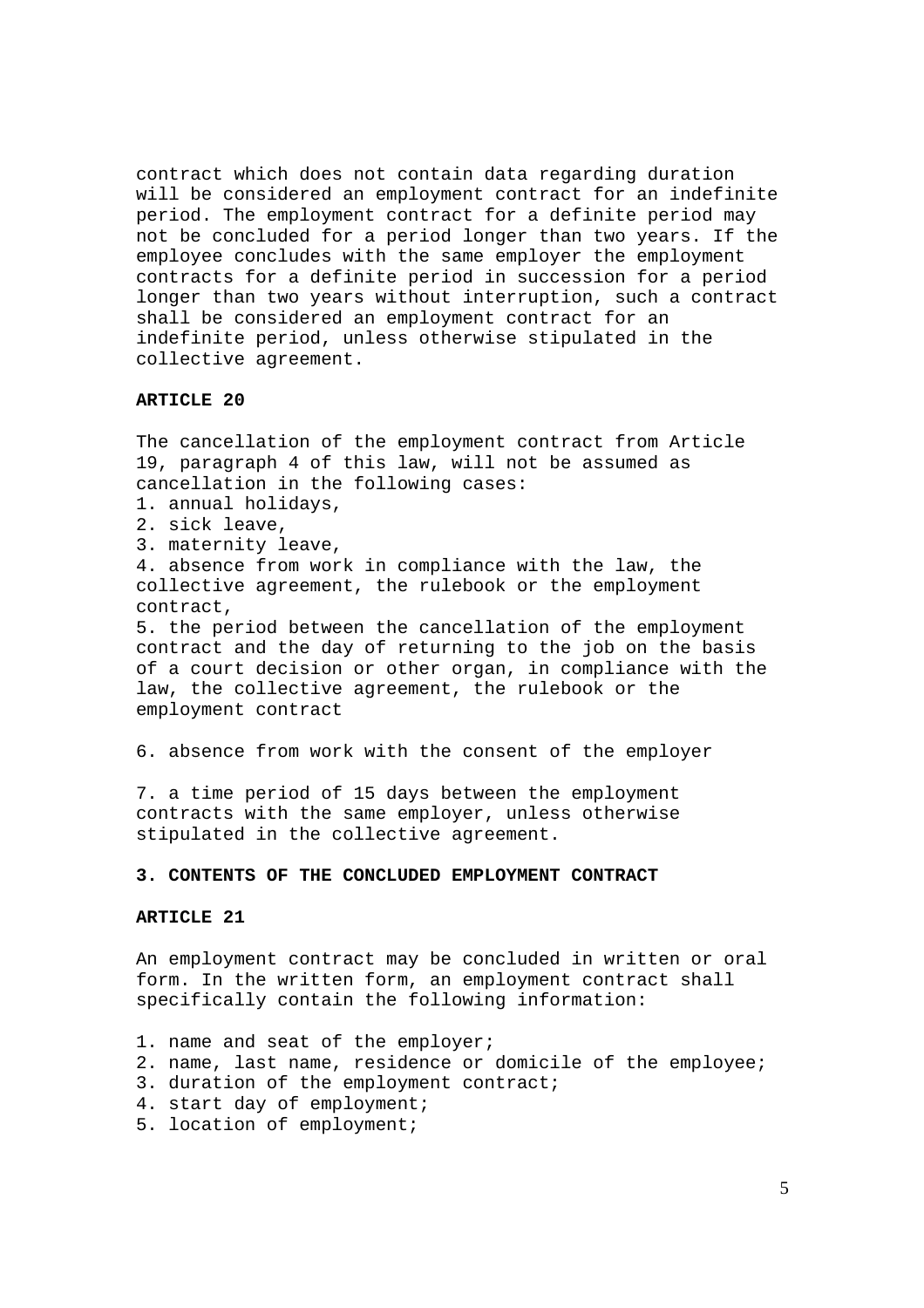6. working position an employee is employed for and a brief job description; 7. length and schedule of work hours; 8. salaries, additions to salaries, benefits, and periods of payment; 9. duration of annual leave; 10. dismissal notice duration which is to be abided by both the employee and the employer; 11. other information related to the terms of employment as determined in the collective agreement.

Instead of the information from paragraph 2, points 7 through 11 of this Article, an employment contract may designate the corresponding law, collective agreement or rulebook regulating these issues.

## **ARTICLE 21 a**

If the employer does not conclude with the employee an employment contract in written form from Article 21 of this law, the employer is obliged to supply the employee with a written statement which contains information from Article 21, paragraph 2 of this law.

The written statement from paragraph 1 of this Article shall be given to the employee by the employer:

- 1. within one month from the start day of employment in case an employment contract for an indefinite period has been concluded;
- 2. no later than the start day of employment in case an employment contract for a definite period has been concluded.

If the employer does not supply the employee with a written statement on an employment contract for a definite period, such a contract will be considered an employment contract concluded for an indefinite period, unless otherwise stipulated in the collective agreement, or the employer proves that the employment contract had been concluded for a definite period.

#### **ARTICLE 22**

If an employee is sent to work abroad, a written employment contract shall be concluded before departure of the employee abroad, containing the following work terms: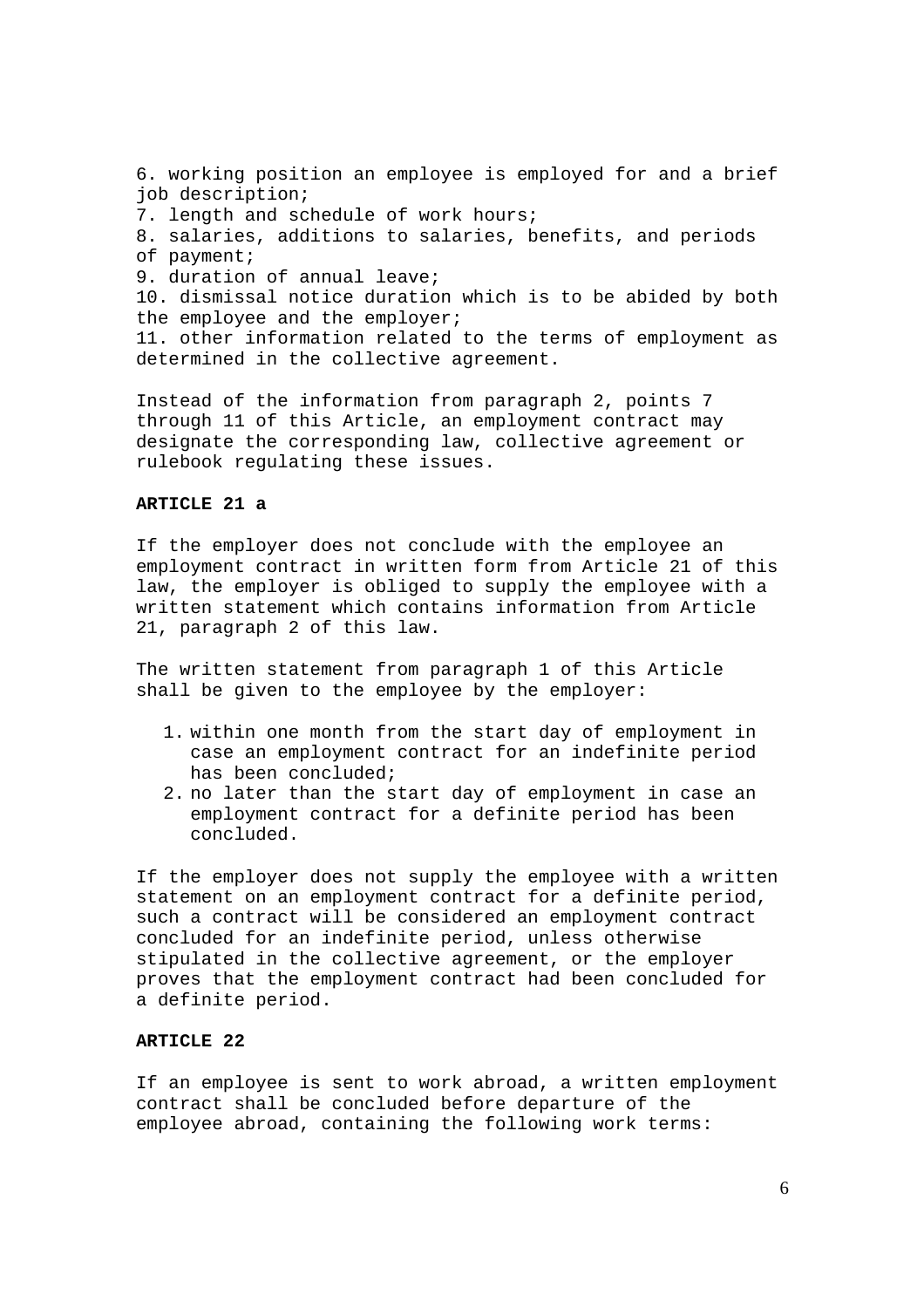1. duration of employment abroad; 2. the currency of payment of salary and other receipts in cash and kind to which the employee is entitled during working abroad;

3. terms of return to the country.

## **4. INFORMATION WHICH MAY NOT BE REQUIRED**

### **ARTICLE 23**

In concluding employment contracts, an employer may not require the employee to provide information, which is not directly related to the nature of the work activity performed, by the employee.

## **ARTICLE 24**

Personal data on the employee may not be gathered, processed, used or supplied to third persons, unless if this is determined by the law or if this is necessary to exercise the rights and obligations deriving from employment.

#### **III TRAINING, QUALIFICATION AND SPECIALIZATION FOR WORK**

## **ARTICLE 25**

An employer may, in accordance with the needs of employment, provide training, qualification and specialization for work.

An employee is obliged, in accordance with his capabilities and the needs of employment, become trained, qualified or specialized for work.

In changes or introduction of new methods or organization of work, the employer is obliged to provide to the employee training, qualification or specialization for work.

The terms and method of training, qualification and specialization for work from paragraphs 1 and 2 of this Article shall be regulated in a collective agreement or rulebook.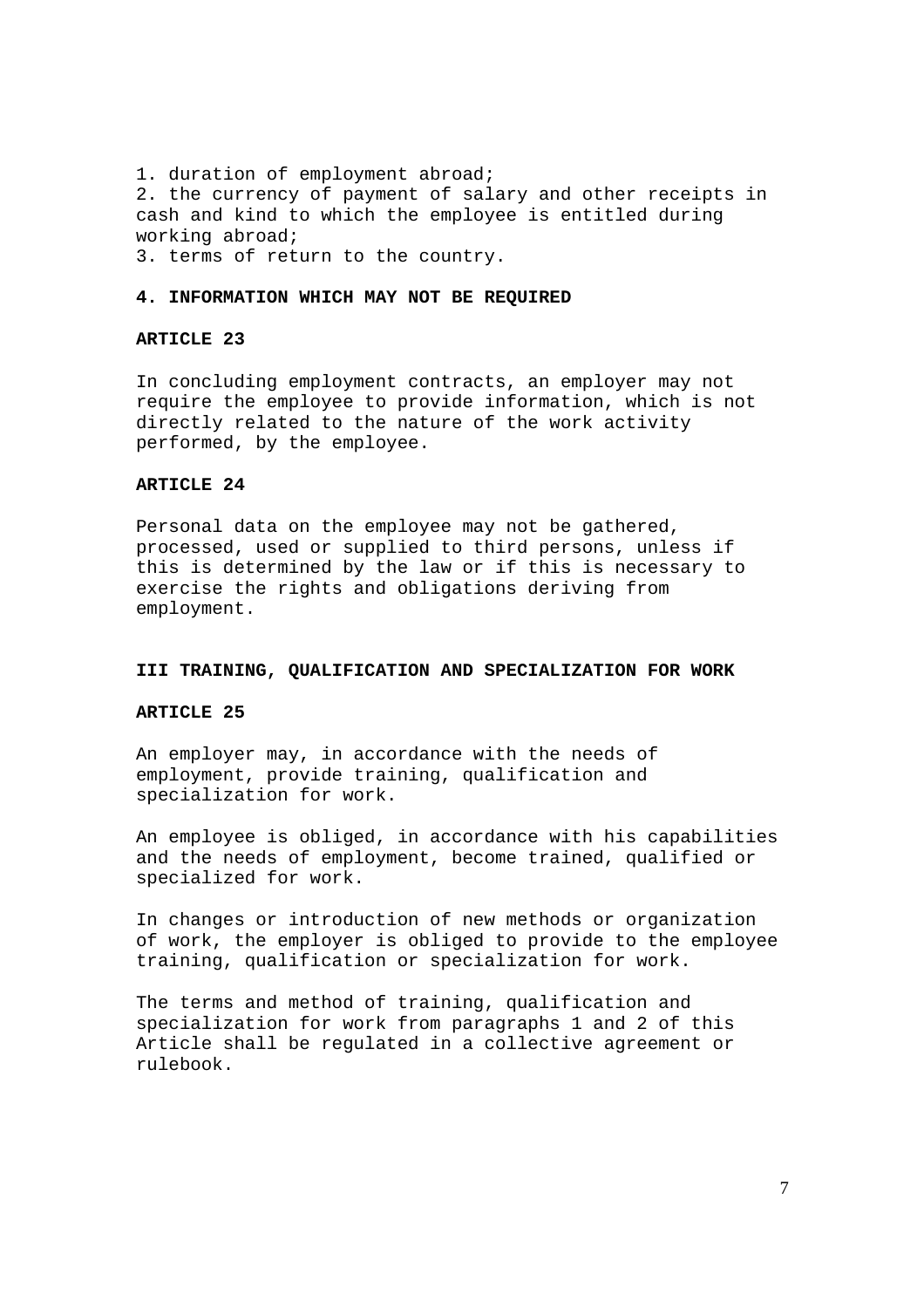#### **1. RECEIVING EMPLOYEES IN TRAINING**

## **ARTICLE 26**

An employer may conclude an employment contract with an employee in training for such a period as is regulated for a specific profession.

The contract shall be concluded in written form. A copy of the contract will be sent by the employer to the competent employment service for evidencing and control, within five days upon the conclusion of the contract.

An employee in training is a person who has completed secondary or higher school, or university, employed for the first time in that profession, for the purpose of passing the expert examination or for independent work.

During the training period, the employee in training is entitled to an allowance of at least 80% of the minimum salary. The employer and employee in training may stipulate a larger amount of the allowance, depending on the qualifications of the employee in training.

The employer insures the employee in training in case of injury at work or professional disease, while the competent employment service provides the employee with health insurance.

The employee in training is entitled to a break during work, daily break between two days in succession and a weekly rest.

### **ARTICLE 27**

After completed training period, the employee shall pass the expert examination, in accordance with the law, the rule of the canton or the rulebook.

#### **2. VOLUNTEER WORK**

## **ARTICLE 28**

If the expert examination or the work experience stipulated in the law or in the rulebook, is the requirement to perform the jobs of a certain profession, the employer may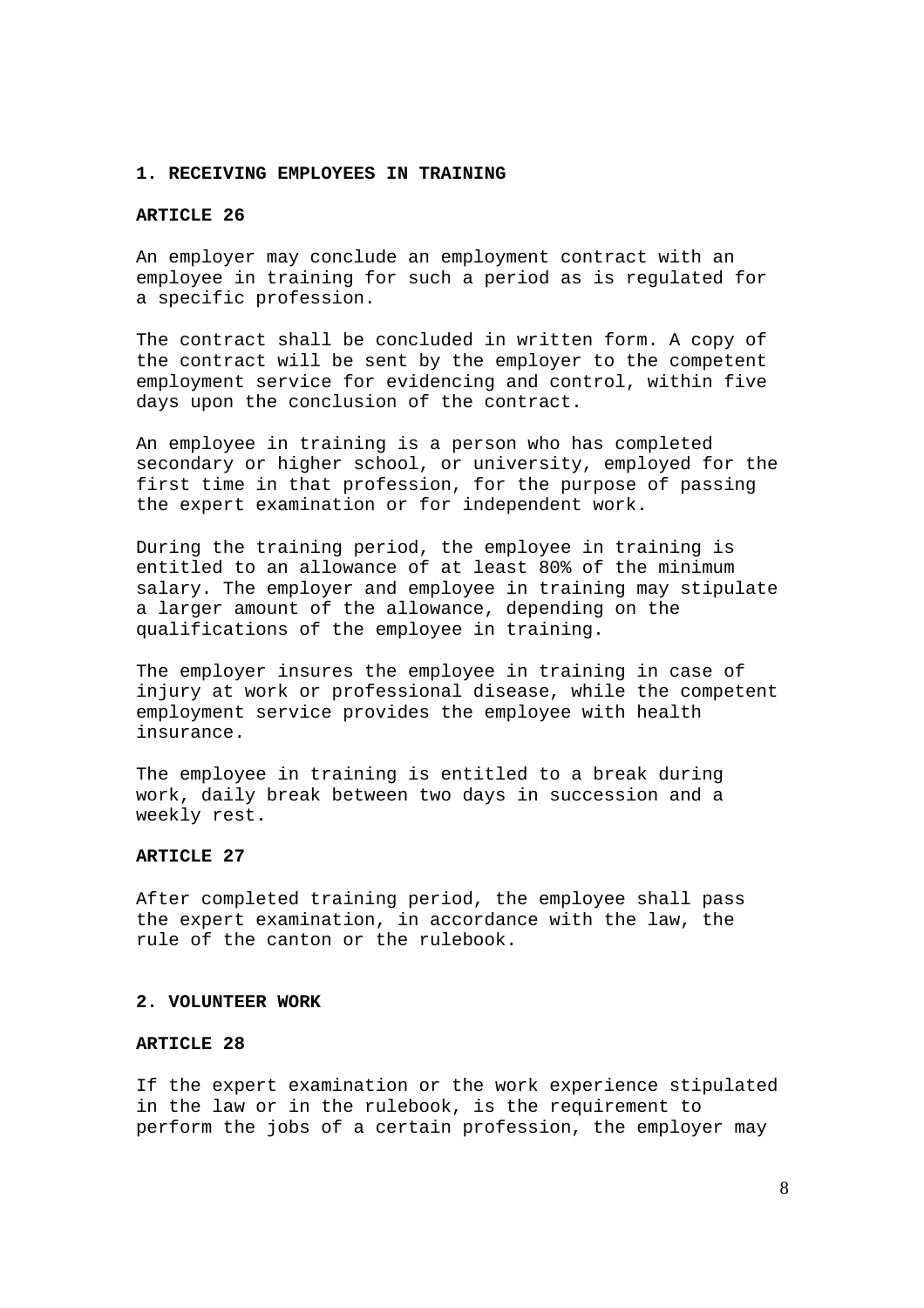receive the person completing education for such a profession for expert qualification for independent work, without employment (volunteer work).

The volunteer work contract shall be concluded in writing. A copy of the contract shall be sent by the employer to the competent employment service for evidencing and control, within five days upon the conclusion of the contract.

The volunteer work may last as long as the training duration is determined, by the law, for a specific profession.

The period of volunteer work shall be counted into the training period and into the work experience as a requirement for work on specific jobs or for the passing of the expert examination.

In the course of performing volunteer work, the person is entitled to health insurance as determined by regulations for unemployed persons.

For insurance in case of injury at work or professional disease, the employee pays the competent employment service 35% of the minimum salary for every volunteer.

The volunteer is entitled to breaks during work, daily break between two successive workdays and weekly rest.

## **IV WORK HOURS**

#### **ARTICLE 29**

Full work hours of an employee shall not exceed 40 hours weekly.

#### **ARTICLE 30**

An employment contract may also be concluded for part-time work.

An employee, who has concluded employment contract for part-time work, may conclude a number of such contracts in order to complete his work hours in that manner.

A part-time employee shall exercise all the rights deriving from employment like a full-time employee, except for the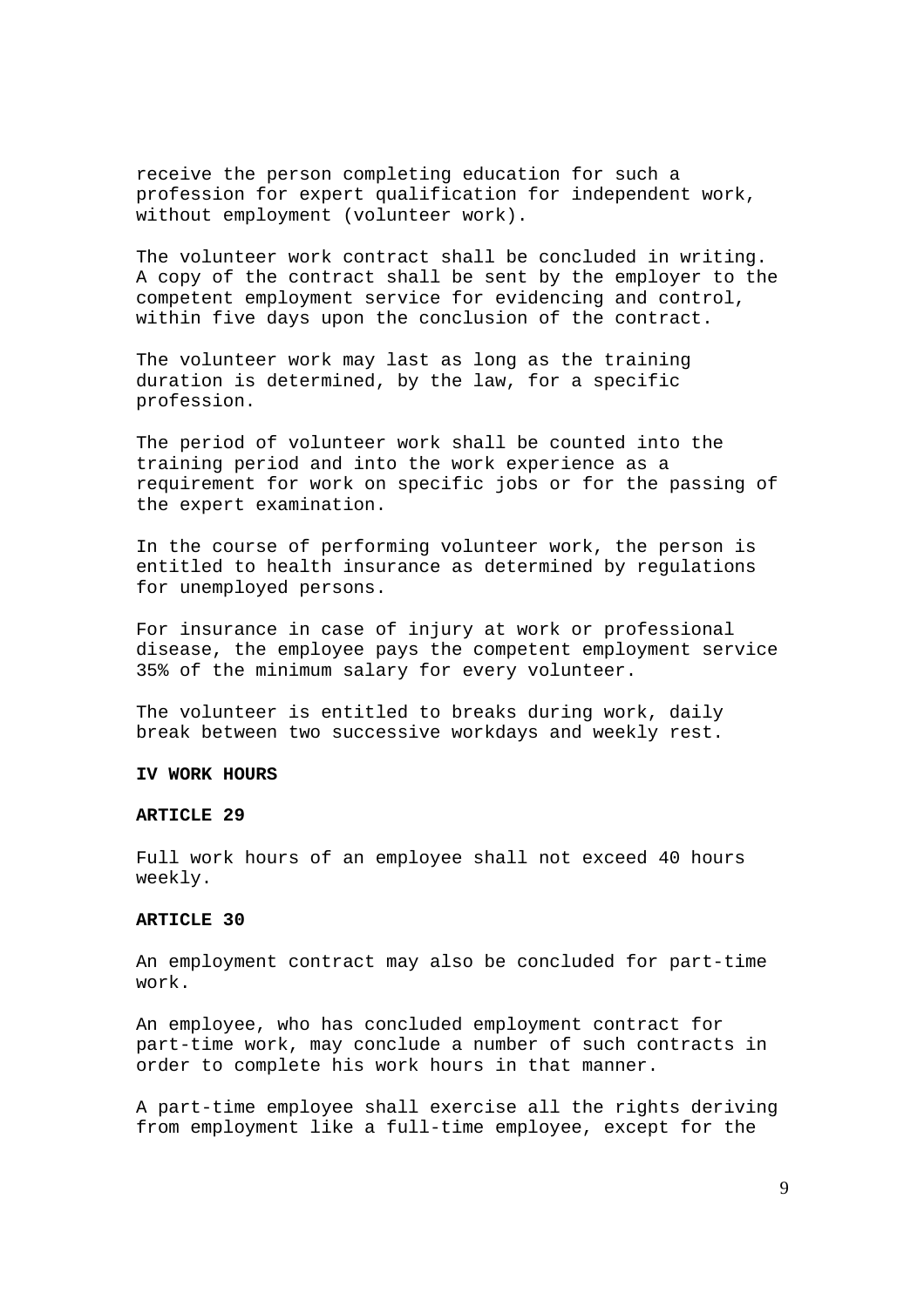rights depending on the duration of work hours (salary, allowances, etc.) in compliance with the collective agreement, rulebook or employment contract.

#### **ARTICLE 31**

On the jobs where, irrespective of the safety measures, it is not possible to protect employees from harmful effects, the work hours shall be decreased in proportion to the harmful effect of the work conditions on the health and working ability of the employees.

The jobs from paragraph 1 of this Article and the duration of work hours shall be determined in the rulebook and employment contract, in compliance with the law.

In exercise of the rights to salary and other rights deriving from employment and in relation to employment, decreased work hours in terms of paragraphs 1 and 2 of this Article shall be equaled with full-time work hours.

### **ARTICLE 32**

In case of force major (fire, earthquake, flood) or sudden increase in the volume of work, as well as in other similar cases of emergency need, an employee, at the request of the employer, is obliged to work longer hours than his/her full work hours (overtime work), up to 10 hours weekly.

If the overtime work of an employee exceeds three weeks in continuity or exceeds 10 weeks during one calendar year, the employer shall report the overtime work to the authority in charge of labour inspection of the canton (hereinafter referred to as: the labour inspection of the canton).

The employee can, voluntarily, at the request of the employer, work overtime, up to 10 more hours weekly.

No overtime work is allowed for minor employees.

A pregnant woman, mother or a adoptive parent with a child of up to three years of age, or a self-sustaining parent or adoptive parent with a child of up to six years of age, may work overtime if he provides a written statement of voluntary consent to such work.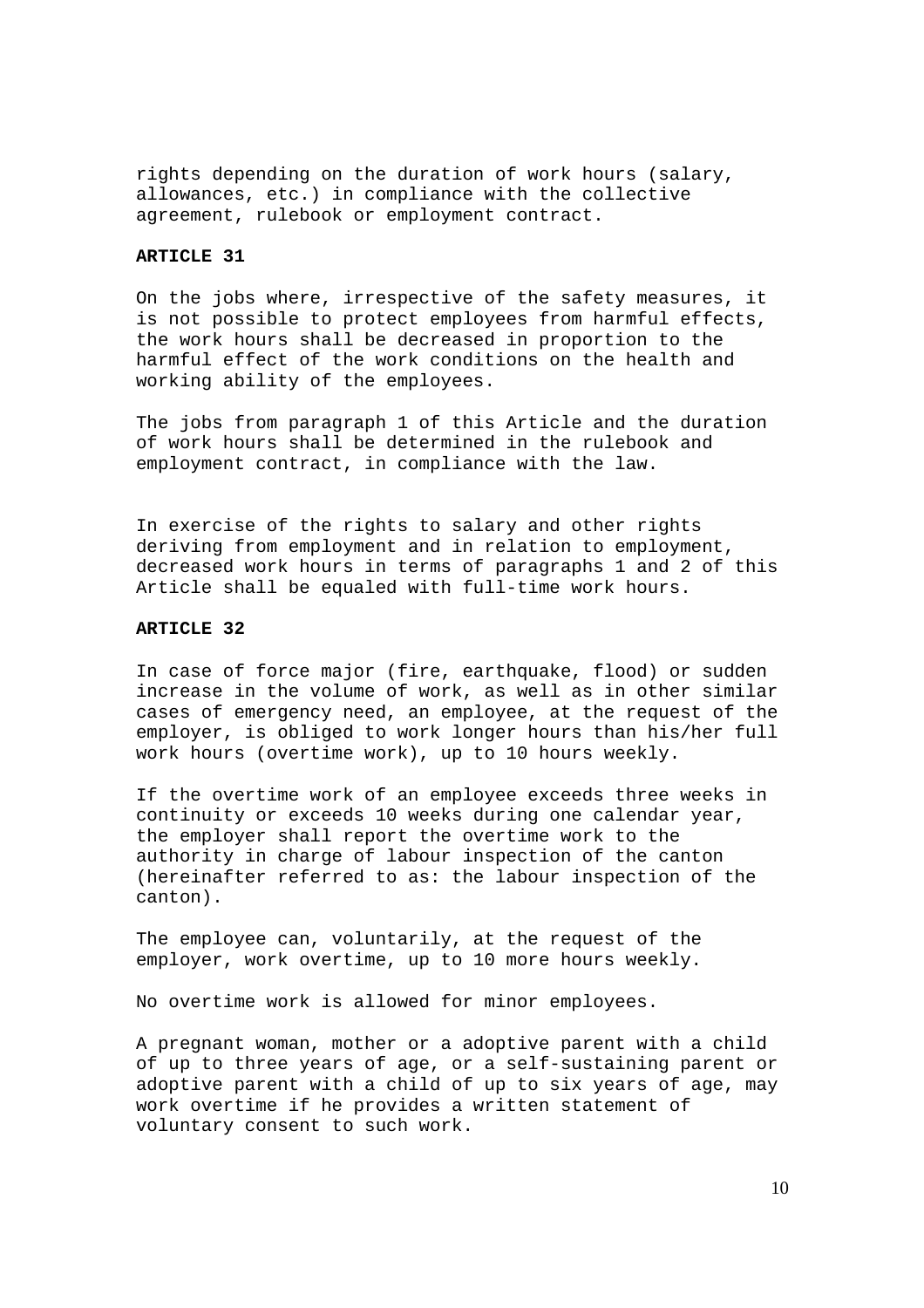The labour inspection of the canton shall forbid overtime work introduced contrary to paragraphs 1, 2, 3, 4 and 5 of this Article.

### **ARTICLE 33**

If the nature of the job so requires, full work hours may be re-distributed so that during one period it lasts shorter, and in another period it lasts longer than the full work hours, whereby the average work hours may not exceed 52 hours weekly, and for seasonal jobs they may not exceed 60 hours weekly.

If re-distribution of the work hours has been introduced, average work hours during one calendar year or another period determined in a collective agreement may not exceed 4o hours weekly.

If re-distribution of work hours has been introduced, such work hours shall not be considered overtime work.

## **ARTICLE 34**

Work in the period between 22 hours in the evening and 6 hours in the morning of the following day, and in agriculture between 22 hours and 5 hours in the morning, shall be considered night work, unless for a specific case the law, the rule of the canton or a collective agreement stipulates otherwise.

If work is organized in shifts, the shift schedule shall be regulated in the collective agreement, rulebook or the employment contract.

### **ARTICLE 35**

(erased from the law)

### **ARTICLE 36**

Night work of minor employees shall be restricted.

For minor employees in industry, work in the period between 19 hours in the evening and 7 hours in the morning of the next day, shall be considered night work.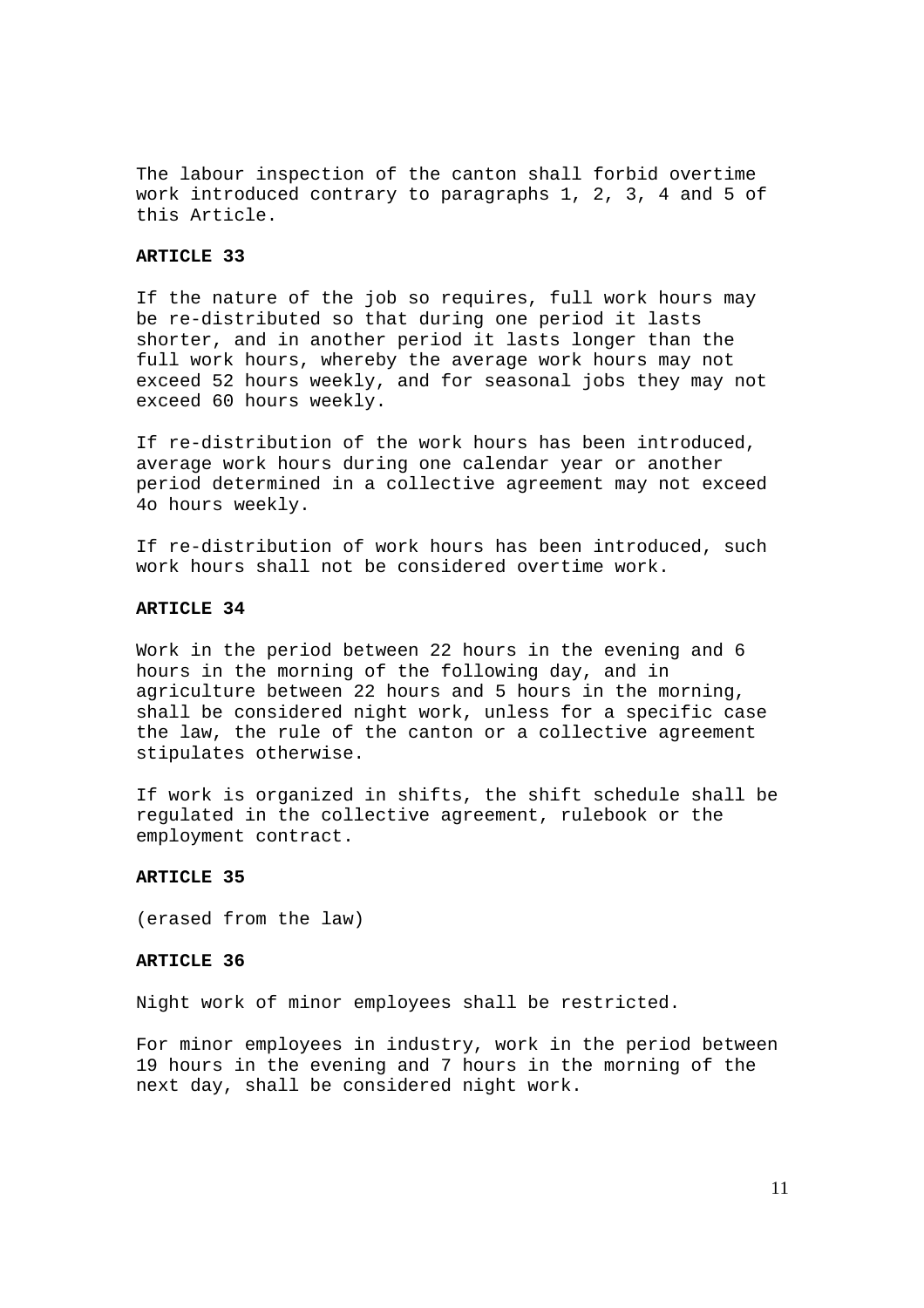For minor employees not employed in industry, work in the period between 20 hours in the evening and 6 hours in the morning of the following day shall be considered night work.

Exceptionally, minor employees may temporarily be exempted from the restriction of night work in case of major breakdowns, force major and protection of interests of the Federation, based on the approval of the competent authority of the canton.

### **V BREAKS, LEAVE AND ABSENCE FROM WORK**

### **1. BREAKS**

### **ARTICLE 37**

A full-time employee shall be entitled to a break during daily work in the duration of at least 30 minutes.

Exceptionally, employer is obliged to provide to employee a break from paragraph 1 of this Article in duration of one hour for one day during the workweek, upon his/her request.

The break time from paragraph 1 and 2 of this Article shall not be counted in work hours.

The method of using the break from paragraph 1 and 2 of this Article shall be regulated by the collective agreement, rulebook and employment contract.

### **ARTICLE 38**

An employee shall be entitled to daily break between two successive workdays in the duration of at least 12 hours without interruption.

Exceptionally, during work on seasonal jobs, an employee shall be entitled to the break from paragraph 1 of this Article in the duration of at least 10 hours without interruption, and for minor employees in the duration of at least 12 hours without interruption.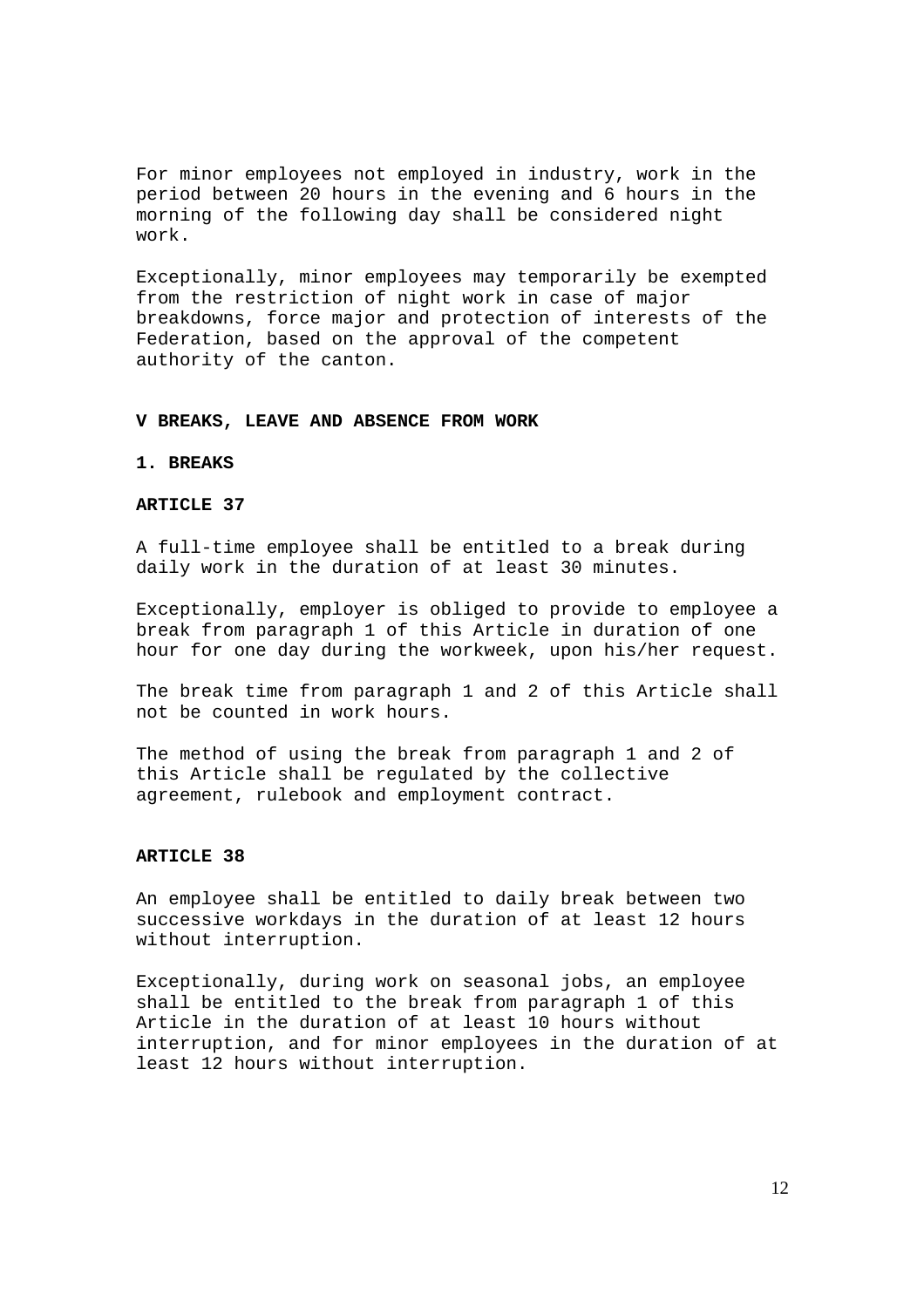An employee shall be entitled to weekly rest in the duration of at least 24 hours without interruption, and if it is necessary that s/he works on the day of her/his weekly break, s/he shall be provided one day in the period determined based on the agreement between the employer and the employee.

#### **ARTICLE 40**

(erased from the law)

### **ARTICLE 41**

For each calendar year, the employee shall be entitled to paid annual leave in the duration of at least 18 working days.

An underage employee shall be entitled to annual leave in the duration of at least 24 working days.

An employee working on the jobs on which, irrespective of the safety measures, it is not possible to protect him from harmful effects, shall be entitled to annual leave in the duration of at least 30 working days.

The jobs and the duration of leave from paragraph 3 of this Article shall be regulated in the law, the rule of the canton, collective agreement or rulebook.

## **ARTICLE 42**

An employee receiving employment for the first time or having intermission of work between two employment exceeding eight days, shall be entitled to annual leave after six months of continuous work.

If an employee has not acquired the right to annual leave in terms of paragraph 1 of this Article, s/he shall be entitled to use at least one day of the annual leave for each completed month of work, in accordance with the collective agreement, rulebook and employment contract.

Leave from work due to temporary incapacity for work, maternity, military service or other leave not conditioned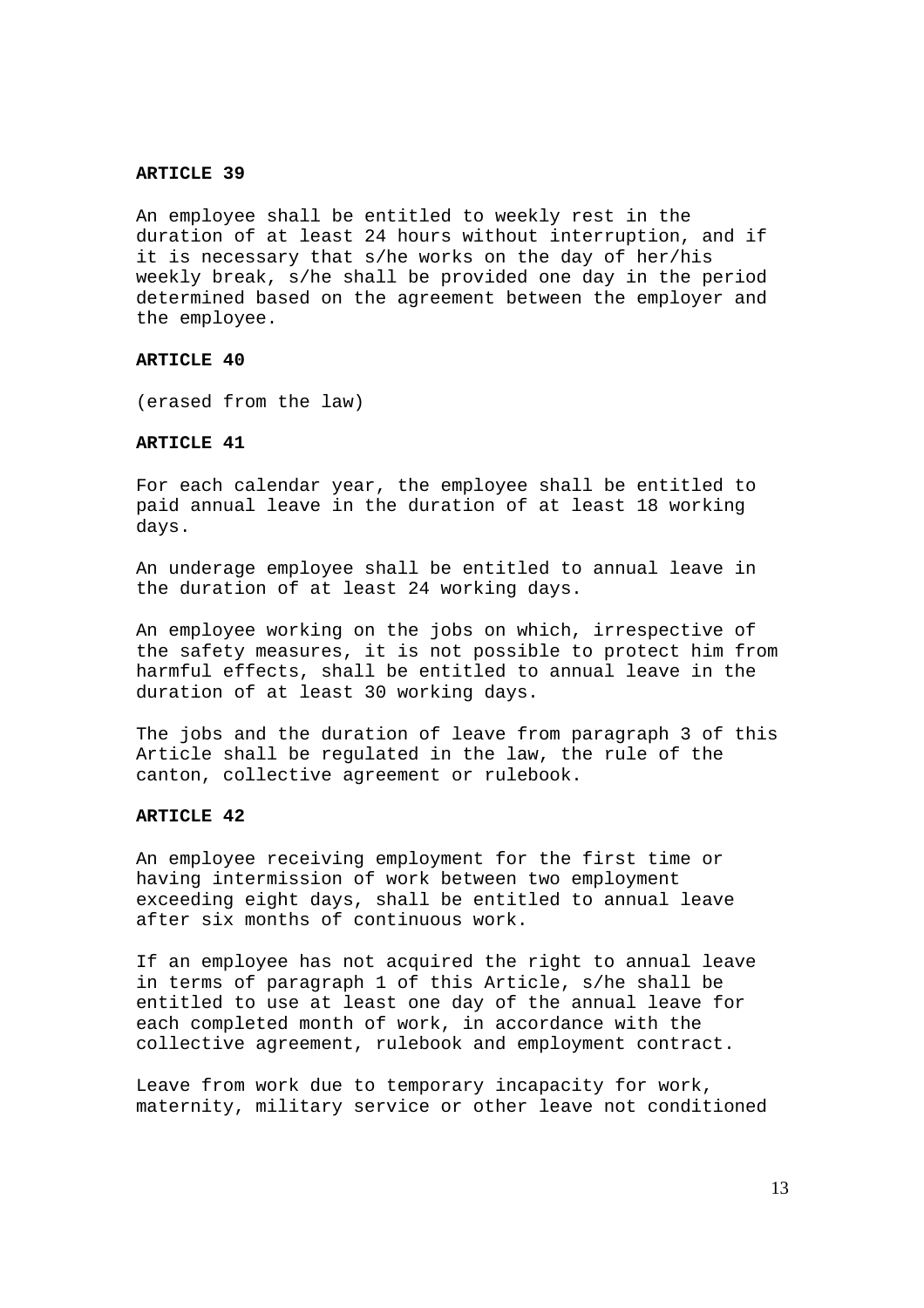by the will of the employee shall not be considered an intermission of work from paragraph 1 of this Article.

### **ARTICLE 43**

The duration of annual leave exceeding the shortest one as prescribed in this law shall be determined in a collective agreement, rulebook or employment contract.

The duration of annual leave shall not include the period of temporary incapacity for work, the time of non-working holidays, nor other leave from work recognized and calculated into the employee's insurance record.

If the work is organized in less than six working days in a week, in determining the duration of the annual leave, it shall be assumed that work hours are distributed into six working days, unless otherwise regulated in a collective agreement, rulebook or employment contract.

#### **ARTICLE 44**

Annual leave may be used in two parts.

If an employee is using annual leave in parts, the first part shall be used without interruption in the duration of at least 12 working days in the course of a calendar year, and the second part shall be used no later than June 30th of the next year.

An employee is entitled to use one day of annual leave when s/he so wishes, with the obligation to inform the employer to this effect at least three days before its use.

## **ARTICLE 45**

An employee may not waive her/her right to use annual leave.

An employee may not be denied the right to use annual leave, nor may s/he be paid in lieu use of annual leave.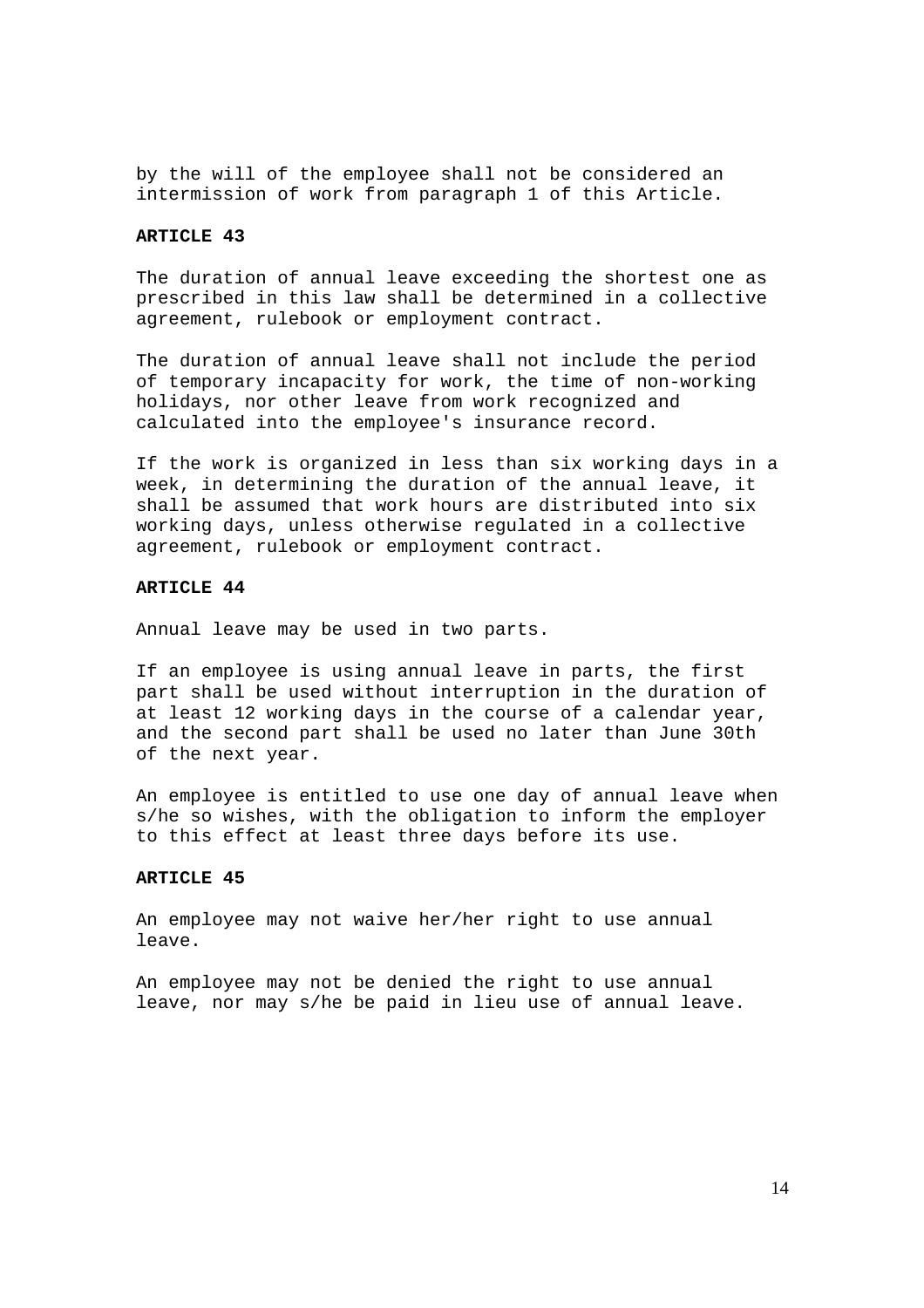#### **2. ABSENCE FROM WORK**

## **ARTICLE 46**

An employee shall be entitled to paid absence from work of up to seven working days in one calendar year - paid leave in the case: marriage, wife's confinement, serious disease or death of a family or household member.

Family member, in terms of paragraph 1 of this Article, shall include: spouses or extramarital partners, a child (from marriage, extramarital, adopted child, adopted child of a spouse, or parentless child taken for support), father, mother, adoptive father, adoptive mother, foster parent, grandfather and grandmother (by father and mother), brothers and sisters.

An employee shall also be entitled to paid absence in other cases and over periods determined in the rule of the canton, collective agreement or rulebook.

## **ARTICLE 47**

An employer may, at the request of the employee, approve the employee to use absence from work without salary compensation - unpaid absence from work.

Exceptionally, employer is obliged to enable employee to be absent from work up to four days during one calendar year, to meet his religious/traditional needs, and the absence of two days shall be used with salary compensation - paid absence from work.

During the absence from paragraph 1 of this Article, the rights and obligations of the employees acquired through employment and deriving from employment shall be at rest.

### **VI PROTECTION OF EMPLOYEES**

#### **ARTICLE 48**

Employer has a duty to provide the employee the opportunity to familiarize her/himself with the labour regulations and safety protection regulations within 30 days from the day the employee's start day.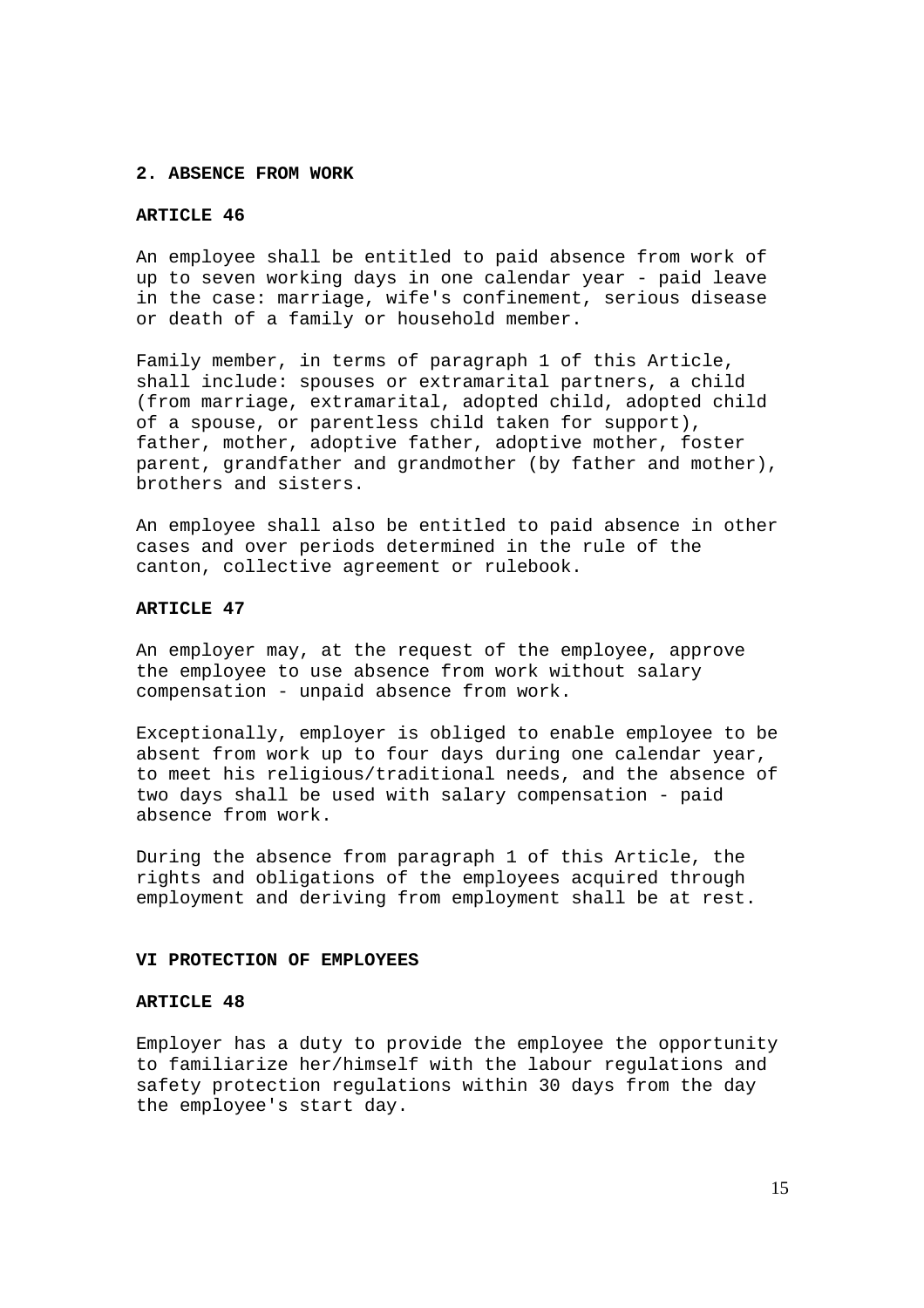Employer has a duty to equip the employee for work in the manner securing protection of life and health of the employee and preventing accident occurrence.

#### **ARTICLE 49**

Employer has a duty to secure the necessary safety conditions to secure protection of life and health of the employee, in accordance with the law.

## **ARTICLE 50**

Employee is entitled to refuse to work if her/his life or health is immediately threatened due to the fact that no prescribed safety measures have been enforced and he is obliged to report this immediately to the labour inspection of the canton.

### **1. PROTECTION OF MINORS**

#### **ARTICLE 51**

A minor may not work on particularly hard manual works, works underground or under water, nor on other jobs which could have a harmful effect or increased risk to his life or health, development or moral, given his psycho-physical qualities.

The Federal Ministry shall issue a separate regulation to determine the jobs from paragraph 1 of this Article.

The labour inspector of the canton shall forbid the work of minors on the jobs in terms of paragraph 1 of this Article.

### **2. PROTECTION OF WOMEN AND MATERNITY**

#### **ARTICLE 52**

A woman may not be ordered nor assigned to work underground (in mines), except women performing management which does not require manual work or women performing health and social protection jobs, as well as women in education who must spend part of the time in underground parts of mines, or must enter underground parts of mines to perform nonmanual works.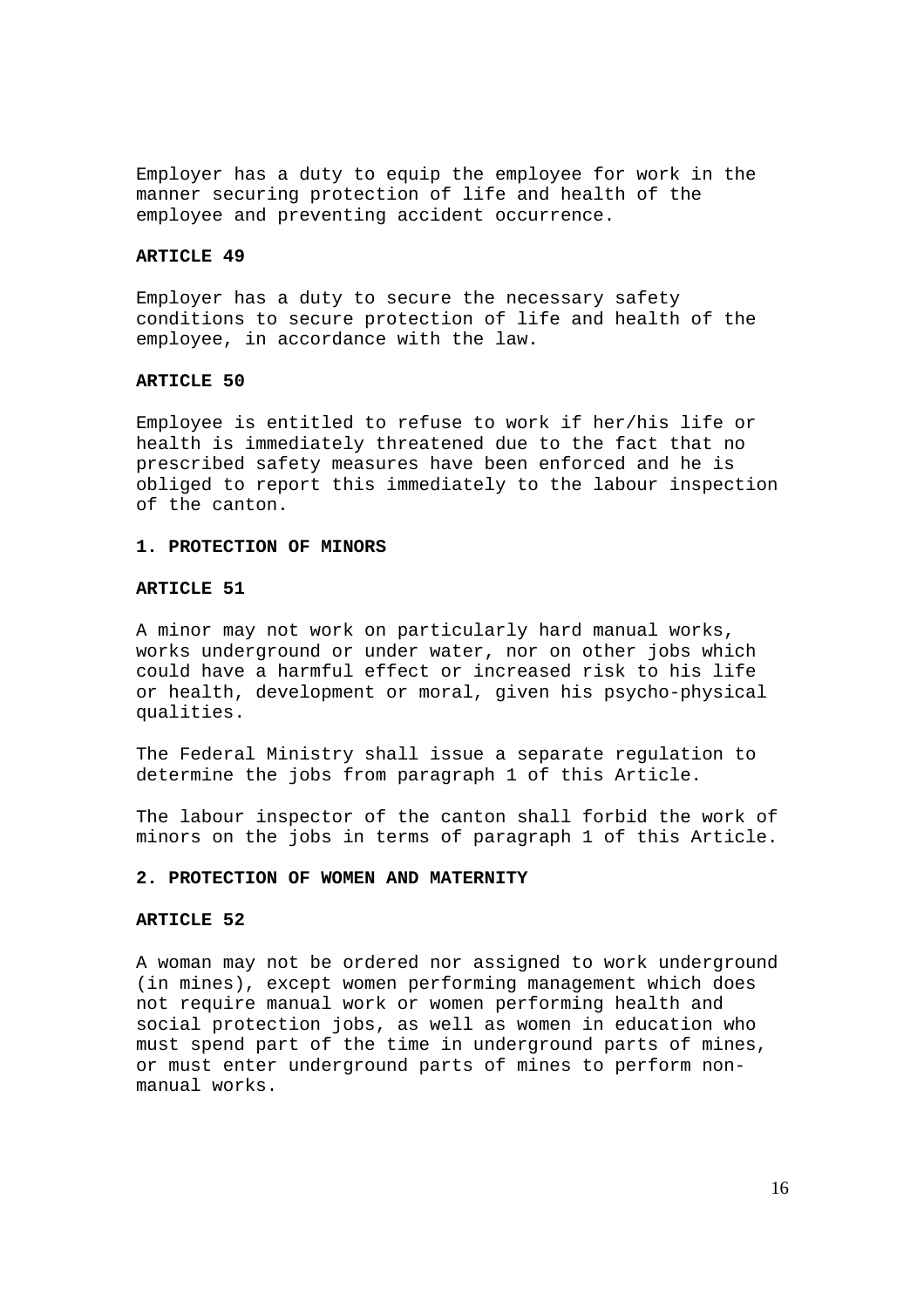An employer may not refuse to employ a woman for her pregnancy, or cancel her employment contract because of her condition, or assign her to other jobs, except in cases from Article 54, paragraph 1 of this law.

### **ARTICLE 54**

During pregnancy or weaning of child, a woman may be assigned to other jobs if this is in the interest of her health condition as established by the certified medical doctor.

If an employer is not able to secure assignment of the woman in terms of paragraph 1 of this Article, the woman shall be entitled to paid absence from work, in accordance with the collective agreement and rulebook.

The temporary assignment from paragraph 1 of this Article may not result in reduction of the woman's salary.

The employer may dislocate the woman from paragraph 1 of this Article into other place of work only with her written consent.

## **ARTICLE 55**

During pregnancy, confinement and care of the baby, the woman shall be entitled to maternity leave in the duration of one year without interruption

Based on the finding of a certified medical doctor, the woman may start maternity leave 28 days before birth giving.

The woman may use shorter maternity leave, but no shorter than 42 days after confinement.

## **ARTICLE 56**

The father of the child, or the adoptive parent, may use the right from Article 56, paragraphs 1 and 3 of this law in the case of death of the mother, in case the mother abandons the baby or if for justified reasons she is prevented from using this right.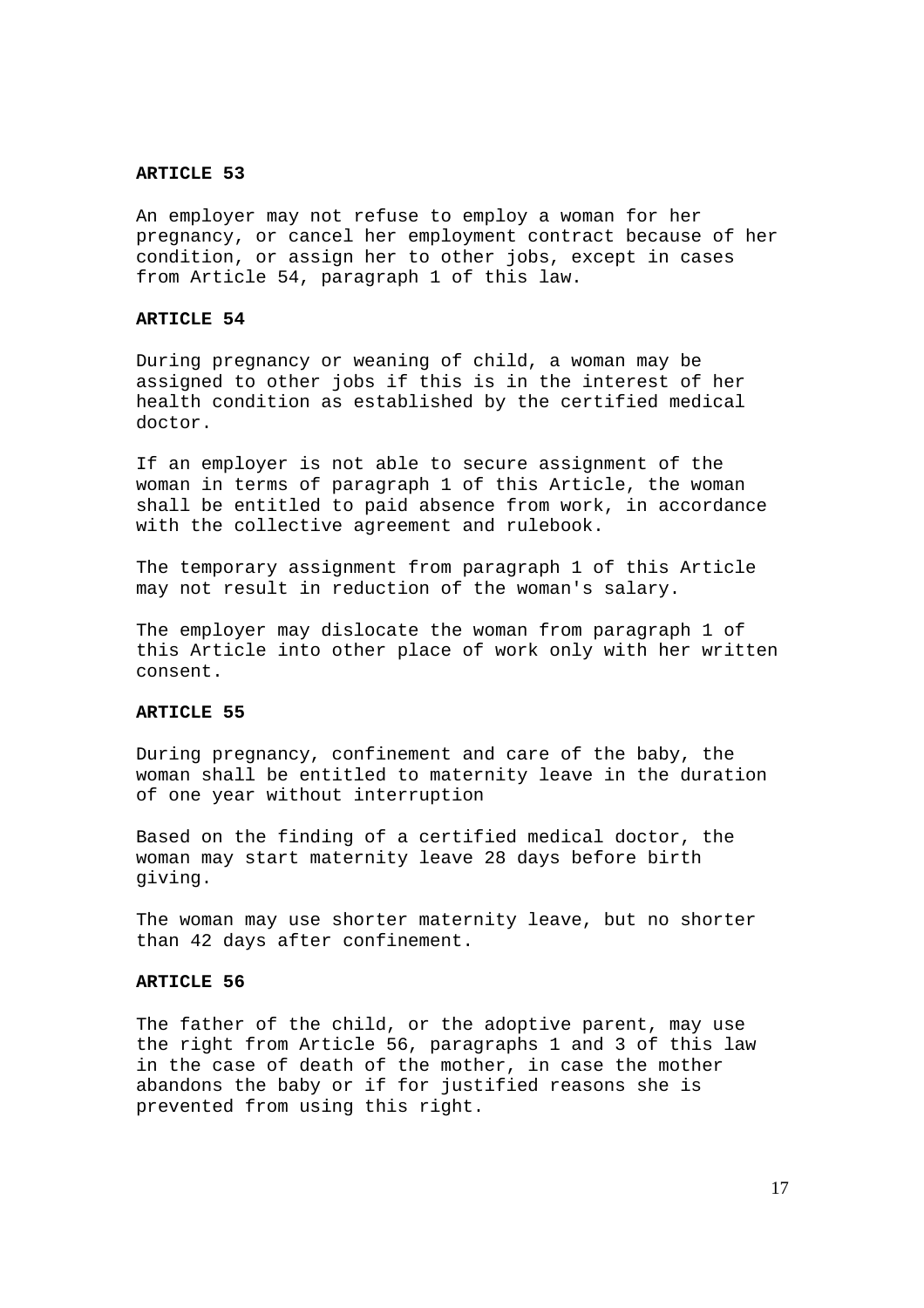After expiry of maternity leave, a woman with the baby of up to one year of age shall be entitled to work half work hours, and for twins, third or each following child she shall be entitled to work half work hours up to the completion of two years of age of her baby, unless the rule of the canton stipulates for extended duration of this right.

The right from paragraph 1 of this Article may also be used by the employed father of the baby, if the woman works full work hours in that period.

### **ARTICLE 58**

After expiry of one year of the baby's life, one of the parents shall be entitled to work half work hours up until three years of age of the baby, if the baby, according to the finding of the certified health institution, requires intensified care.

The right from paragraph 1 of this Article shall also be used by the adoptive parent or the person taking care of the child, in case of death of both parents, if parents abandon the child or if they are not able to take care of the child.

#### **ARTICLE 59**

A woman working full work hours after using her maternity leave shall be entitled to be absent from work twice daily in the duration of one hour each time for the purpose of weaning the baby, based on the finding of the certified medical doctor.

The woman may use the right from paragraph 1 of this Article up until the completed one year of age of the baby.

The absence time from paragraph 1 of this Article shall be counted into the full work hours.

#### **ARTICLE 60**

If a woman gives birth to a dead baby or if the baby dies before the expiry of maternity leave, she shall be entitled to extend maternity leave by such time as, according to the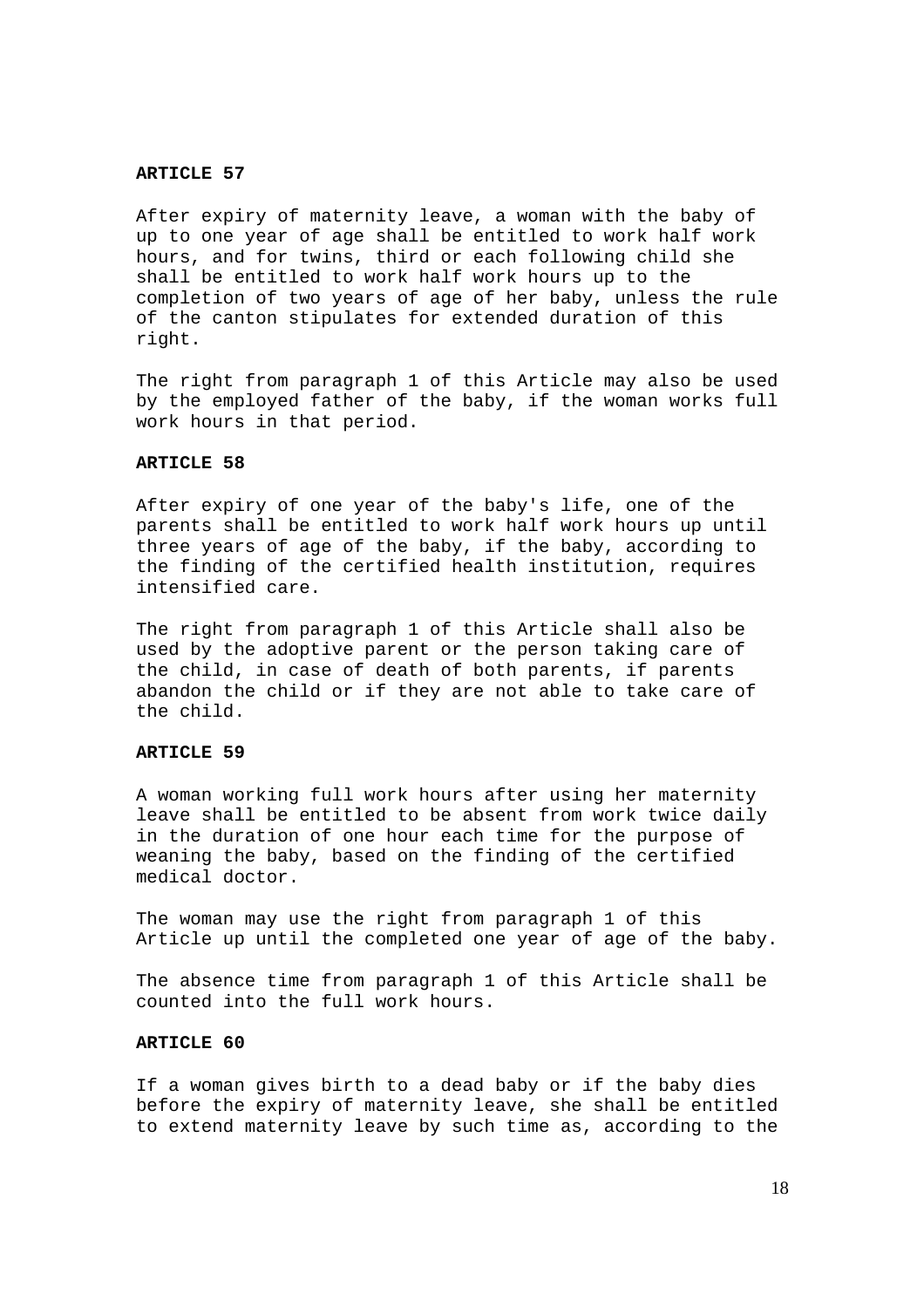finding of the certified medical doctor, is necessary to rehabilitate from birth giving and the psychical condition caused by the loss of the baby, nor less than 45 days from the confinement or the death of the baby, during which time she shall be entitled to the rights deriving from maternity leave.

### **ARTICLE 61**

One of the parents may absent from work up until the completed three years of age of the baby, if this is stipulated in the collective agreement or the rulebook.

During absence from work in terms of paragraph 1 of this Article, the rights and obligations deriving from employment shall be at rest.

#### **ARTICLE 62**

During use of maternity leave, the employee shall be entitled to payment of salary in accordance with the law.

During working half work hours from Articles 57 and 58 of this law, for the half full work hours s/he is not working, s/he shall be entitled to payment of salary in accordance with the law.

### **ARTICLE 63**

One of the parents of a child with serious retardation in development (of a seriously handicapped child) shall be entitled to work half full work hours, in case this is a self-sustaining parent or that both parents are employed, provided that the child is not accommodated in a social welfare/health care institution, based on the findings of the competent health care institution.

The parent using the right from paragraph 1 of this Article shall be entitled to receive salary in accordance with the law.

The parent using the right from paragraph 1 of this Article may not be ordered to work nights, to work overtime nor may be his place of work be changed, unless s/he has provided her/his written consent to that effect.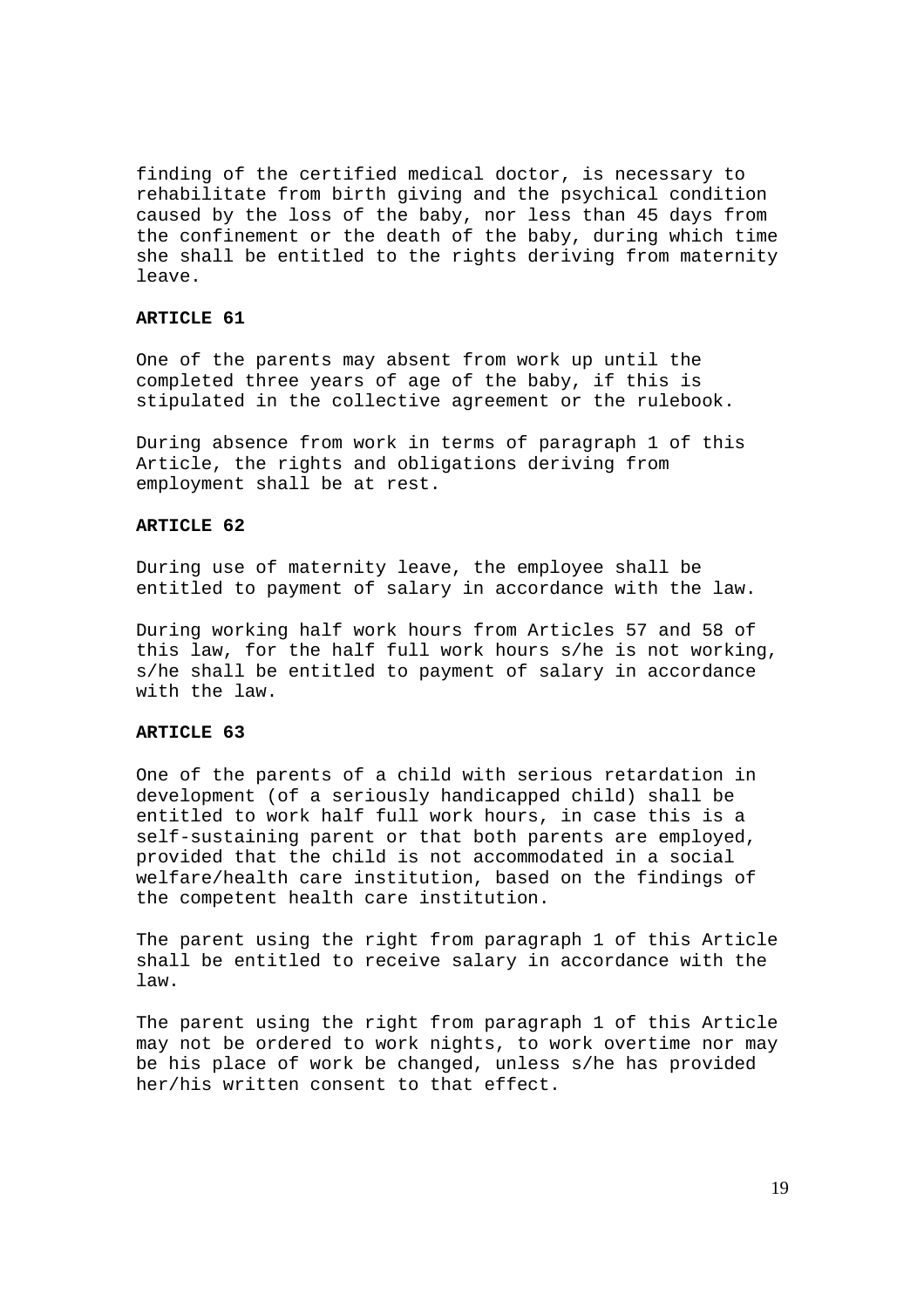## **3. PROTECTION OF EMPLOYEES TEMPORARILY OR PERMANENTLY INCAPABLE OF WORKING**

### **ARTICLE 64**

An employer may not cancel employment contract to an employee who has suffered injury at work or has developed a professional disease, during the period of his temporary incapacity for work.

Exceptionally, in cases and over the period from paragraph 1 of this Article, the employer may not cancel an employment contract to an employee concluded for a defined period, in accordance with this law.

### **ARTICLE 65**

Injury at work, disease or professional disease may not have any harmful effect on the exercise of the rights for the employee deriving from employment.

An employee who has temporarily been incapacitated for work due to injury or injury at work, disease or professional disease, after treatment and rehabilitation established by the competent health care institution or the certified medical doctor as being able to work, shall be entitled to return to the jobs he worked on before occurrence of the temporary incapacity for work or to other appropriate jobs.

An employee is obliged to inform the employer on the temporary incapacity for work within three days from the occurrence of the incapacity.

#### **ARTICLE 66**

If the competent institution establishes reduced working capacity or immediate risk of occurrence of disability with the employee, the employer is obliged to supply her/him a written offer for other jobs for which the employee is capacitated.

The employee suffering from injury at work or from a professional disease shall have advantage in expert training, qualification or specialization organized by the employer.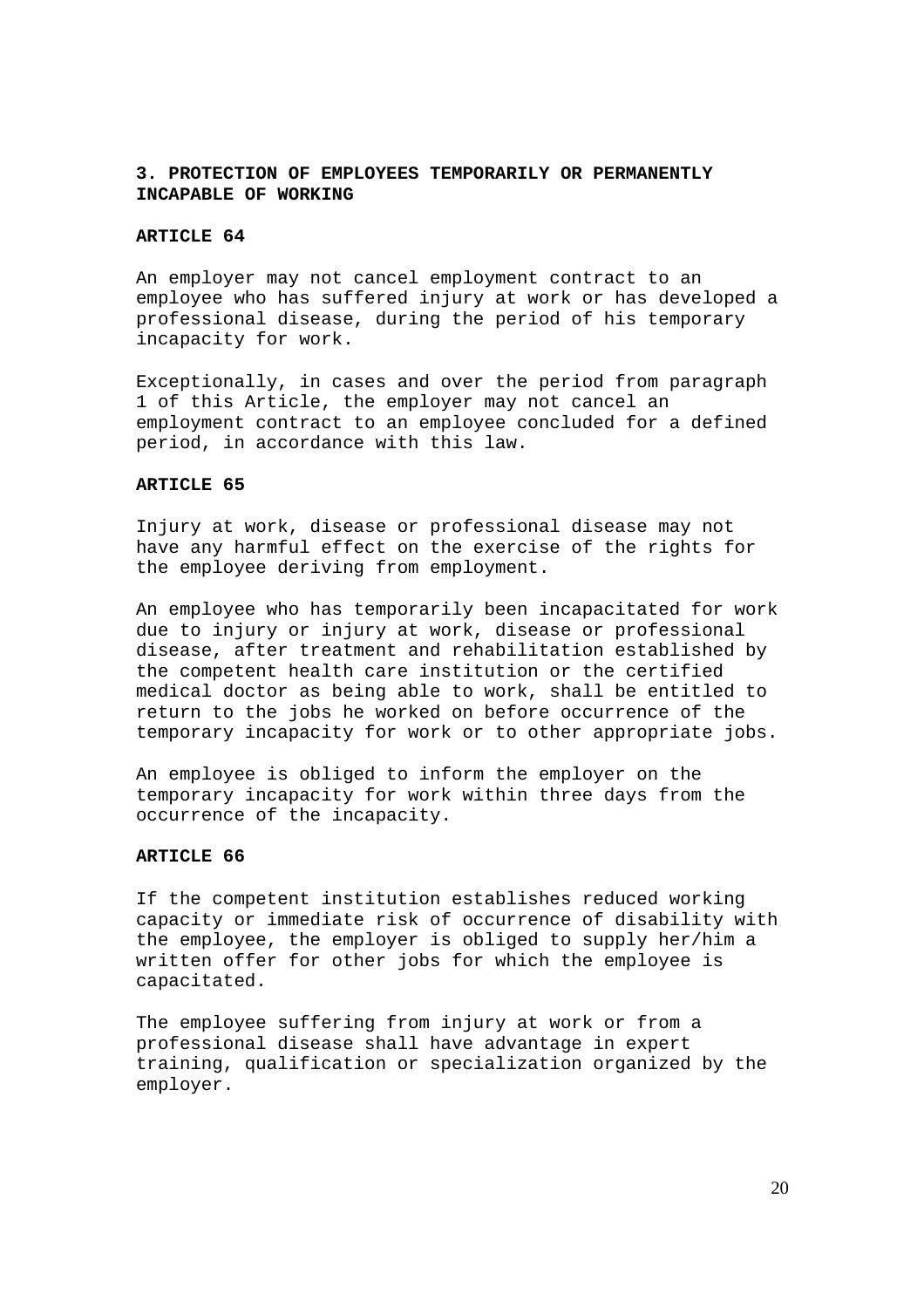Only with the previous consent of the works council, the employer may cancel employment contract to an employee with a reduced working ability or immediate risk of occurrence of disability.

### **VII SALARIES AND COMPENSATIONS FOR SALARIES**

## **1. SALARIES**

## **ARTICLE 68**

Employees' salaries shall be determined in collective agreement, rulebook or employment contract.

### **ARTICLE 69**

Collective agreement and rulebook shall regulate the lowest salary, and the terms and methods of its coordination.

The employer bound by the collective agreement or rulebook may not calculate and pay the employee a salary lower than the salary determined in the collective agreement, rulebook or employment contract.

#### ARTICLE 70

Collective agreement, rulebook or employment contract shall determine the periods of salary payments which may not exceed 30 days.

In payment of salary, the employer is obligated to supply the employee with a written calculation of the salary.

Individual payments of salary shall not be public.

#### **ARTICLE 71**

An employee shall be entitled to increased salary for intensified hardships of work, overtime work and night work, and for work on Sundays or holidays or any other day which is in the law determined to be a non-working day, in accordance with the collective agreement, rulebook or employment contract.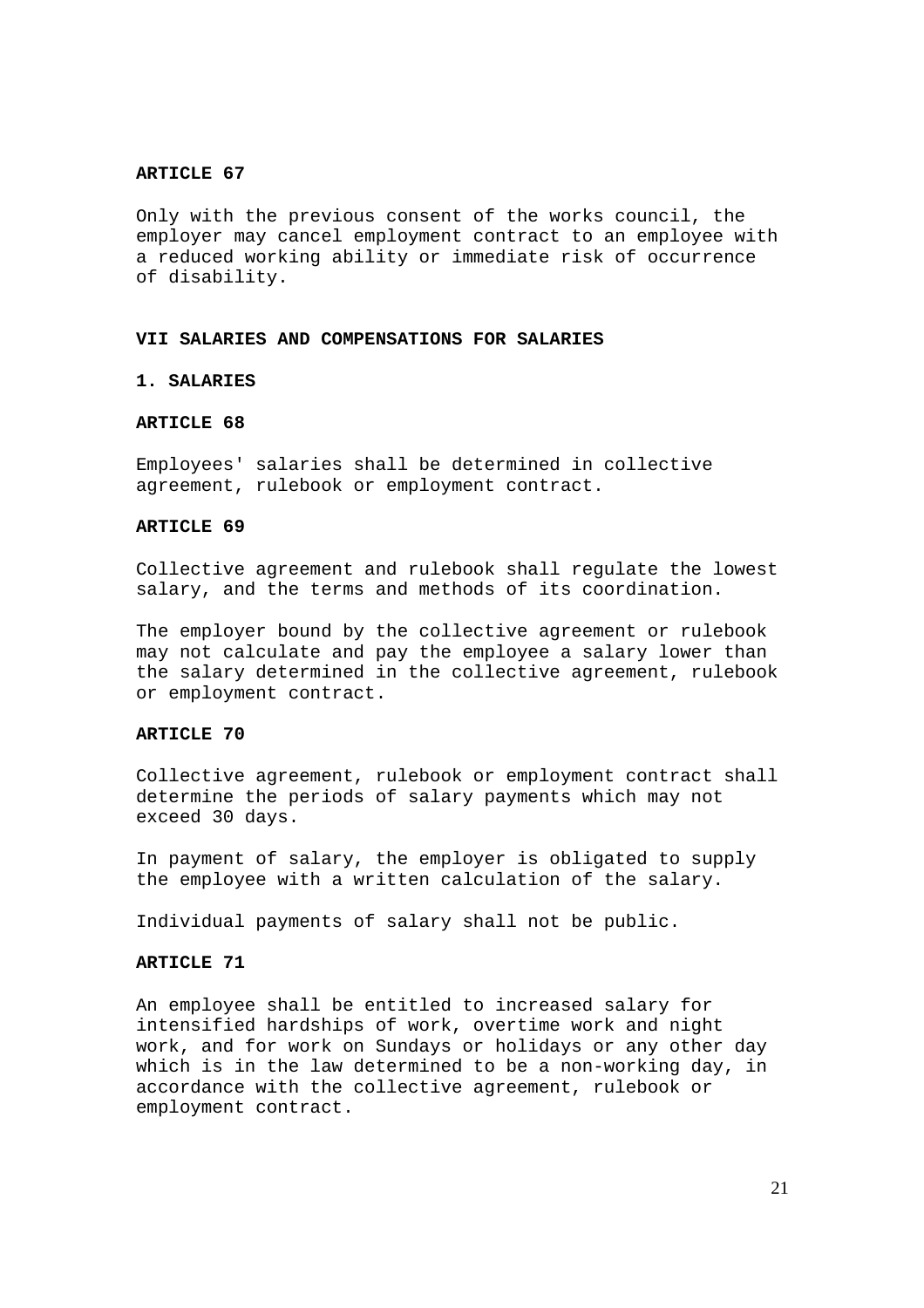#### **2. SALARY COMPENSATION**

## ARTICLE 72

An employee shall be entitled to salary compensation for the period s/he does not work due to justified cases stipulated in the law, the rule of the canton, collective agreement or rulebook (annual holidays, temporary incapacity to work, maternity leave, paid absence, or the like).

The period from paragraph 1 of this Article for which the compensation is paid at the expense of the employer, shall be determined in the law, the rule of the canton, the collective agreement, rulebook or employment contract.

An employee shall be entitled to compensation for salary, during the interruption of work which has been caused by circumstances for which the employee is not to blame (force major, temporary stoppages in the production, and the like), in accordance with the collective agreement, rulebook and employment contract.

An employee refusing to work because no prescribed safety measures have been enforced, shall be entitled to compensation of salary in the amount as though s/he has worked, during the time until the prescribed safety measures are enforced, unless s/he is assigned to other appropriate jobs during this period.

### **3. PROTECTION OF SALARY AND SALARY COMPENSATION**

### **ARTICLE 73**

An employer may not, without the consent of the employee, collect his claim against him by denying payments of salary or a part of it, that is, by denying payments of salary compensations or salary compensation parts.

### **ARTICLE 74**

Up to the half of salary or salary compensation of an employee may be forcibly arrested for the purpose of fulfilling the obligation of legal support, and for other obligations no more than one third of the employee salary may be forcibly arrested.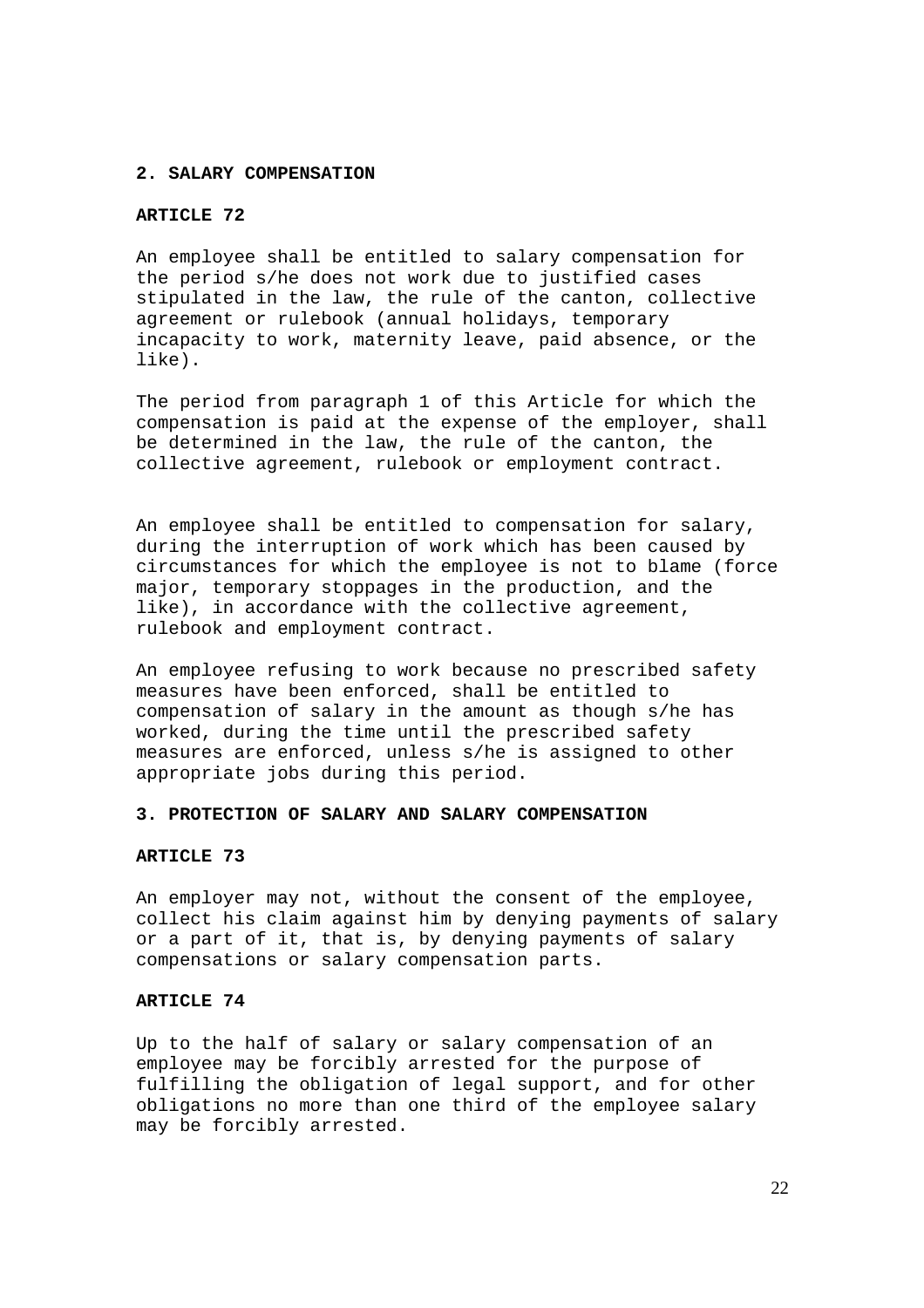#### **VIII INVENTIONS AND TECHNICAL IMPROVEMENTS OF EMPLOYEES**

## ARTICLE 75

An employee is obligated to inform the employer on the invention or the technical improvement he has created at work or in relation to work.

Inventions or technical improvements in terms of paragraph 1 of this Article are inventions or technical improvements as determined in the law.

The employee is obliged to keep the information on the invention or technical improvement as a business secret s/he may not communicate to a third party without the approval of the employer.

The employer shall be entitled to be the first who shall be offered to buy the invention or technical improvement from paragraph 1 of this Article, under the condition to state his position on the employee's offer within 30 days as of the day being informed from the paragraph 1 of this Article.

#### **ARTICLE 76**

(erased from the law)

#### **IX BAN OF COMPETITION BETWEEN THE EMPLOYEE AND THE EMPLOYER**

#### ARTICLE 77

Without the approval of the employer, the employee may not, for his own or other's account, transact business in the activity performed by the employer.

#### **ARTICLE 78**

The employer and the employee may conclude a contract, for a certain period after the termination of the employment contract, which may not exceed two years from the day of termination of such contract, that the employee may not be employed with another person in market competition with the employer and that s/he may not, either for her/his own or for the account of a third party, transact business in which s/he competes with the employer.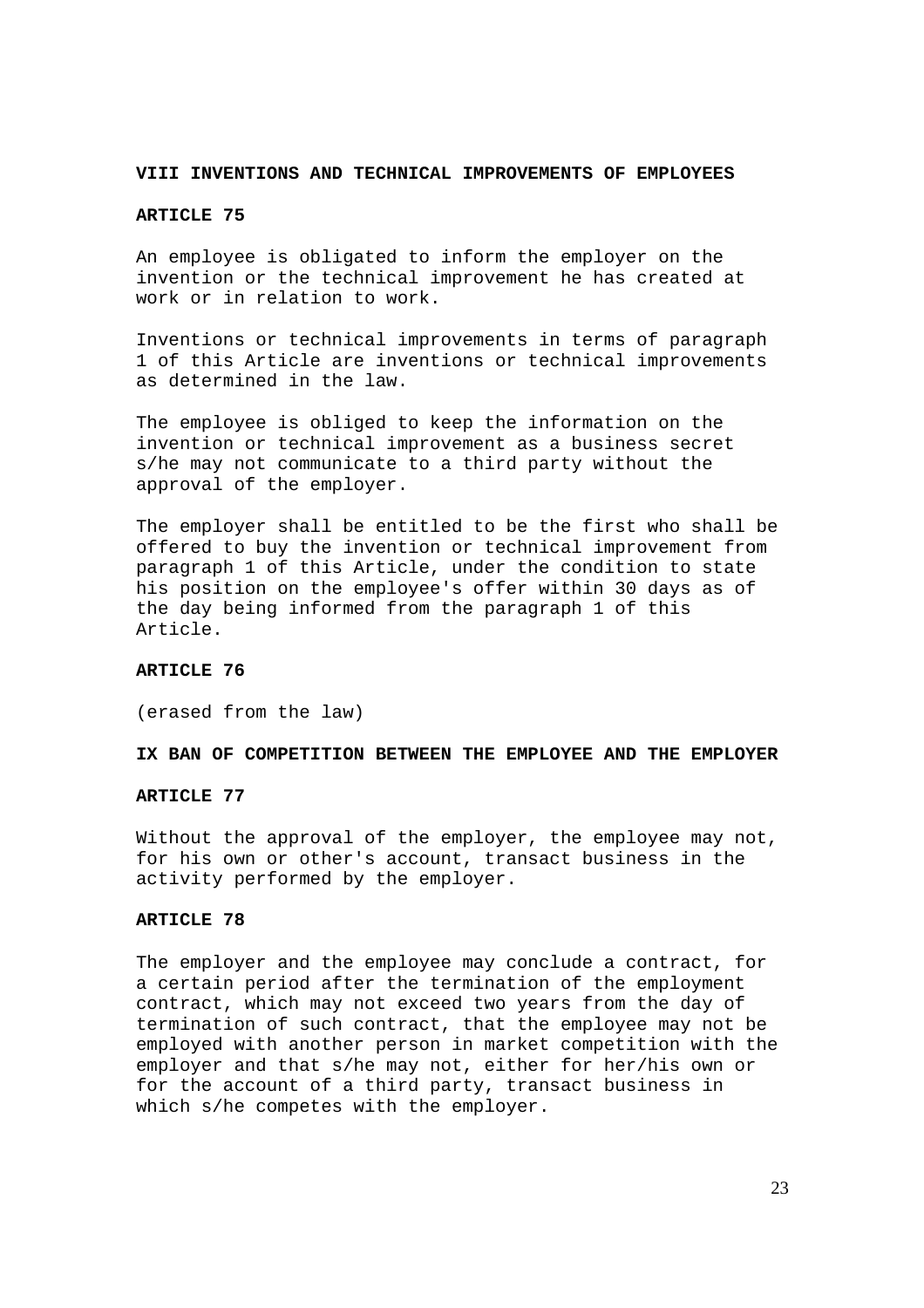The contract from paragraph 1 of this Article may be an integral part of the employment contract.

### **ARTICLE 79**

The contracted ban of competition shall bind the employee only if by the contract the employer has taken over the obligation, during the period of ban, to pay compensation to the employee at least in the amount of half of the average salary paid to the employee in the period of three months before termination of the employment contract.

The compensation from paragraph 1 of this Article shall be paid by the employer to the employee in the end of each calendar month.

The amount of compensation from paragraph 1 of this Article shall be coordinated in the manner and under the terms determined by collective agreement, rulebook or employment contract.

## **ARTICLE 80**

The terms and the method of termination of competition ban shall be regulated in the contract between the employer and the employee.

### **X COMPENSATION OF DAMAGE**

### **ARTICLE 81**

An employee, who at work or in relation to the work deliberately or due to ultimate negligence causes damage to the employer, is obligated to compensate for that damage.

If the damage is caused by a number of employees, each employee shall be held liable for the part of the damage he has caused.

If it is not possible to establish the part of damage caused by each respective employee, it shall be assumed that all the employees are equally responsible and they shall compensate the damage in equal parts.

If a number of employees have caused damage by perpetrating a deliberated crime, they shall be held jointly and severally liable for the damage.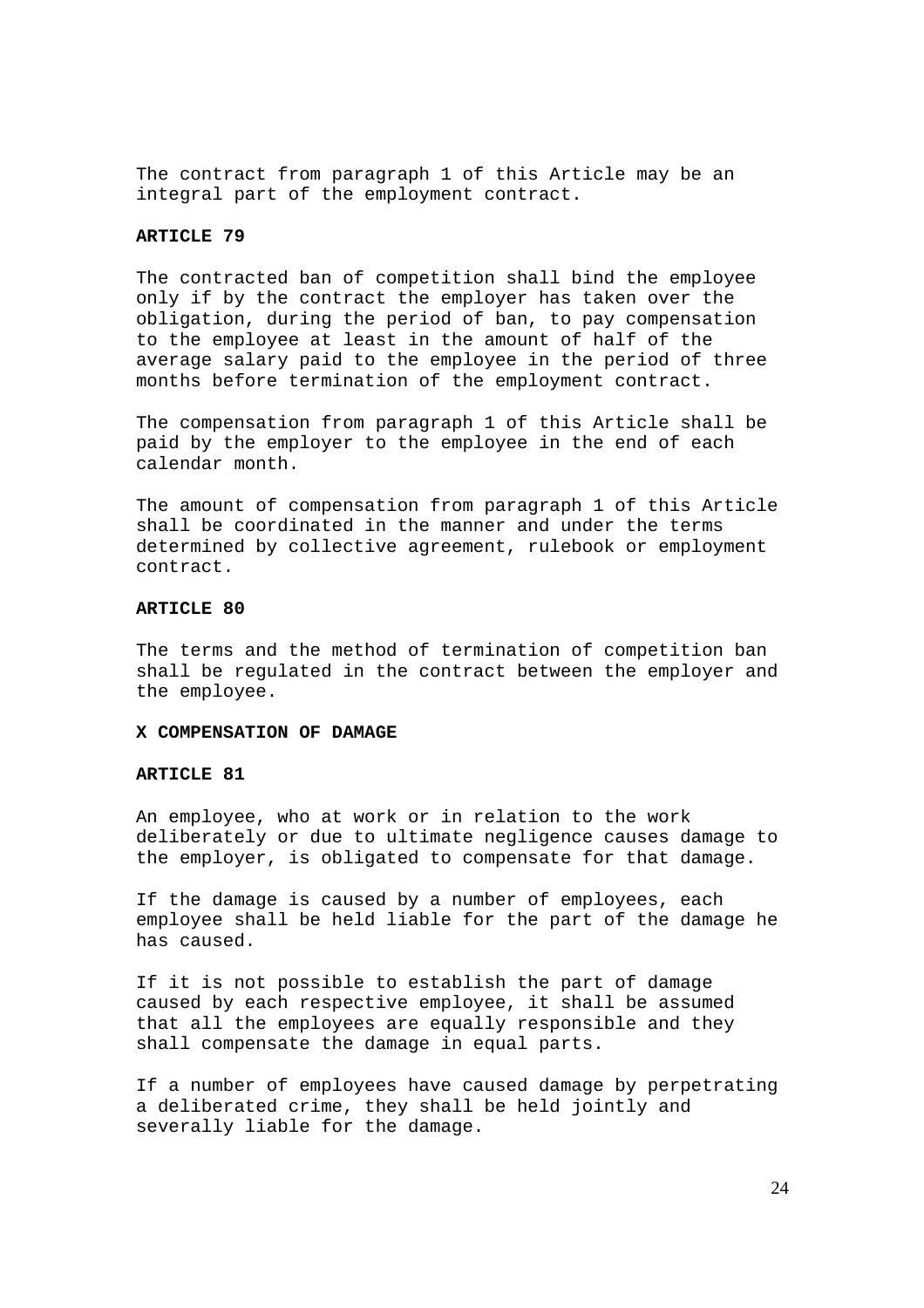If the compensation for the damage may not be established in the exact amount or the establishment of its amount would cause disproportional expenses, the collective agreement or rulebook may envisage that the amount of damage compensation shall be determined in a flat rate amount, as well as the method of determining the flat rate amount and the authority to determine this amount and other issues related to such compensation.

If the damage caused is much higher than the determined flat rate amount for the compensation of damage, the employer may request compensation in the amount of the actually caused damage.

## **ARTICLE 83**

An employee at work or in relation to work deliberately or due to ultimate negligence causes damage to a third party, and the employer has compensated the damage, he is obliged to compensate the employer for the amount of compensation paid to the third party.

### **ARTICLE 84**

A collective agreement or rulebook shall determine the terms and method of reduction or exemption of the employee from the obligation to pay for the damage.

#### ARTICLE 85

If an employer suffers damage at work or in relation to the work, the employer is obligated to compensate the employee for this damage according to the general provisions of the obligations law.

#### **XI TERMINATION OF THE EMPLOYMENT CONTRACT**

### **1. METHOD OF TERMINATION OF EMPLOYMENT CONTRACT**

#### **ARTICLE 86**

The employment contract shall terminate in the following cases: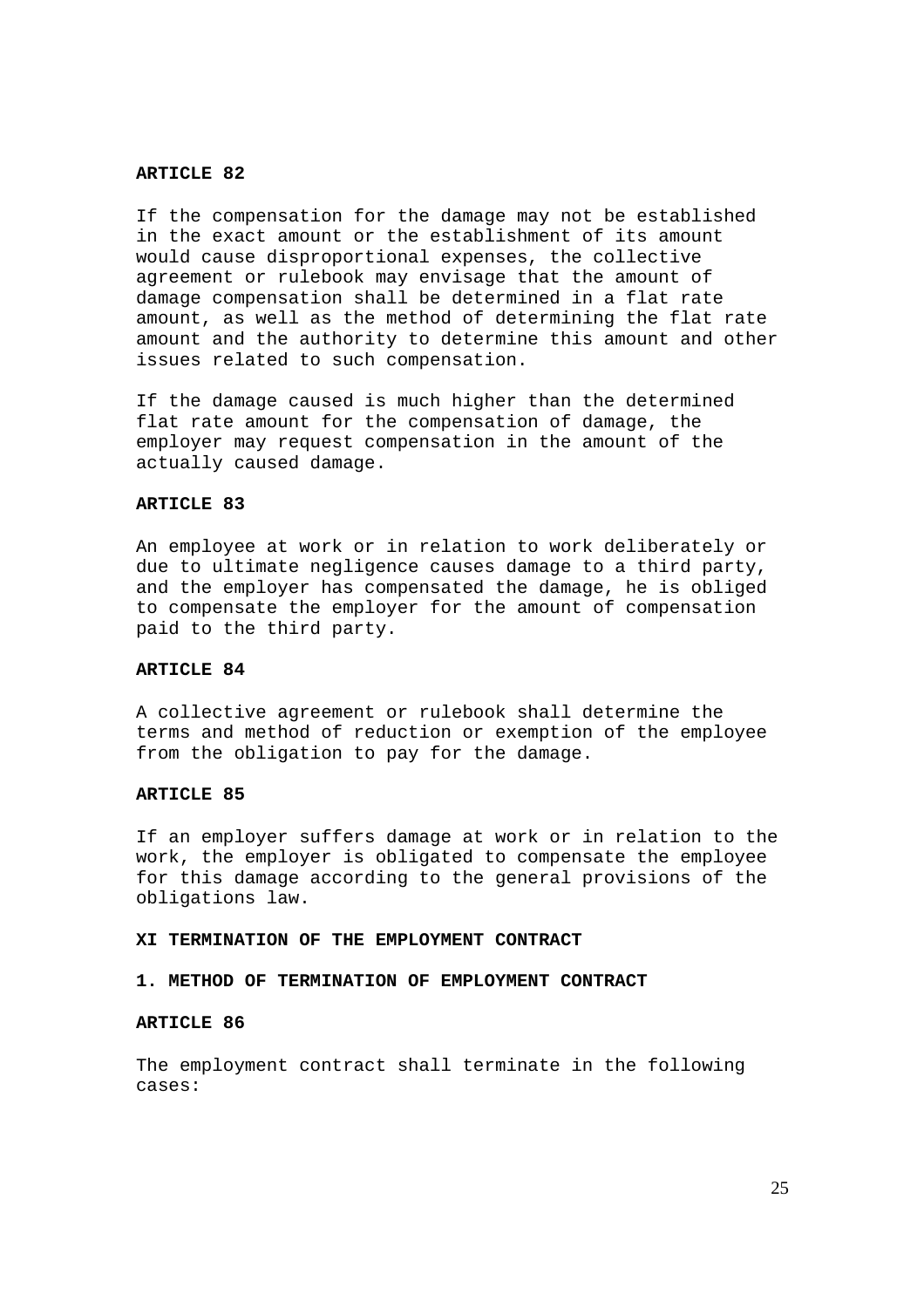1. by the death of the employee; 2. by agreement between the employer and employee; 3. once the employee completes 65 of age and 20 years of insurance record, or 40 years of insurance record, unless the employer and employee agree otherwise; 4. on the day of delivery of a final decision determining the complete work disability; 5. by cancellation of the employer or the employee; 6. by expiry of the period for which a contract has been concluded for a definite period; 7. if the employee is convicted to serve a prison punishment longer than three months - on the day when s/he starts the serving of his punishment; 8. if the employee is imposed a security, corrective or protection measure in the duration exceeding three months -

on the date of beginning of implementation of that measure; 9. by the decision of the competent court resulting in the termination of employment.

### **2. CANCELLATION OF THE EMPLOYMENT CONTRACT**

#### **ARTICLE 87**

An employer may cancel the employment contract with the prescribed cancellation period, in case of:

1. if such a dismissal is justified for economic, technical or organization reasons, or

2. if the employee is not able to perform her/his duties deriving from employment.

The employer may cancel the employment contract in the above mentioned situations if the employer, given the capacity and the economic situation of the employer and the possibilities of the employee, cannot reasonably be expected to engage the employee on other jobs or train or qualify her/him for performing other jobs.

### **ARTICLE 88**

The employer may cancel the employment contract to the employee, without the obligation to abide by the proper cancellation period, when the employee is responsible for a serious offence**,** or a serious breach of the obligations deriving from the employment contract, thus the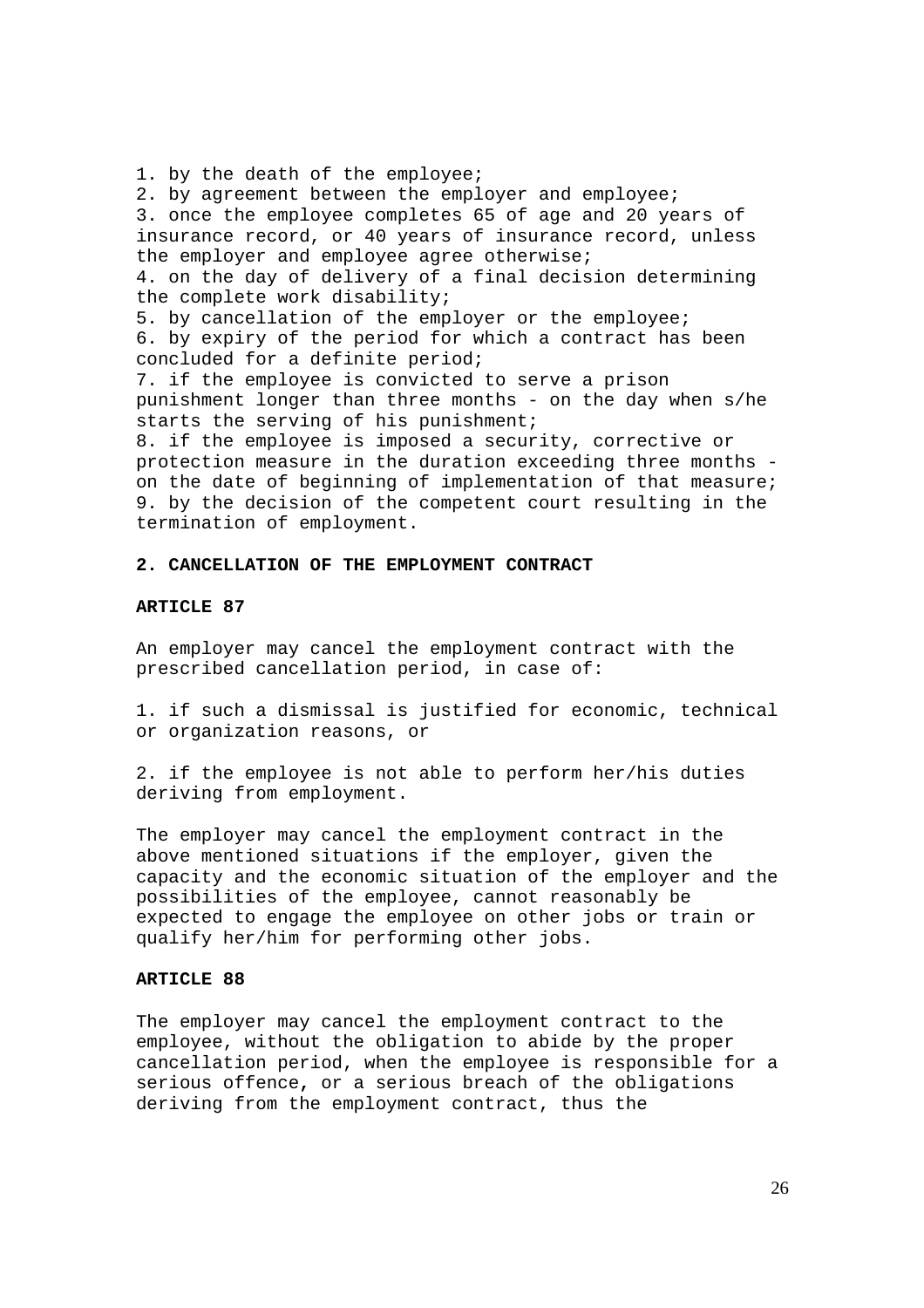continuation of employment by the employer cannot reasonably be expected.

In case of a less serious offence or breaches of the obligations deriving from the employment contract, the employment contract may not be cancelled without a prior written warning to the employee.

The written warning from paragraph 2 of this Article contains a description of the offence or the breach of the obligations for which the employee is assumed responsible, as well as a instruction of the potential dismissal without abiding by the proper cancellation period in case such an offence is repeated.

The collective agreement or the rulebook may regulate the sorts of offence or breaches of work obligations from paragraph 1 and 2 of this Article.

#### **ARTICLE 88 a**

The employee may cancel the employment contract without the obligation to abide by the proper cancellation period, when the employer is responsible for the offence or breach of obligations deriving from the employment contract, thus the continuation of employment by the employee cannot reasonably be expected.

In case of cancellation of the employment contract from paragraph 1 of this Article, the employee is entitled to all the rights in accordance with the law, as if the employment contract had unlawfully been cancelled by the employer.

## **ARTICLE 89**

In case referred to in Article 88 and 88a of this law, employment contract may be canceled within 15 days from the day of learning the fact causing dismissal.

### **ARTICLE 90**

If an employer cancels the employment contract caused by behavior or performance of the employee, he shall be obliged to allow the employee to present his defense, unless circumstances exist which make it unjustified to expect from the employer to proceed so.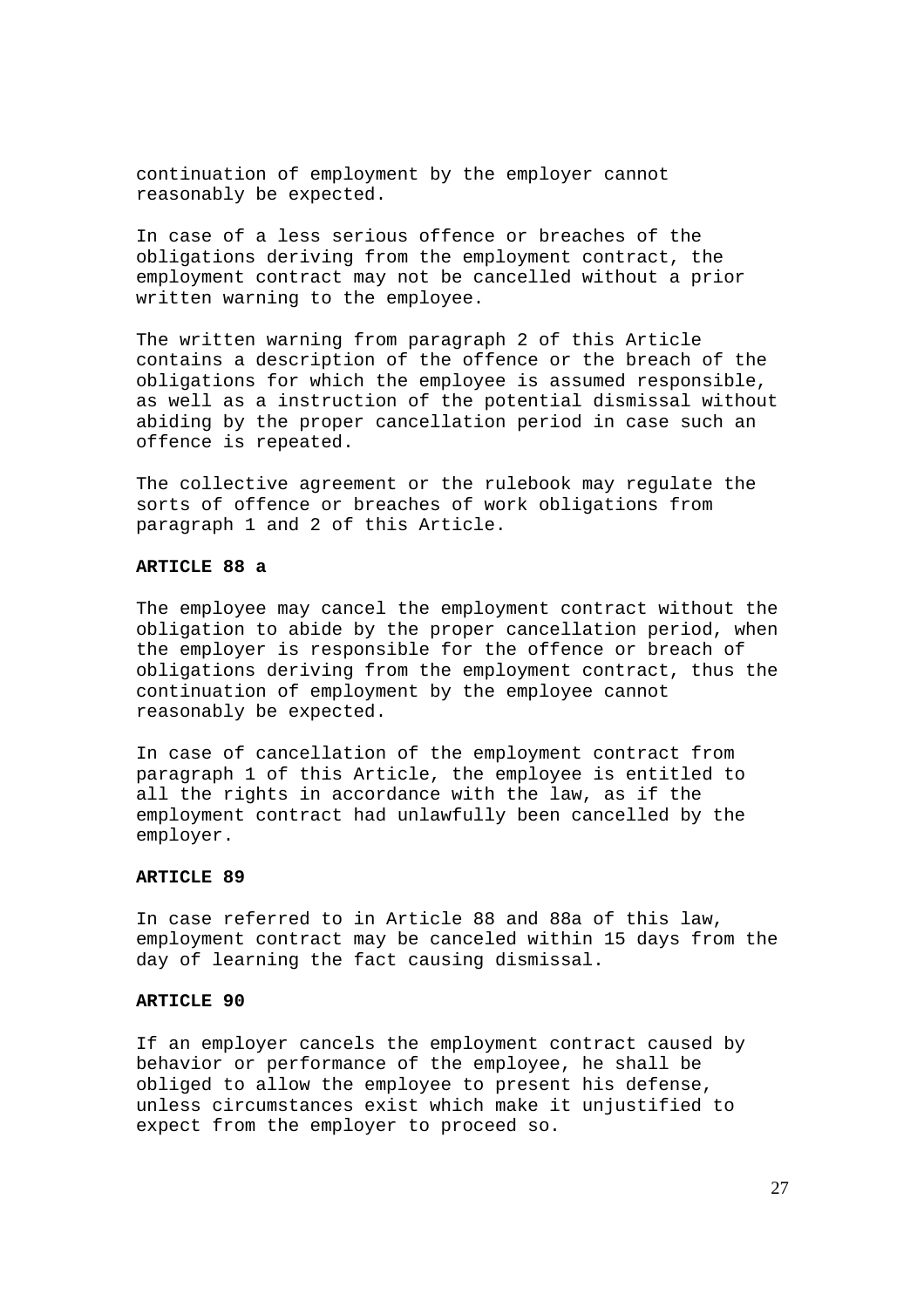If an employee or an employer is canceling the employment contract for reasons referred to in Article 88 paragraph 1 and 2 of this law, the employer shall be obliged, in case of a dispute before the competent court, to prove the existence of a reason for dismissal.

#### **ARTICLE 92**

(erased from the law)

### **ARTICLE 93**

It is only with the prior consent of the federal ministry in charge of labour (hereinafter referred to as: the federal ministry) that an employer may cancel the employment contract to a trade union commissioner during her/his mandate and six months after having performed his duty.

### **3. FORMS AND DURATION OF CANCELLATION PERIOD**

#### **ARTICLE 94**

Cancellation shall be given in writing.

The employer is obliged to provide the employee with a written explanation of cancellation.

The cancellation shall be served on the employee, or employer, being dismissed.

#### **ARTICLE 95**

The cancellation period may not be less than 7 days when the employee is canceling the employment contract, nor less than 14 days when the employer is canceling the employment contract. The cancellation period shall begin to run from the day of serving the cancellation on the employee or the employer.

The specific duration of the cancellation period may be regulated in the collective agreement, the rulebook or the employment contract.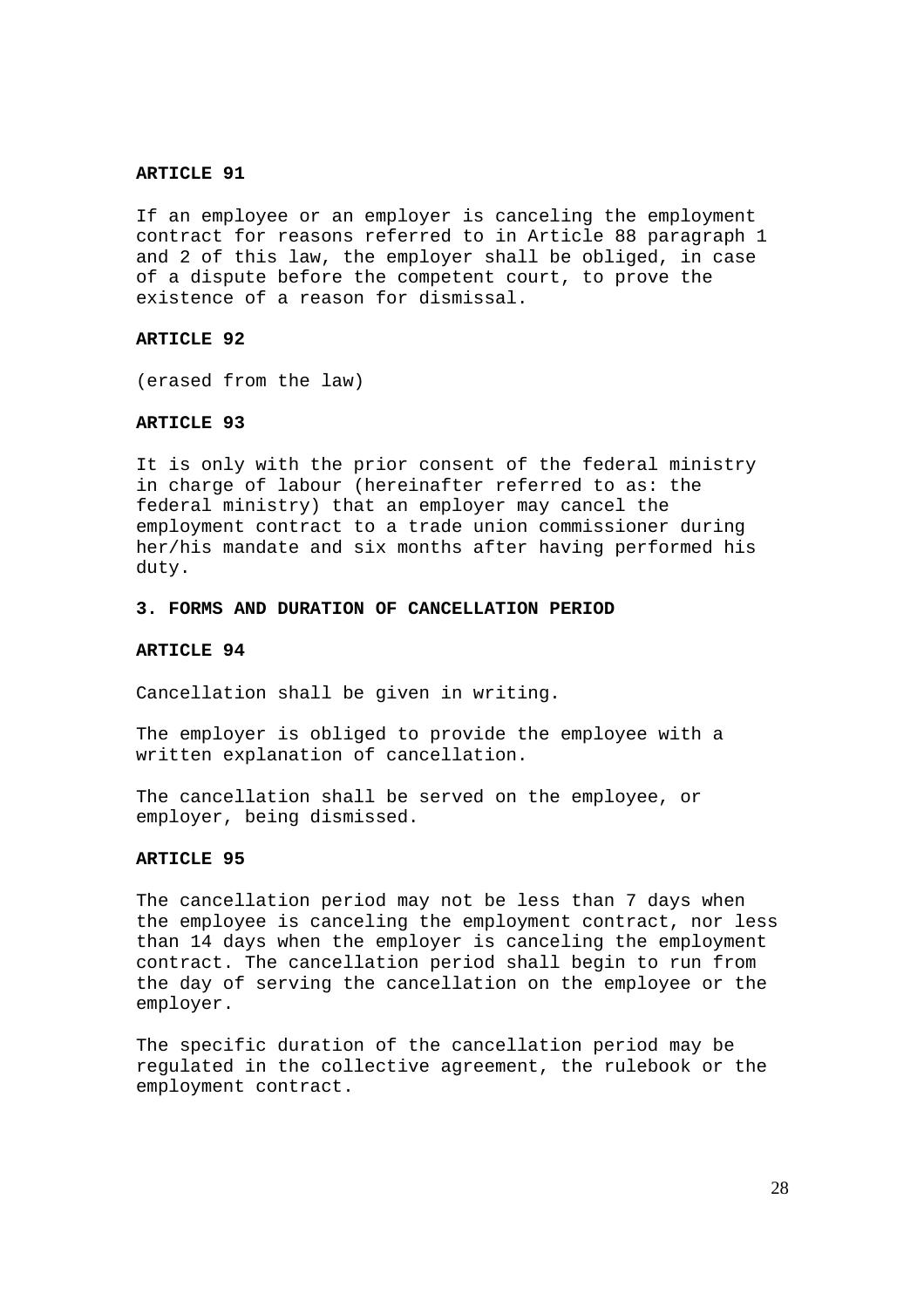If an employee, upon request of the employer, ceases working before the expiry of the prescribed cancellation period, the employer shall be obliged to pay the compensation of salary to him and to recognize all her/his other rights as though s/he has worked until the expiry of the cancellation period.

If the court finds that the employer's cancellation is unlawful, it can oblige the employer to:

- 1. return the employee to work, at his request, to the job he has previously been performing or to other adequate jobs and pay him the compensation of salary in the amount the employee would have received if he had worked, as well as compensate the damage,
- 2. pay the employee the compensation of salary in the amount the employee would have received if he had worked; compensation for damage; the severance allowance to which the employee is entitled to in accordance with the law, the collective agreement, the rulebook or the employment contract; other compensations which the employee is entitled to in accordance with the law, the collective agreement, the rulebook or the employment contract.

An employee contesting the received dismissal may request that the court imposes a temporary measure on his return to work until the resolution of the court dispute.

### **4. DISMISSAL WITH THE OFFER OF CHANGED EMPLOYMENT CONTRACT**

### **ARTICLE 97**

The provisions of this law pertaining to dismissal shall also be applied in the case when the employer cancels the contract, at the same time offering the employee to conclude employment contract under changed terms.

If the employee accepts the offer of the employer from paragraph 1 of this Article, s/he shall reserve the right to contest the acceptability of such change of the contract before a competent court.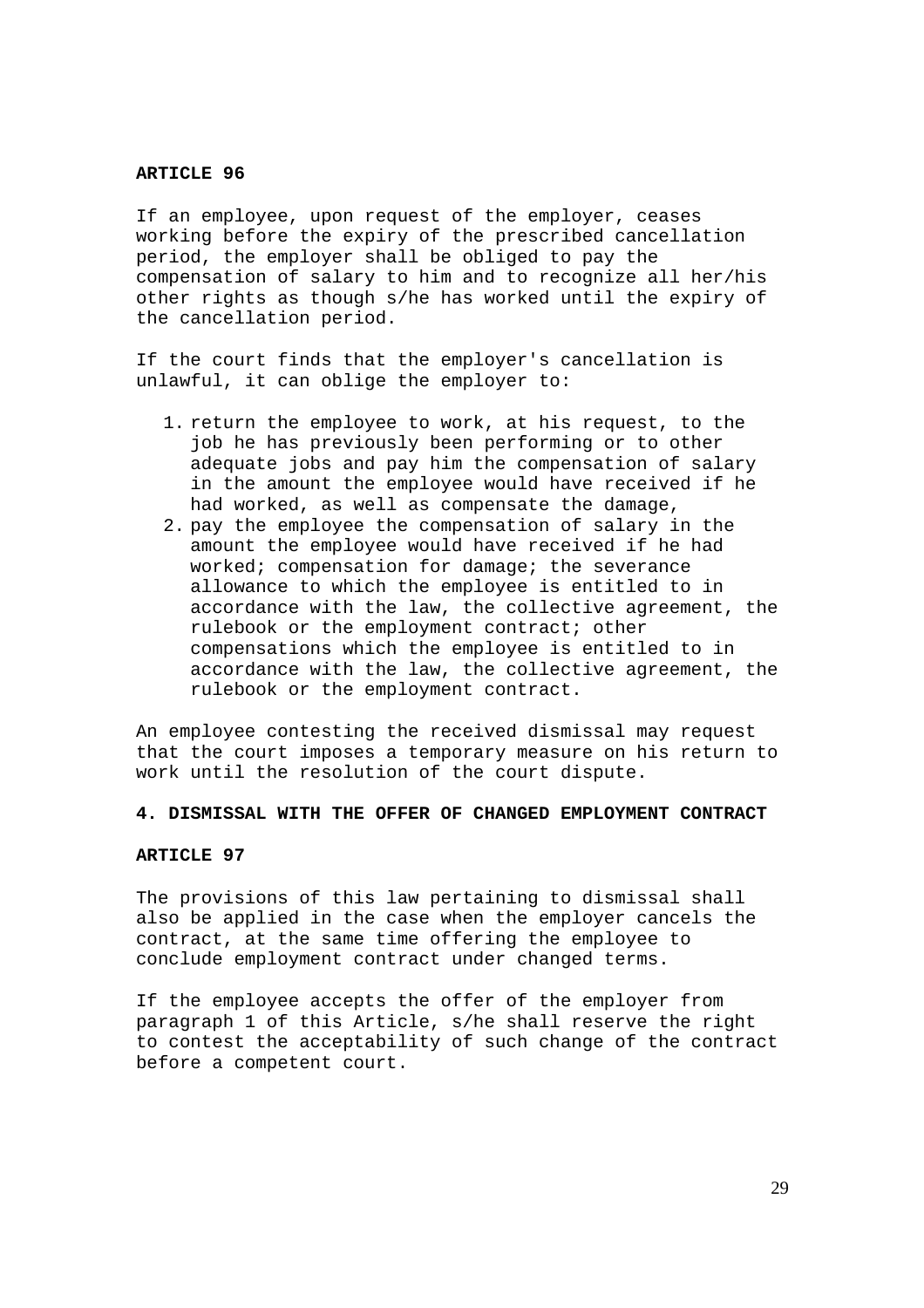#### **5. THE PROGRAM OF MANAGING EXCESS EMPLOYEES**

#### **ARTICLE 98**

An employer employing over 15 employees, who over a three month period has an intention to cancel employment contracts to 10% of the employees, but to at least five employees, due to economic, technical or organization reasons, shall be obliged to consult with the works council; if the council has not been formed, then with the trade union who represents at least 10% of the employees.

#### **ARTICLE 99**

The obligation to consult in terms of Article 98 of this law:

- 1. is based on a written program which shall be prepared by the employer,
- 2. the employer shall be obliged to present the program at least 30 days before giving notification on the dismissal of the employees which it refers to.

The employer shall be obliged to present the program referred to in paragraph 1 of this Article to the works council or the trade union before consultation, which contains in particular as follows:

- the reasons for canceling of the employment contracts, - the number and the category of employees whose employment contracts are to be cancelled, - the measures which the employer considers as a means to avoid some or all of the cancellations of the employment contracts (e.g. the possibility of employing employees on other jobs, the possibility of retraining, the possibility of reducing the work hours), - the measures which the employer considers as a means to help the employees find employment with other employers, - the measures which the employer considers as a possibility to retrain the employees in order to find employment with other employers

If the employer, within a one year period from the cancellation of employment contracts, in terms of Article 98 of this law, intends to employ other employees with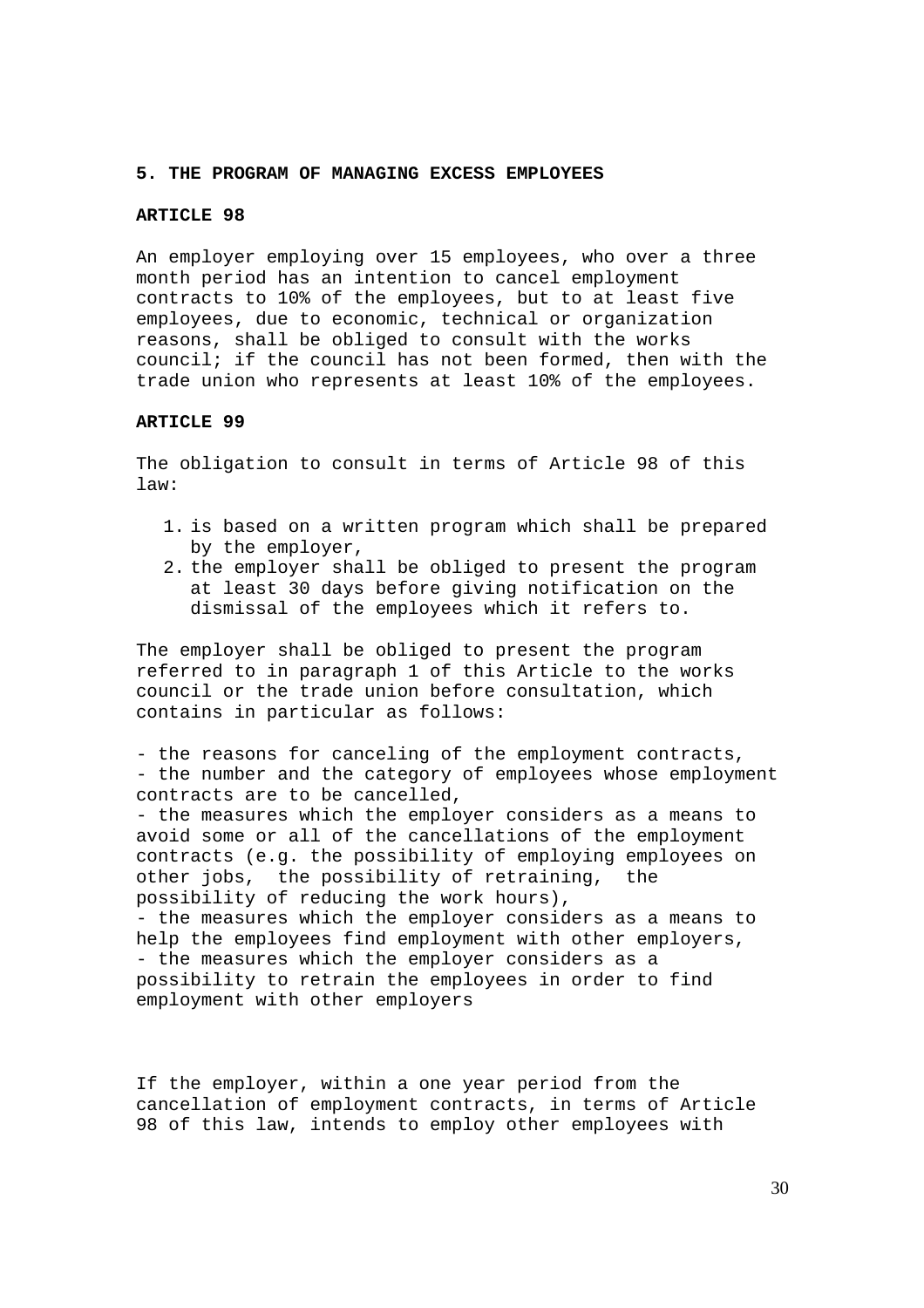identical qualifications or identical degree of training, the employer shall first offer employment to those employees whose employment contracts had been cancelled.

#### **6. SEVERANCE ALLOWANCE**

## **ARTICLE 100**

An employee concluding an employment contract with the employer for an undefined period of time, receiving cancellation of the employment contract from the employer after at least two years of uninterrupted work, unless the contract is being canceled due to default of the obligations arising from employment or due to failure to fulfill the obligations arising from the employment contract on the part of the employee, shall be entitled to receive severance allowance in the amount to be determined depending on the duration of the prior uninterrupted employment with that particular employer.

The severance allowance referred to in paragraph 1 of this Article shall be determined by the collective agreement, the rulebook or the employment contract, whereby the severance allowance may not be less than one average monthly salary of the employee as paid in the last three months before the termination of employment contract.

Exceptionally, instead of severance allowance from paragraph 2 of this Article, employer and employee may agree on other form of compensation.

Way, terms and periods for payment of the severance allowance from paragraph 2 and 3 of this Article, shall be established by written contract between employer and employee.

## **XII EXERCISE OF RIGHTS AND OBLIGATIONS ARISING FROM EMPLOYMENT**

## **1. DETERMINING THE RIGHTS AND OBLIGATIONS ARISING FROM EMPLOYMENT**

### **ARTICLE 101**

The rights and obligations of employees deriving from the employment contract, in accordance with this law, the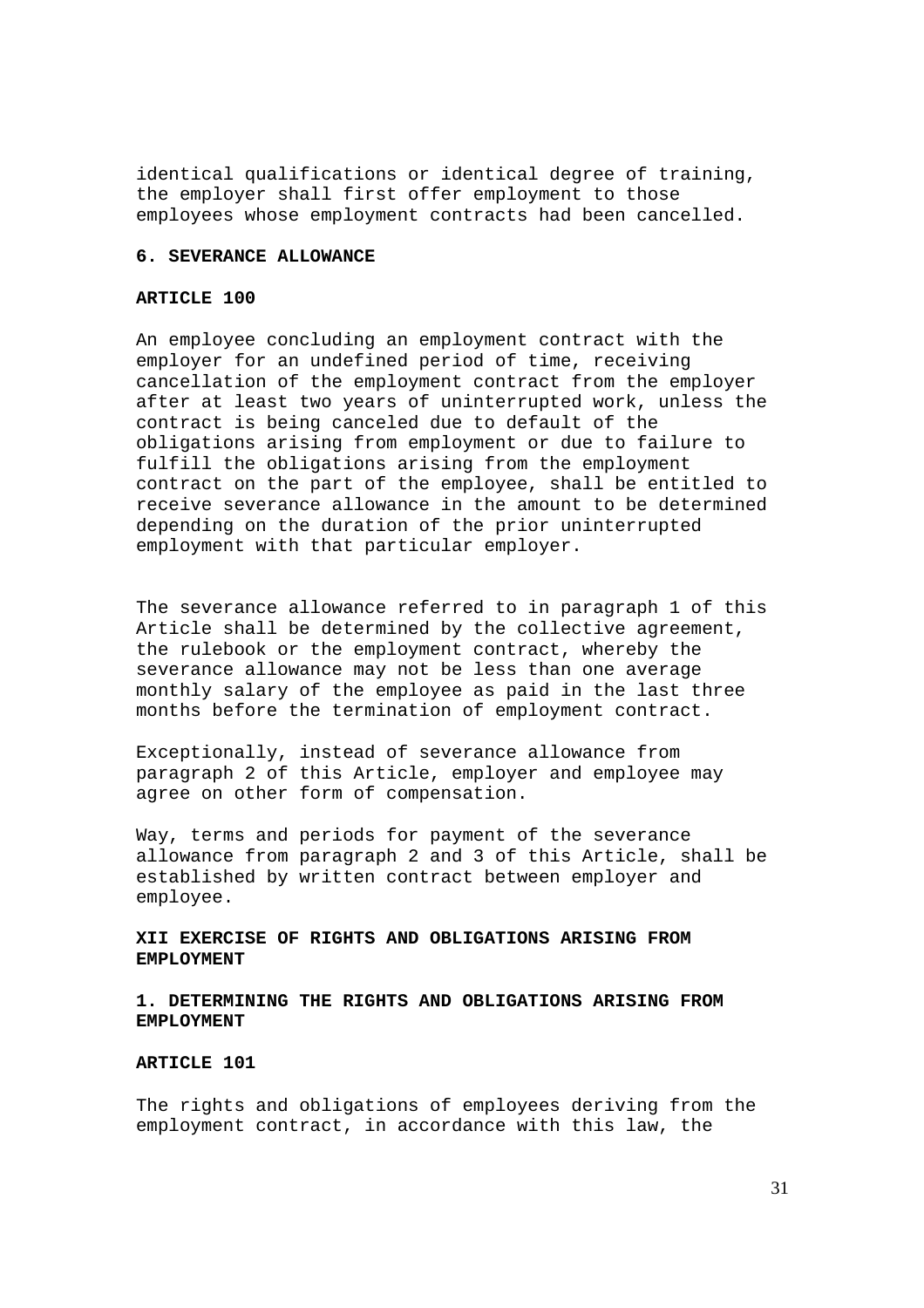collective agreement and other rules, shall be determined by the employer or another authorized person as appointed by the statute or the Articles of incorporation.

If the employer is a natural person, he may issue a written power or attorney to authorize another person of age able to transact business to represent him in exercising of rights and obligations arising from employment or related to employment.

### **ARTICLE 102**

In exercising individual rights arising from employment, an employee may request exercise of such rights from the employer before the competent court or other authorities, in accordance with this law.

## **2. PROTECTION OF RIGHTS ARISING FROM EMPLOYMENT**

### **ARTICLE 103**

An employee believing that her/his employer has violated a right arising from employment may request the exercise of such right from the employer.

The submission of the request from paragraph 1 of this Article shall not prevent the employee to claim that her/his violated right be protected before the competent court.

The employee may bring an action in the competent court for the violation of his/her rights arising from employment within one year from the day of service of the decision violating her/his right, that is, from the day of learning of the violation of her/his right.

In accordance with the law, the collective agreement or the rulebook may stipulate the procedure of settlement of a labour dispute, in which case period for submission of the appeal to the court shall begin to run from the day of termination of this procedure.

In case the procedure does not result in compliance with paragraph 4 of this Article in a reasonable period of time, the employee is entitled to bring an action in the competent court.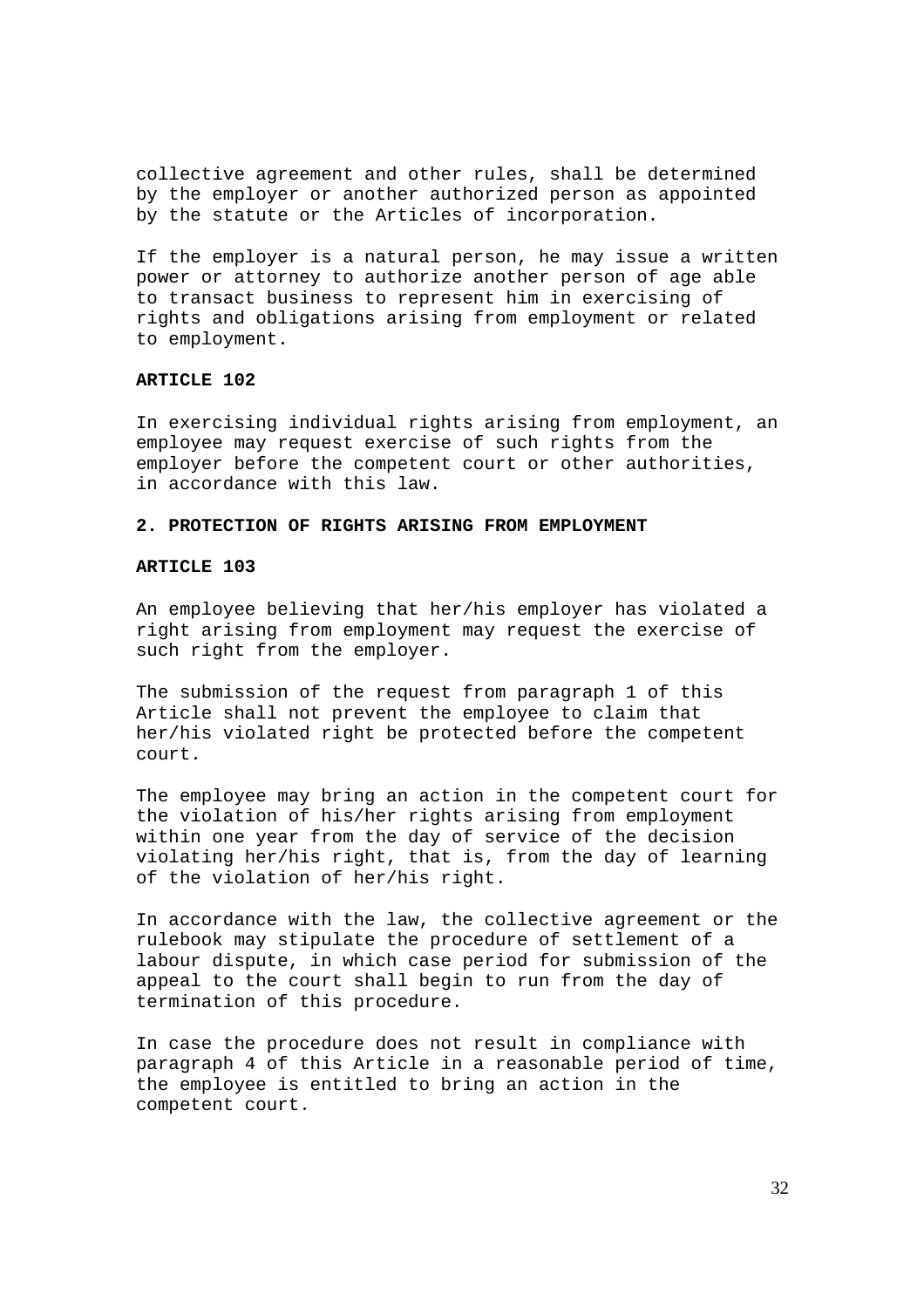The settlement of the labour dispute that has arisen may be assigned by the parties in agreement to arbitration.

The collective agreement shall regulate the composition, the procedures and other issues relevant to the work of the arbitration.

## **ARTICLE 105**

In case of change of the employer or his legal position (for instance by inheritance, sale, merger, joining, separation, change of the company's form or other), the employment contracts shall be transferred to a new employer, with the consent of the employee, in accordance with the collective agreement.

#### **ARTICLE 106**

An absolute expiry of statute of limitations on claims arising from employment shall occur within three years from the arising of the claim, unless the law provides otherwise.

## **XIII RULEBOOK**

### **ARTICLE 107**

An employer employing over 15 employees shall bring and publicize a rulebook, regulating the salaries, the work organization and other issues relevant for the employees and the employer, in accordance with the law and the collective agreement.

In bringing the rulebook, the employer shall mandatorily consult with the works council or the trade union.

The rulebook referred to in paragraph 1 of this Article shall be posted on the billboard of the employer, and shall enter into force on the eighth day from the day of publication.

The works council or the trade union commissioner may request from the competent court to pronounce an unlawful rulebook or some of its particular provisions void.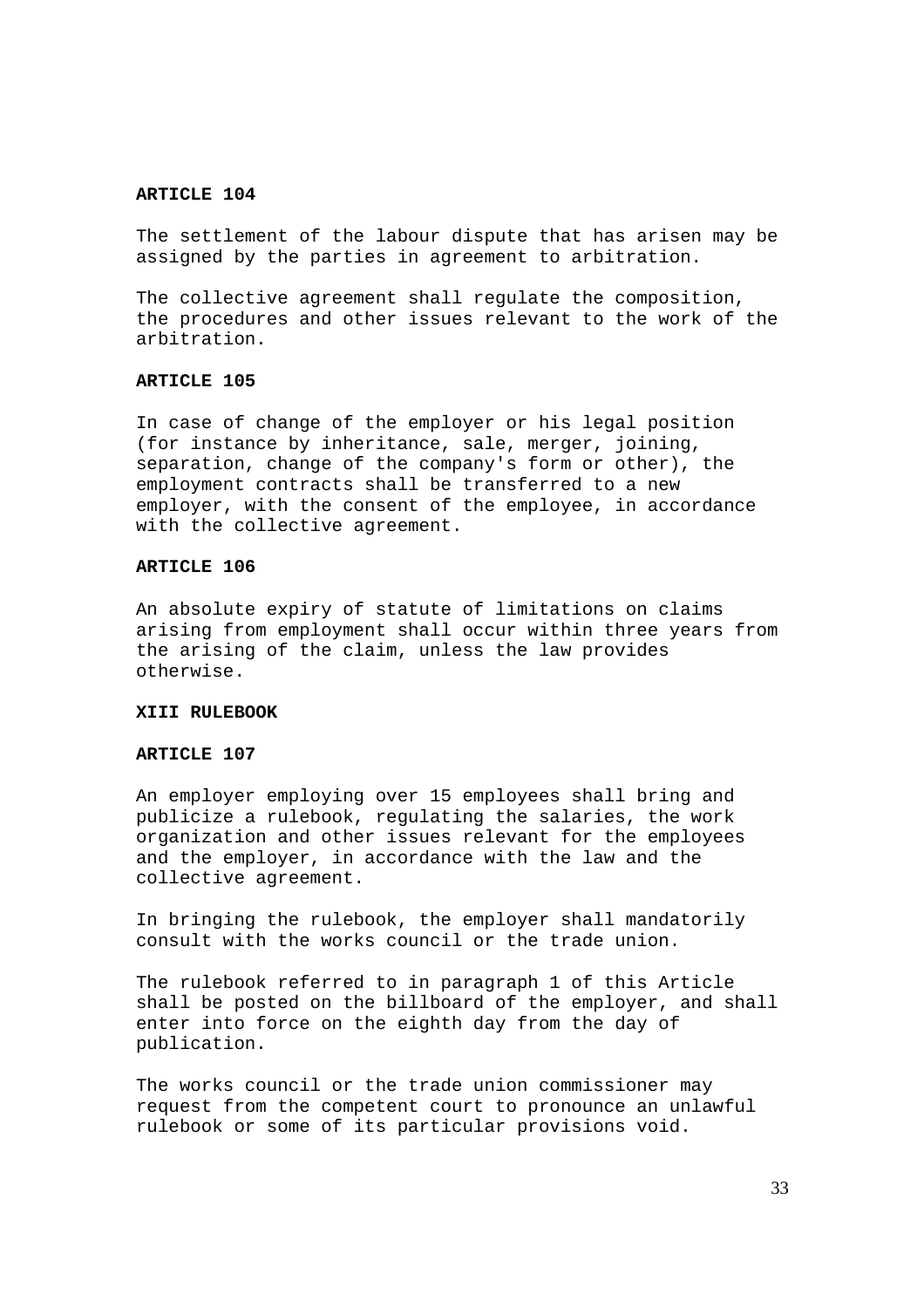## **XIV PARTICIPATION OF EMPLOYEES IN DECISION MAKING - WORKS COUNCIL**

### **ARTICLE 108**

With an employer reqularly employing at least 15 employees, the employees shall be entitled to form the works council to represent them with the employer in protection of their rights and interests.

If no works council has been formed with the employer, the trade union shall have the obligations and the powers related to the powers of the works council, in accordance with the law.

### **ARTICLE 109**

A works council shall be formed at the request of at least 20% of the employees or the trade union.

#### **ARTICLE 110**

The method and the procedure for forming the works council, as well as other issues related to the work and functioning of the works council shall be regulated by the law.

#### **XV COLLECTIVE AGREEMENTS**

#### **ARTICLE 111**

A collective agreement may be concluded for the territory of the Federation, for the territory of one or more than one cantons, for a certain activity, for one or more than one employers.

### **ARTICLE 112**

In concluding the collective agreement, the employees may be represented by one or more than one trade unions, and the employer may be represented by the employer, more than one employer or an association of employers.

If negotiating and concluding the collective agreement involves more than one trade union or more than one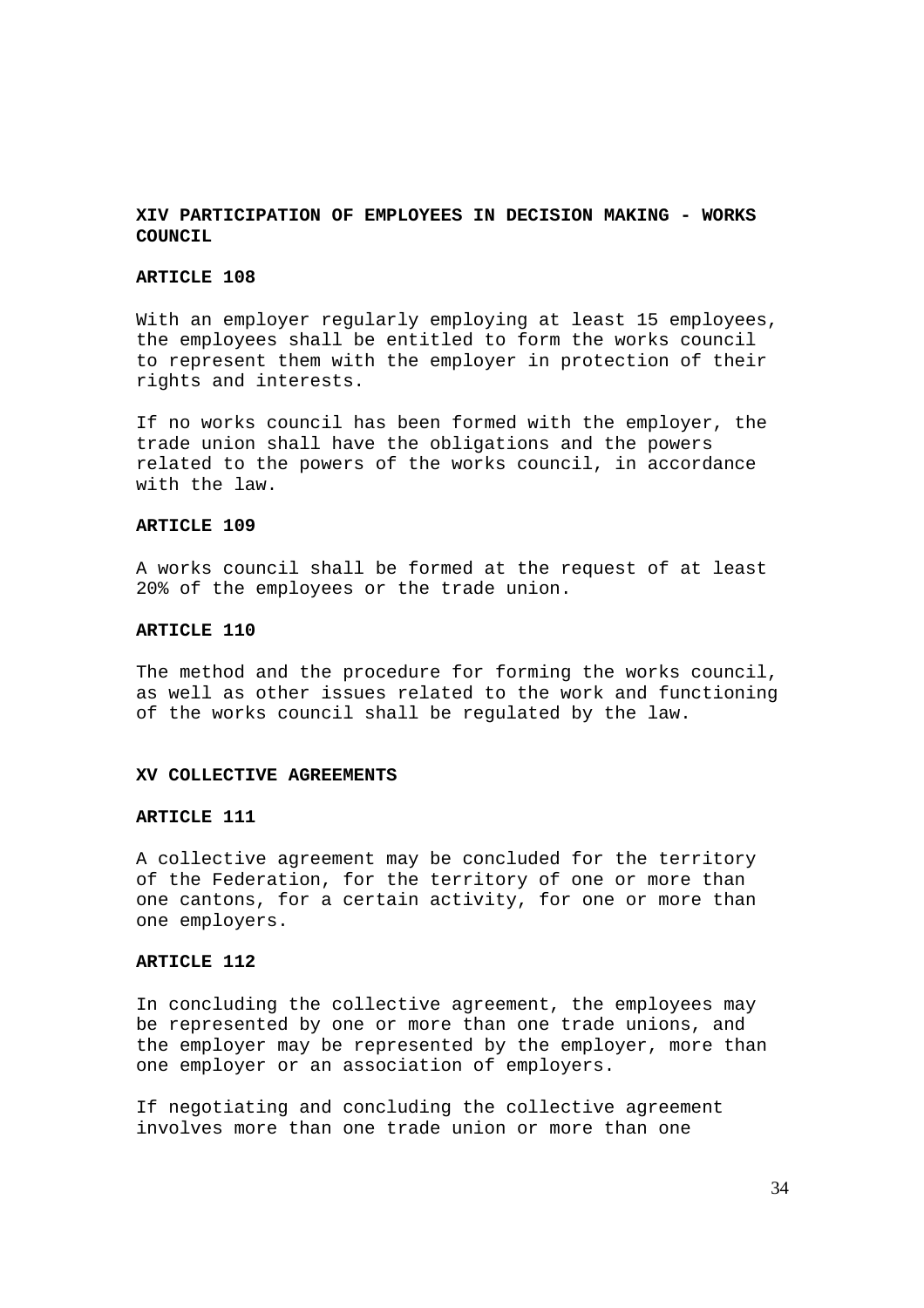employers, the conclusion of the collective agreement may be negotiated by only those trade unions or employers who have the power of attorney from each individual trade union or employer, in accordance with their statutes.

#### **ARTICLE 113**

A collective agreement may be concluded for a definite or indefinite period of time.

A collective agreement shall be concluded in writing.

Unless the collective agreement stipulates otherwise, after the expiry of the period for which it has been concluded, the collective agreement shall be applicable until the conclusion of a new collective agreement.

### **ARTICLE 114**

Collective agreements shall regulate the rights and obligations of the parties having concluded it, and the rights and obligations arising from employment or related to employment, in accordance with the law and other regulations.

Collective agreement shall also regulate the rules of procedures of collective bargaining, the composition and the method of proceeding of bodies authorized for settlement of collective labour disputes.

## **ARTICLE 115**

A collective agreement shall be mandatory for the parties having concluded it, as well as for the parties joining subsequently.

#### **ARTICLE 116**

If interest of the Federation exists, the federal minister may expand the application of the collective agreement to include other legal entities as established necessary, not having taken part in its conclusion nor having joined it subsequently.

Before passing the decision to expand the relevance of the collective agreement, the federal minister shall be obliged to request the opinion from the trade union, the employer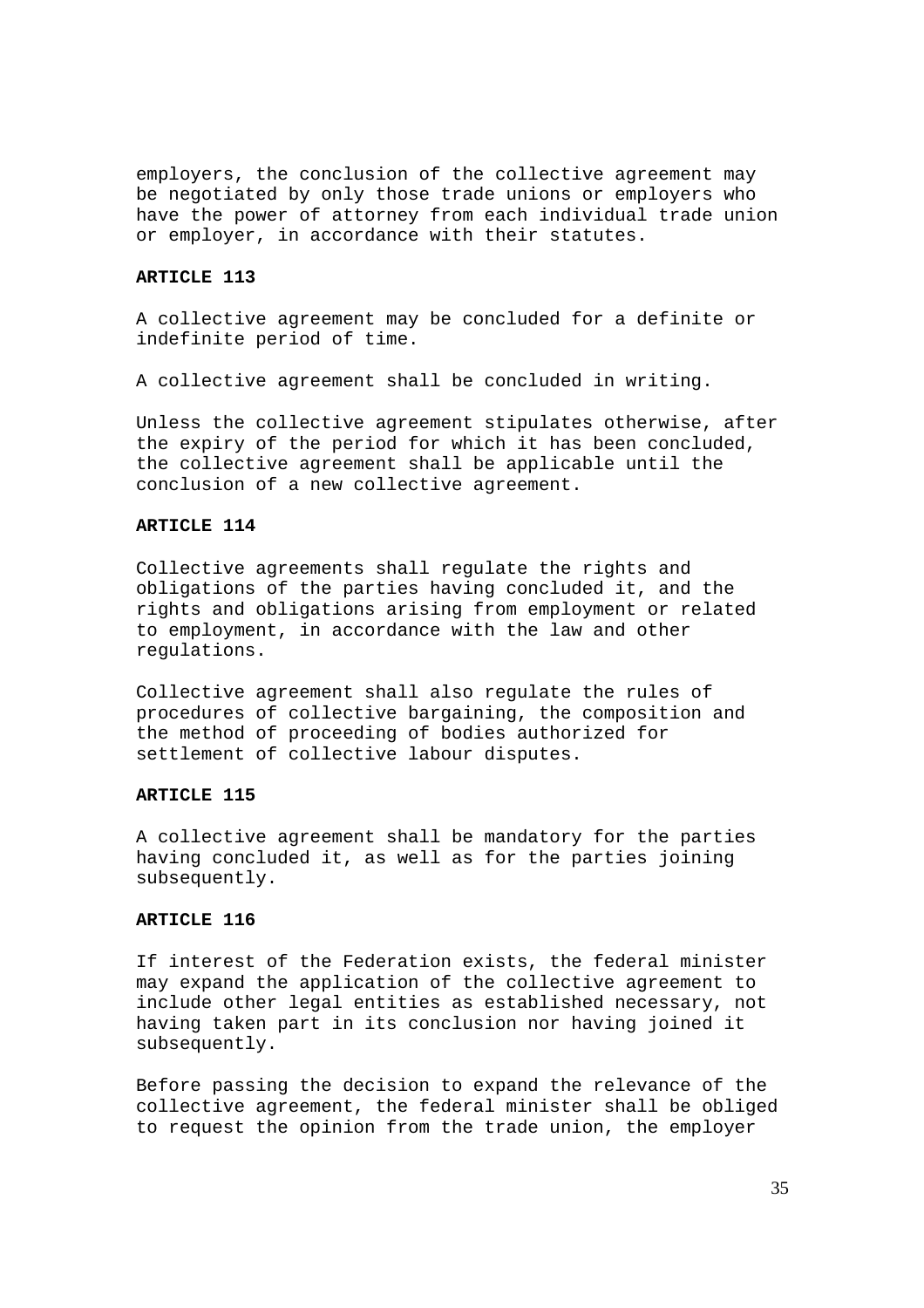or more than one employers or the association of employers, to be included under the collective agreement.

The decision expanding the relevance of the collective agreement may be revoked in the manner determined for its passing.

The decision expanding the relevance of the collective agreement shall be published in the Official Gazette of the Federation of BiH.

## **ARTICLE 117**

Amendments of collective agreements shall be subject to application of this law also applicable to their passing.

#### **ARTICLE 118**

The concluded collective agreements and their amendments, for the territory of the Federation or the areas of two or more cantons, shall be submitted to the federal ministry, and all other collective agreements shall be submitted to the competent authority of the canton.

The procedure of submission of collective agreements referred to in paragraph 1 of this Article to the federal ministry or the competent authority of the canton shall be regulated by the federal minister or the competent cantonal minister by a rulebook.

## **ARTICLE 119**

The collective agreement concluded for the territory of the Federation shall be published in the Official Gazette of the Federation of BIH, and for the areas of one or more cantons - in the official bulletin of the canton.

### **ARTICLE 120**

A collective agreement may be canceled in the manner and under terms envisaged in that collective agreement.

The cancellation of the collective agreement shall be mandatorily served on all the contractual parties.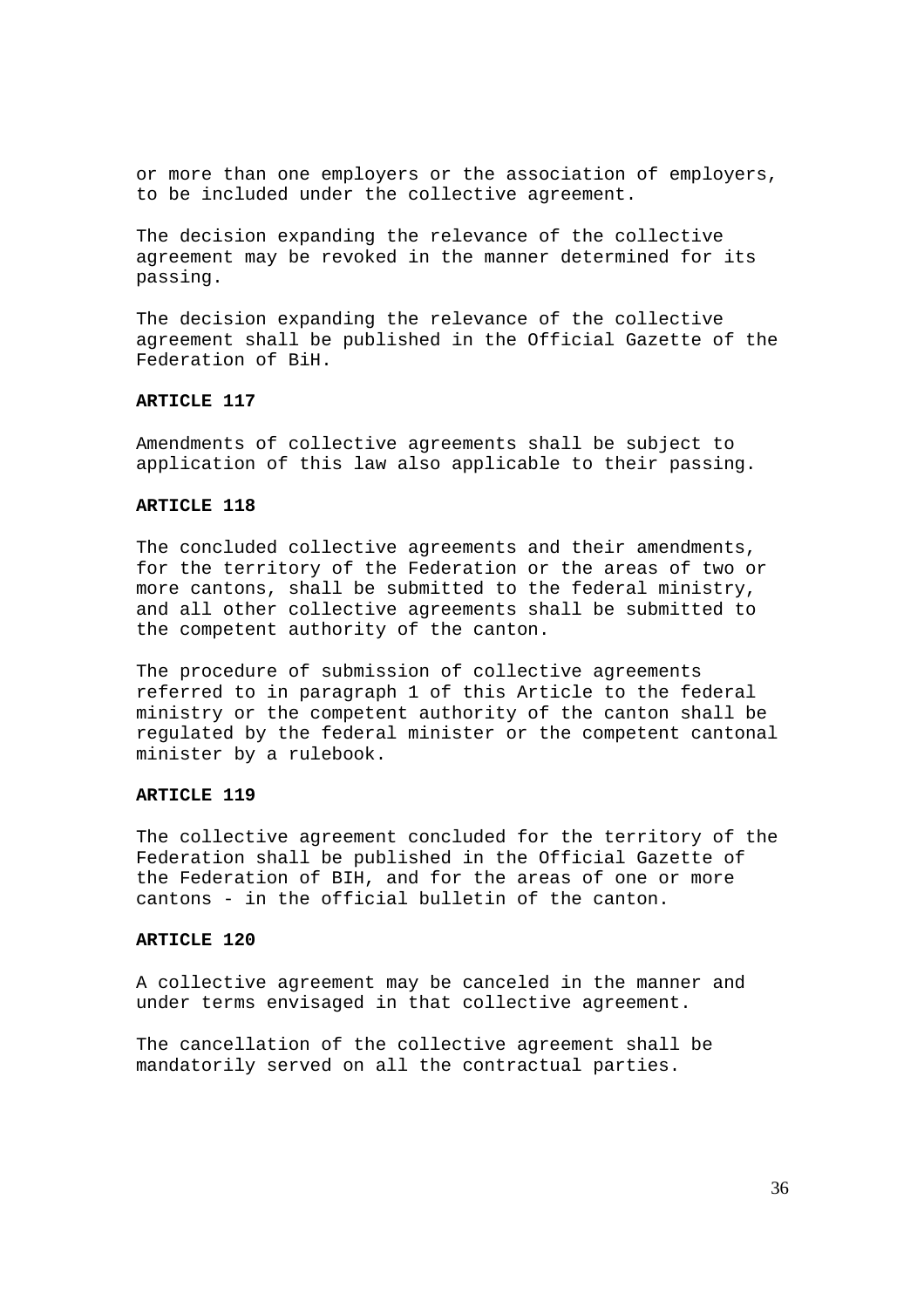The parties of the collective agreement may petition protection of the rights arising from the collective agreement before the competent court.

## **XVI SETTLEMENT OF COLLECTIVE LABOUR DISPUTES**

## **1. RECONCILIATION**

## **ARTICLE 122**

In case of dispute on the conclusion, application, amendment or cancellation of the collective agreement, or any similar dispute related to a collective agreement (a collective labour dispute), if the parties have not agreed upon the manner for a peaceful settlement of the dispute, the reconciliation procedure shall be conducted in accordance with this law.

The reconciliation referred to in paragraph 1 of this Article shall be conducted by the reconciliation council.

#### **ARTICLE 123**

The reconciliation council may be formed for the territory of the Federation, or for the area of the canton.

The reconciliation council for the territory of the Federation shall be formed of three members as follows: the representatives of the employer, of the trade union and a representative elected by the parties in dispute from the list determined by the Federal Minister, and it shall be formed for a four-year period.

The reconciliation council referred to in paragraph 2 of this Article shall pass the rules of procedures before that council.

The administrative jobs for the reconciliation council formed for the territory of the Federation shall be performed by the Ministry.

The costs for the reconciliation council member from the list determined by the Federal Minister shall be paid by the Federal Ministry.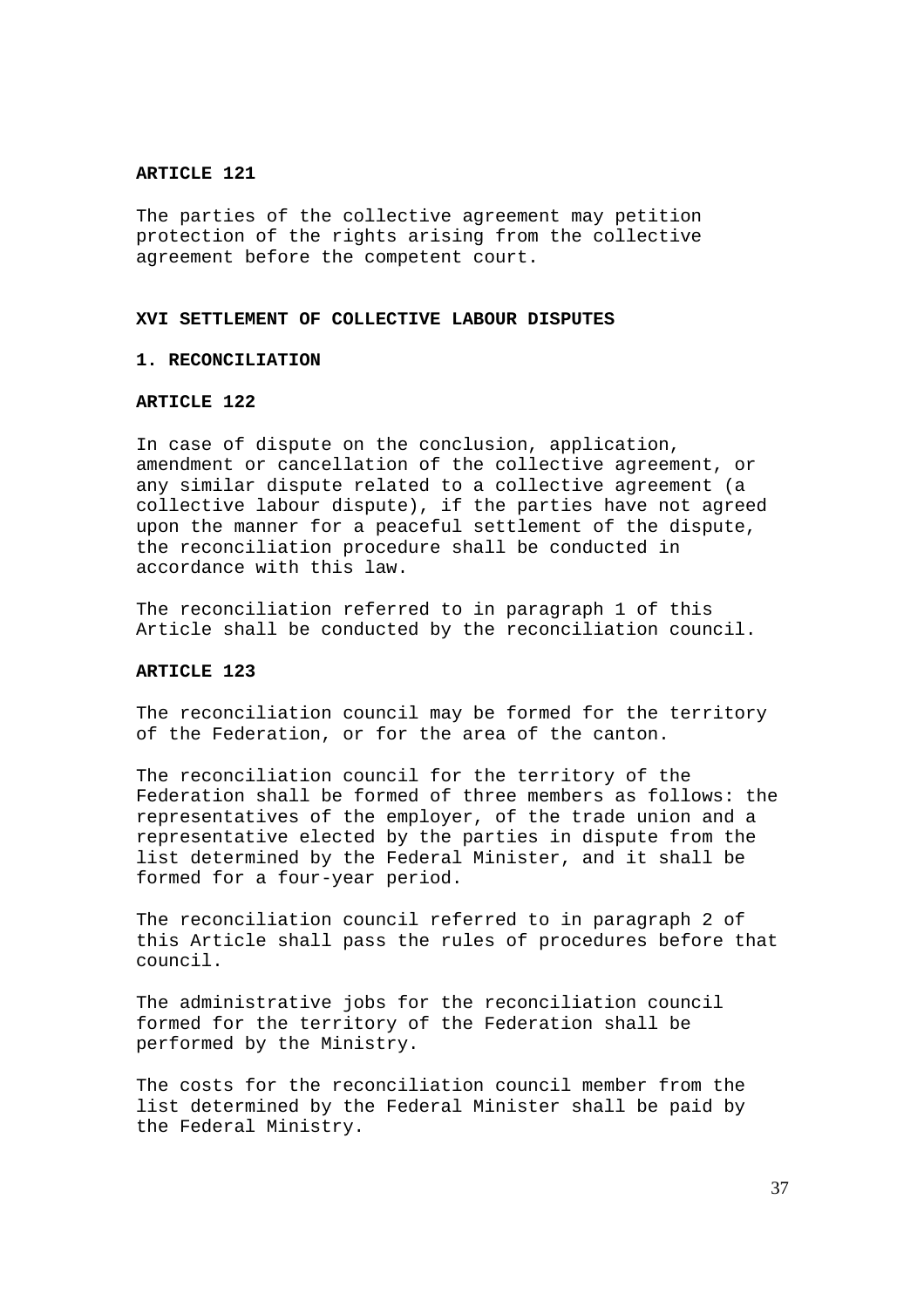The forming of the reconciliation council for the area of the canton, its composition, its method of work and other issues pertaining to the work of that reconciliation council shall be regulated by the law of the canton.

### **ARTICLE 125**

The parties in the dispute may accept or reject the proposal of the reconciliation council, and if they accept it, the proposal has a legal force and effect of a collective agreement.

The parties in dispute shall inform the Federal Ministry or the competent authority of the canton on the results and consequences of the reconciliation within three days from the day of completion of reconciliation, in accordance with the law of the canton.

#### **2. ARBITRATION**

### **ARTICLE 126**

The parties in dispute may agree to entrust the settlement of the collective labour dispute to arbitration.

The appointment of arbiters and of the arbitrary council and other issues related to the arbitration procedure shall be regulated in a collective agreement or consent of the parties.

#### **ARTICLE 127**

The arbitration shall base its decision on the law, other regulations, collective agreement and on fairness.

An arbitrary decision shall be substantiated, unless the parties in dispute decide otherwise.

No appeal is allowed against an arbitrary decision.

An arbitrary decision has a legal force and effect of a collective agreement.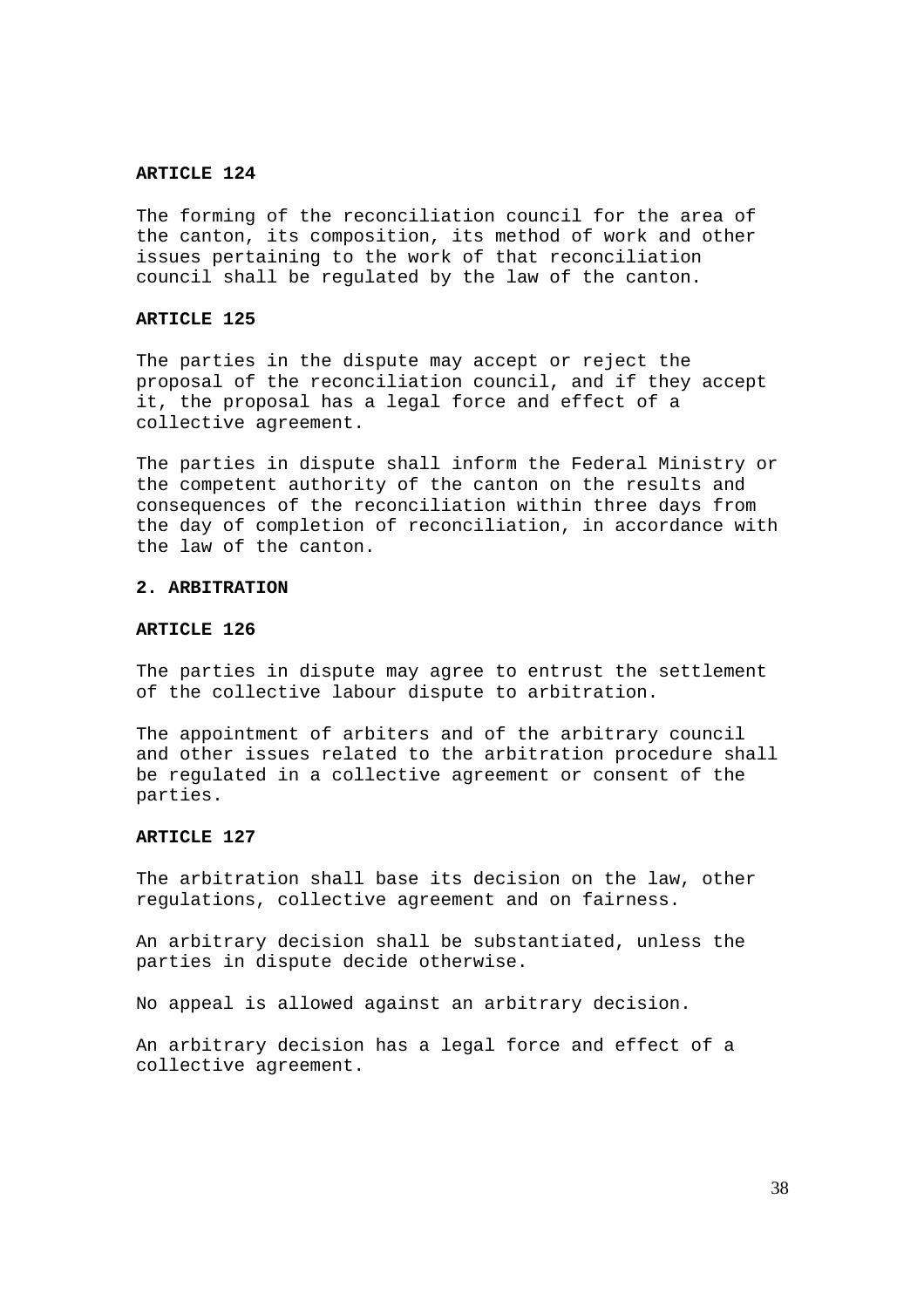### **XVII STRIKE**

### **ARTICLE 128**

The trade union shall be entitled to call upon a strike and conduct it aiming at protection and exercise of economic and social rights and interests of its members.

A strike may be organized only in accordance with the Law on Strike, trade unions' rules on strike and the collective agreement.

A strike may not begin prior to completion of the reconciliation procedure stipulated in this law, that is, prior to conduction of other procedure for peaceful settlement of the dispute on which the parties have consented.

### **ARTICLE 129**

An employee may not be discriminated from other employees for organizing or participating in a strike, in terms of Article 128, paragraph 2, of this law.

An employee may in no manner be forced to participate in a strike.

If an employee proceeds contrary to Article 128, paragraph 2, of this law or if during a strike he deliberately causes damage to the employer, he may be given dismissal, in accordance with the law.

#### **XVIII ECONOMIC-SOCIAL COUNCIL**

#### **ARTICLE 130**

Aiming at implementing and coordinating the economic and social policy, that is, the interests of employees and employers, and at encouraging conclusion and application of collective agreements and their coordination with the measures of the economic and social policy, the Economic-Social Council may be formed.

The economic-social council may be formed for the territory of the Federation or for the area of a canton.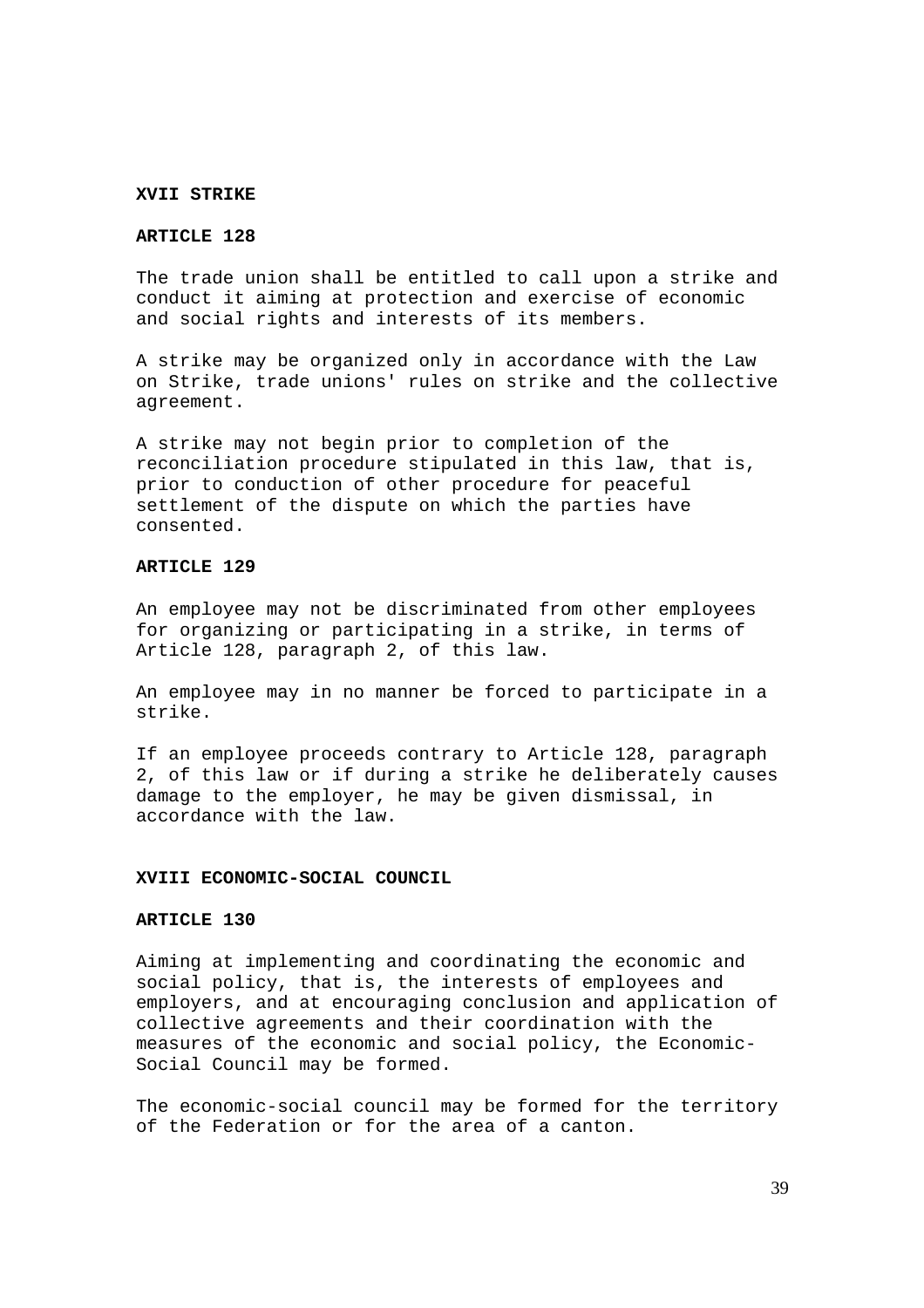The economic-social council shall be based on a trilateral cooperation of the Government of the Federation of Bosnia and Herzegovina (hereinafter referred to as: the Government of the Federation), that is, the government of the canton, the trade union and the employer.

The economic-social council referred to in paragraph 2 of this Article shall be formed by agreement of the interested parties regulating the composition, the competencies and other issues of relevance for the work of this council.

The economic-social council referred to in paragraph 2 of this Article shall pass the rules of procedures on its work, to regulate the manner of passing decisions from its scope of work.

#### **XIX SUPERVISION OF IMPLEMENTATION OF LABOUR REGULATIONS**

#### **ARTICLE 131**

The Federal Labour Inspector shall perform supervision over the implementation of this law and the Federal regulations passed on the basis of this law.

## **ARTICLE 132**

In implementing the supervision, the Federal Labour Inspector shall have powers as determined by the law and the regulations passed on the basis of this law.

The employee, the trade union, the works council and the employer may request the labour inspector to conduct the inspection supervision.

#### **XX SPECIAL PROVISIONS**

**1. WORK RECORD CARD**

#### **ARTICLE 133**

An employee shall have a work record card.

The work record card shall be a public document.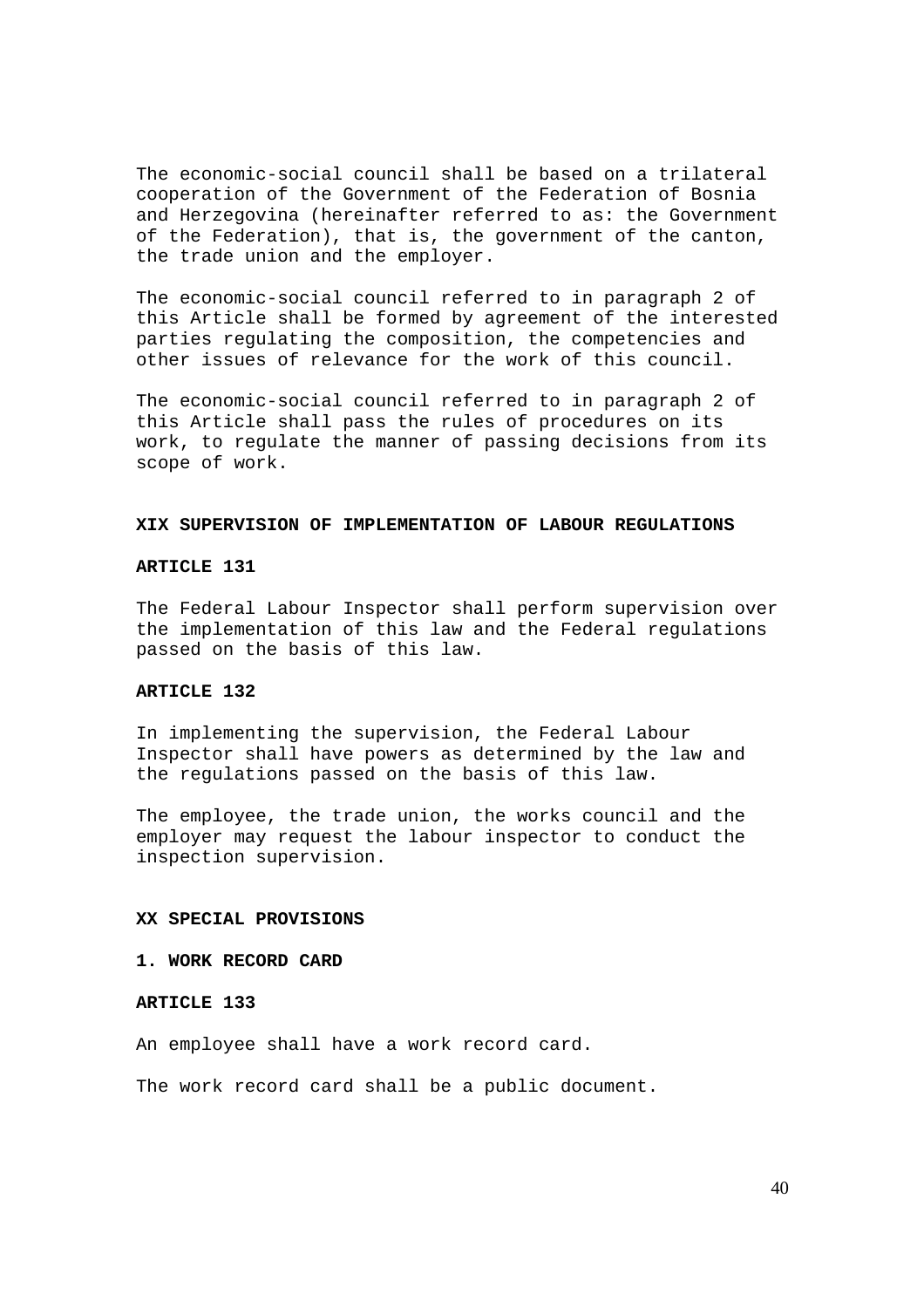The work record card shall be issued by a municipal administration authority in charge of labour issues.

The Federal Minister shall issue the regulation on the work record card to regulate as follows: the content, the issuance procedure, the method of data entry, the procedure of replacement and issuance of new work record cards, the method of keeping the registry book of issued work record cards, the format and method of production, as well as other issues envisaged by the work record card regulations.

### **ARTICLE 134**

On the day of start of her/his employment, the employee shall submit his work record card to the employee, and the employee shall supply the employee with a written acknowledgment to that effect.

On the day of termination of employment, the employer shall return the work record card to the employee, and the employee shall return to the employee the acknowledgment referred to in paragraph 1 of this Article.

The return of the work record card referred to in paragraph 2 of this Article may not be conditioned by potential claims of the employer toward the employee.

### **ARTICLE 135**

In addition to the work record card from Article 134, paragraph 2, of this law, the employer shall also return to the employee all other certificates and documents and at his request he shall issue a letter confirming the jobs s/he worked on and the duration of employment.

The letter of confirmation from paragraph 1 of this Article may not contain the data, which would make the conclusion of a new employment contract more difficult for the employee.

### **2. TEMPORARY AND PERIODICAL JOBS**

#### **ARTICLE 136**

For the purpose of completion of temporary or periodical jobs, a contract may be concluded for performing temporary or periodical jobs, under the following terms: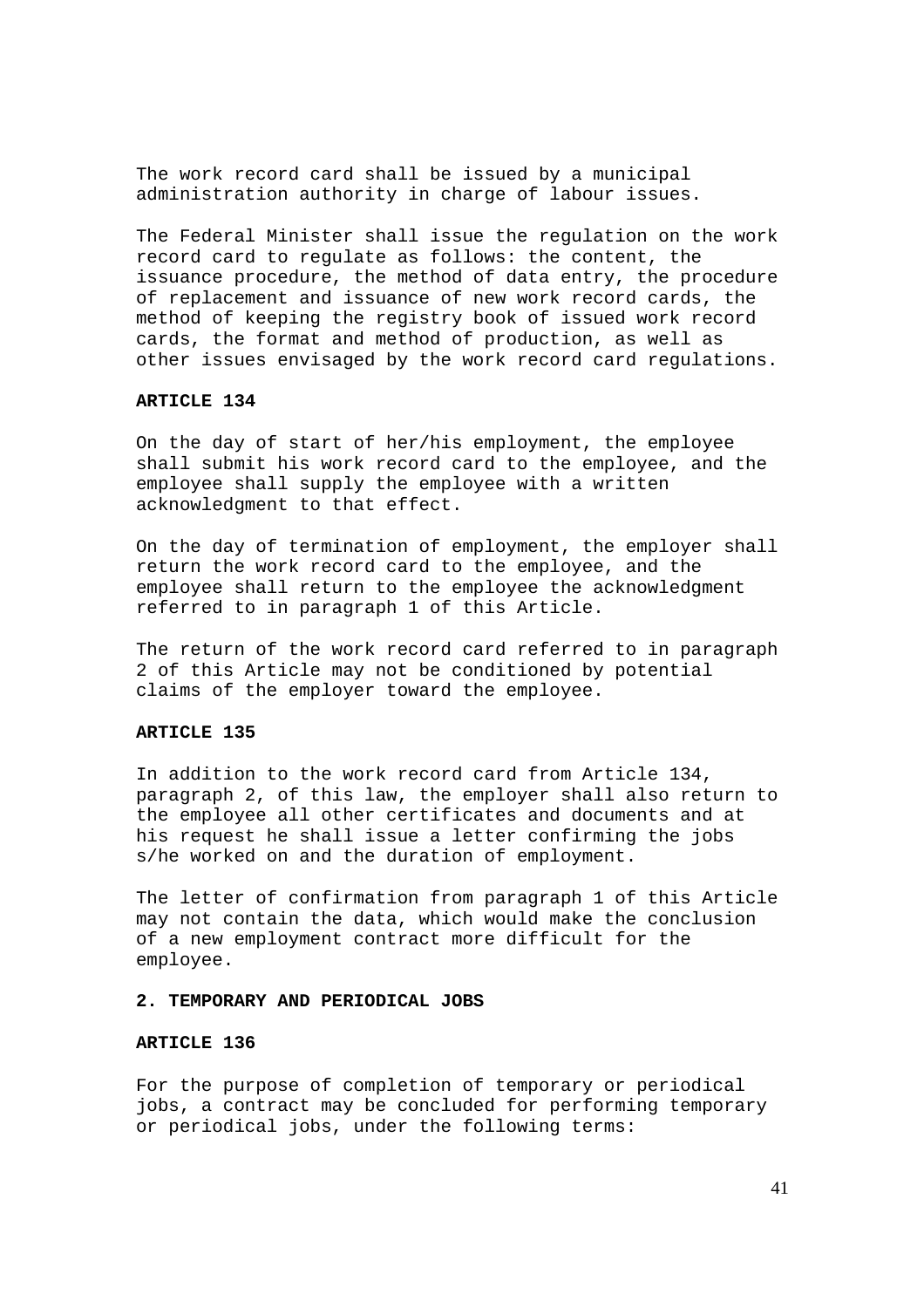1. that the temporary or periodical jobs are determined in the collective agreement or rulebook; 2. that the temporary or periodical jobs do not constitute jobs for which employment contracts are concluded for indefinite or definite period of time, either full-time or part-time, and that their duration does not exceed 60 days within one calendar year.

A person performing temporary or periodical jobs shall be provided with breaks and leave during work under the same terms as for the full-time employees, as well as other rights in accordance with the pension and disability insurance regulations.

### **ARTICLE 137**

A written contract shall be concluded for the purpose of performing the jobs referred to in Article 136 of this law.

The contract referred to in paragraph 1 of this Article shall contain as follows: the type, the manner, the time frame for completing the jobs and the amount of compensation for the job completed.

### **3. EFFECT OF MILITARY SERVICE DURING EMPLOYMENT**

#### **ARTICLE 138**

During military service or reserve military service (hereinafter referred to as: the military service), the rights and obligations of the employee arising from employment shall be at rest.

An employee wishing to continue employment with the same employer after the completion of the military service shall notify him to that effect within 30 days from the day of termination of the military service, and the employer shall be obliged to receive the employee for work within 30 days from the day of the notification by the employee.

The employer shall be obliged to assign the employee having notified the employer in terms of paragraph 2 of this Article to the jobs he performed before starting the military service or to other corresponding jobs, unless the need has ceased for performance of those jobs due to economic, technical or organization reasons in terms of Article 98 of this law.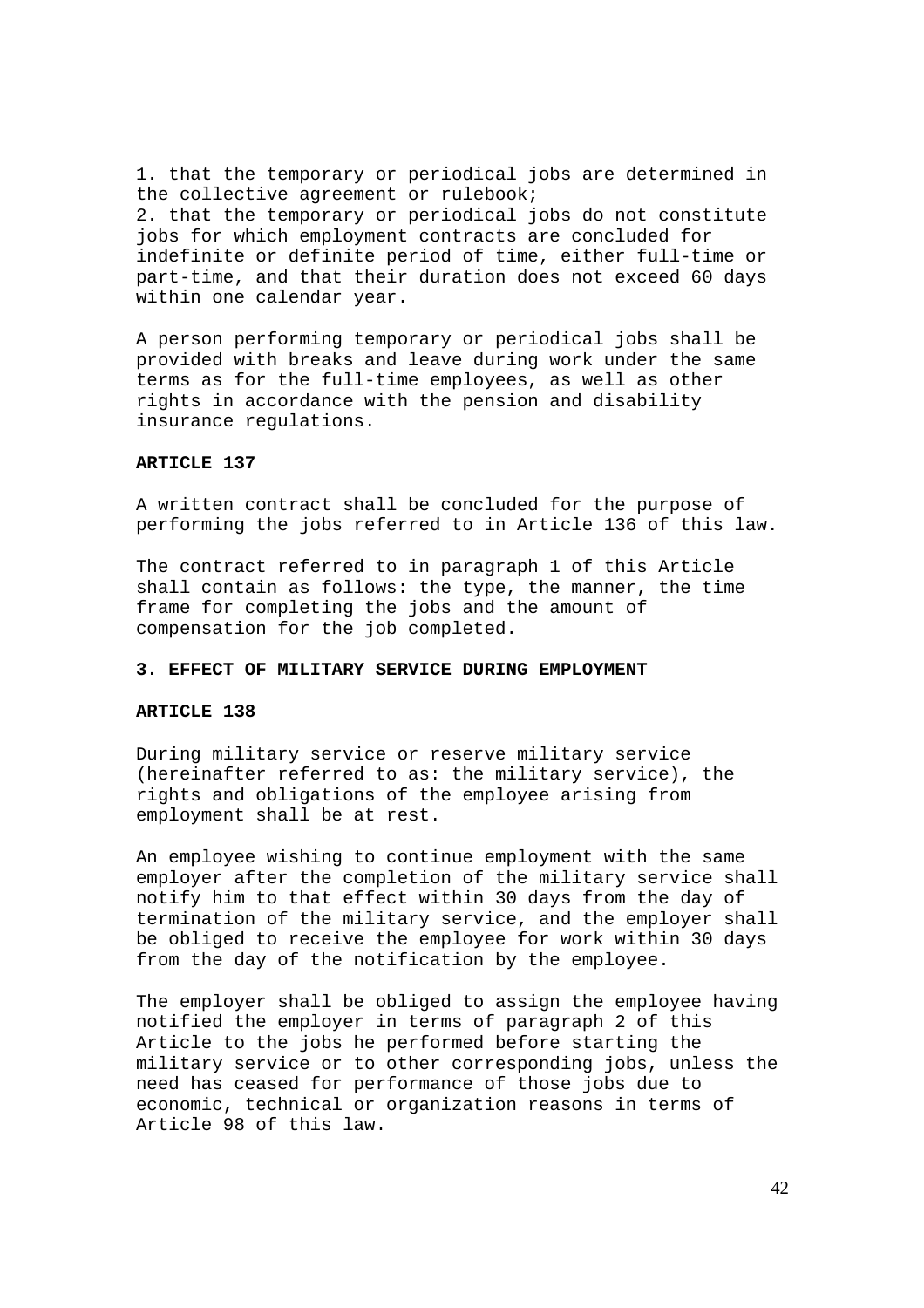If the employer is not able to receive the employee to work, due to the cease of need for performance of jobs in terms of paragraph 3 of this Article, he shall be obliged to pay his dismissal allowance as determined in Article 100 of this law, whereby the average salary shall be brought to the level of the salary to be received by the employee if he were working.

If employment terminates for an employee in terms of paragraph 3 of this Article, the employer shall not be allowed to employ another person with the same qualification or the same expert degree within one year, except the persons from paragraph 1 of this Article.

The rights determined in this law in relation to the military service shall also apply to the persons in the service of the reserve police forces.

### **4. RIGHTS OF REPRESENTATIVES -DELEGATES AND OFFICIALS**

#### **ARTICLE 139**

An employee elected or appointed to a public position, in the bodies of authority of Bosnia and Herzegovina, the Federation of Bosnia and Herzegovina or the cantonal authorities, city and municipality, and an employee elected to perform professional function in trade union, rights and obligations arising from employment shall be at rest at her/his request, for a period not exceeding four years from the day of election or appointment.

The employee from paragraph 1 of this Article shall be suitably subject to application of the provisions from Article 138, paragraphs 2 through 5 of this law.

#### **XXI PENALTY PROVISIONS**

#### **ARTICLE 139 a**

A fine of 1,000.00 KM to 10,000.00 KM shall be imposed on an employer who is a legal entity for an offense, if:

- fails to conclude an employment contract with the employee (Article 2),

- puts the employed person or the person seeking employment in an unfavorable situation (Article 5)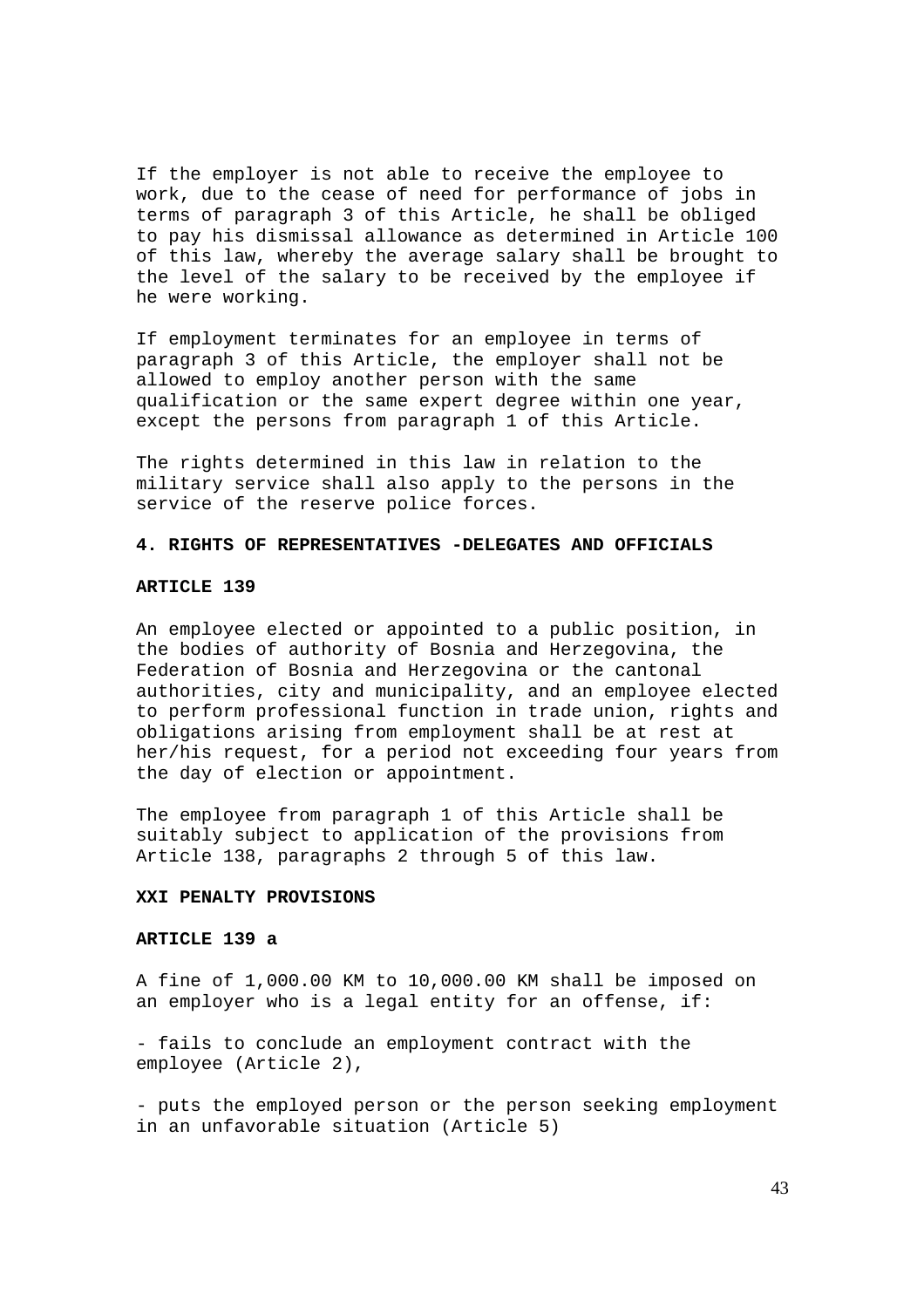For an offense referred to in paragraph 1 of this Article, a fine of 1,000.00 KM to 3,500.00 KM shall be imposed on an employer who is a natural person.

For an offense referred to in paragraph 1 of this Article, a fine of 500,00 KM to 1.000,00 KM shall also be imposed on the responsible person with the employer who is a legal entity.

### **ARTICLE 140**

A fine of 1,000.00 KM to 7,000.00 KM shall be imposed on an employer who is a legal entity for an offense, if:

1. fails to give written confirmation in accordance with Article 21a of this law, 2 concludes employment contract not containing the data as prescribed by this law (Article 21), 3. sends the employee to work abroad, without the employment contract containing the prescribed data (Article 22), 4. requests from employee data that are not directly linked to employment (Article 23),

5. gathers, processes, uses, or supplies to third parties the data on the employee (Article 24),

6. fails to conclude the employment contract with the employee in training in a written form or fails to serve a copy of the contract to the competent employment service within five days upon the conclusion of the contract (Article 26),

7. fails to conclude the volunteer work contract in writing or fails to serve a copy of the contract to the competent employment service within five days upon the conclusion of the contract (Article 28),

8. concludes employment contract contracting the full work hours exceeding the legally prescribed ones (Article 29), 9. requires the employee to work longer hours than the reduced work hours on jobs in which, irrespectively of the safety measures, it is not possible to ensure protection from damaging effects (Article 31),

10. requires the employee to work longer than his full work hours (overtime work) contrary to Article 32, paragraph 1 and 3 of this law,

11. fails to inform the cantonal labour inspector on the overtime work he is obliged to inform him of (Article 32, paragraph 2),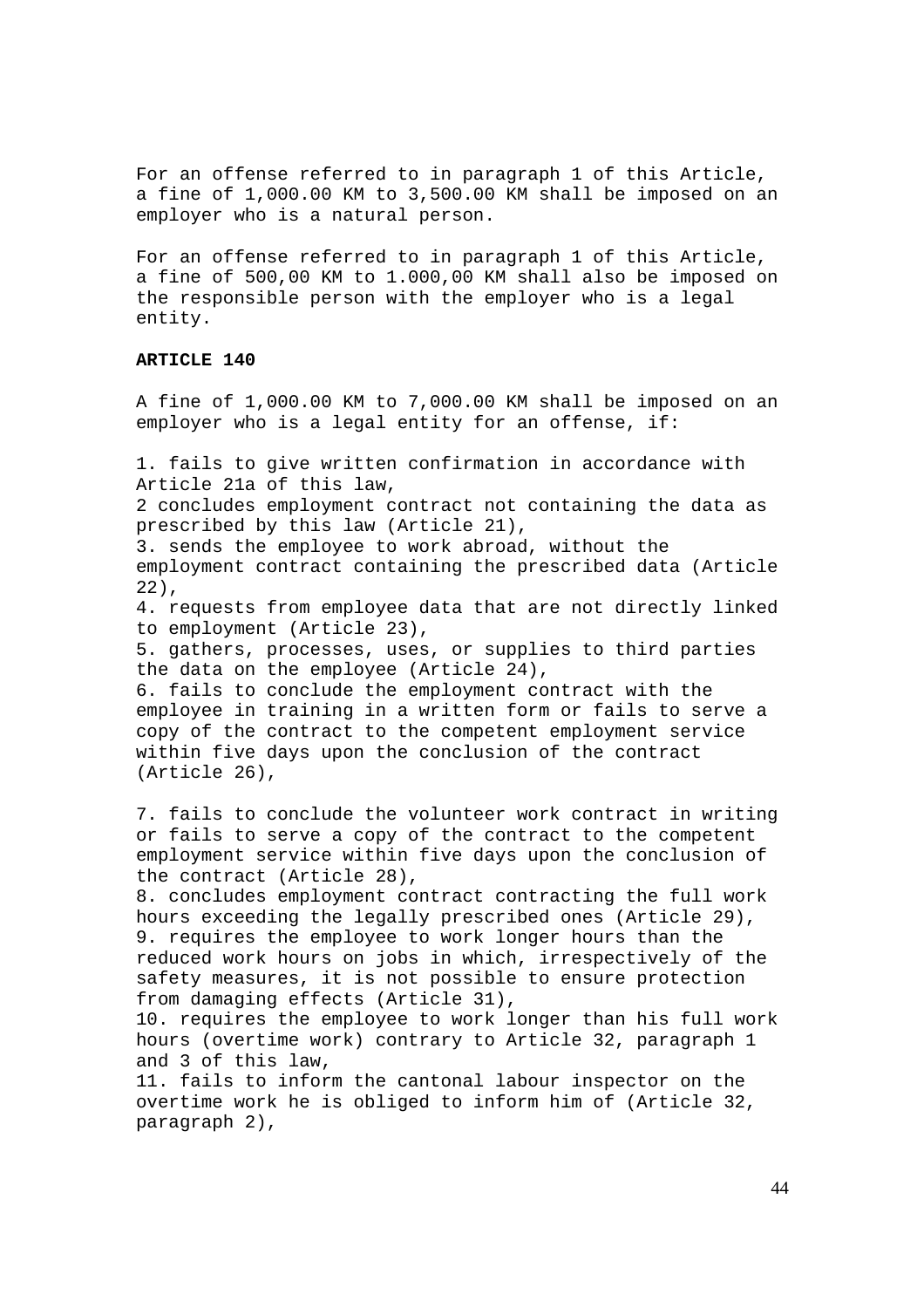12. fails to proceed per the decision of the cantonal labour inspector prohibiting overtime work (Article 32, paragraph 6), 13. orders a minor employee to work overtime (Article 32, paragraph 3), 14. orders overtime work to a pregnant woman, a mother with a child of up to three years of age or a self-supporting parent with a child of up to six years of age, without his written consent (Article 32, paragraph 4), 15. orders night work for a woman employed in industry contrary to Article 35, paragraph 1, 16. orders night work for a minor employee (Article 36), 17. fails to allow an employee to use breaks and leave during work (Article 37), 18. fails to allow an employee to use daily and weekly breaks and leave (Articles 38 and 39), 19. fails to allow an employee to use annual paid holidays in the shortest duration as determined by this law (Article 41, paragraph 1), 20. denies the employee the right to use annual holidays, that is, pays him the payment of compensation in lieu of annual leave (Article 45), 21. fails to allow an employee to use paid leave (Article 46, paragraph 1), 22. assigns a minor employee to work on the jobs contrary to the provisions of this law (Article 51, paragraph 1), 23. employs a woman on an underground job (in mines) (Article 52), 24. refuses to employ a woman because her pregnancy, or cancel her employment contract, or assigns her to other jobs contrary to the provisions of this law (Article 53), 25. reduces salary to a woman contrary to the provisions of this law (Article 54, paragraph 2), 26. displaces a woman contrary to Article 54, paragraph 4, of this law, 27. fails to allow a woman to use maternity leave (Article 55), 28. fails to allow the father or the adoptive parent of the child to exercise the rights from Article 55 of this law, (Article 56), 29. fails to allow to the woman or to the father of the child to work half-time (Article 57), 30. fails to allow to one of the parents or adoptive parents to exercise the right under the terms prescribed in Article 58 of this law, 31. prevents a woman to be absent from work in order to nurse her child (Article59),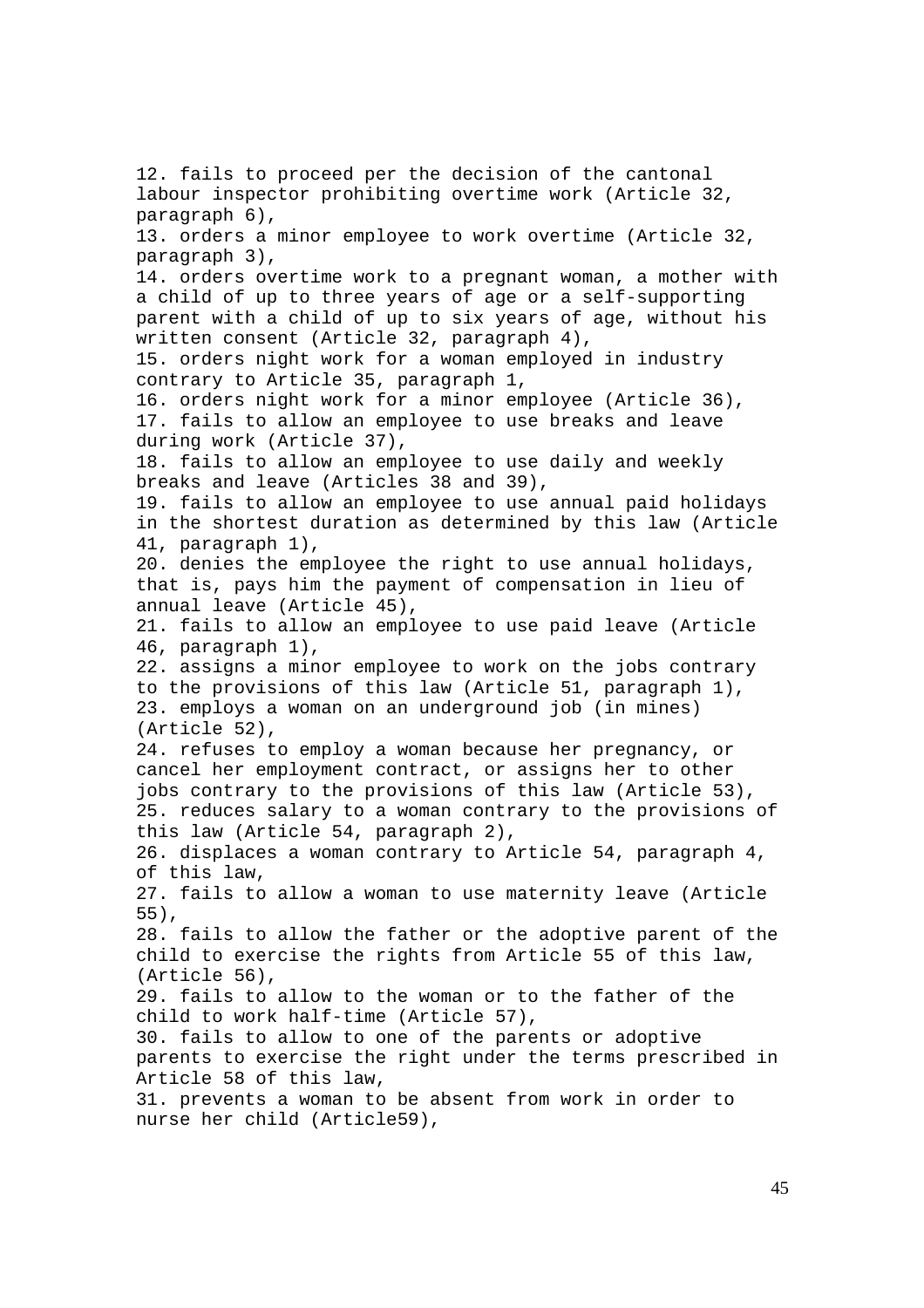32. disallows the exercise of right from Article 63, paragraph 1, of this law to one of the parents or adoptive parents of a seriously handicapped child, 33. dismisses an employee who has suffered injury at work or has developed a professional disease temporarily depriving him of work ability (Article 64), 34. fails to return an employee to the jobs he previously performed or to other appropriate jobs (Article 65, paragraph 2), 35. fails to offer other jobs to an employee (Article 66, paragraph 1), 36. fails to give advantage to an employee in expert training, qualifying or specialization (Article 66, paragraph 2), 37. cancels employment contract to an employee with a reduced work ability or immediate risk of developing disability contrary to Article 67the provisions of this law, 38. pays salary in the amount lower than the one determined in the collective agreement or the rulebook (Article 69, paragraph 2), 39. fails to pay salary within the period as determined in Article 70, paragraph 1 of this law, 40. collects his claim to the employee contrary to Article 74 of this law, 41. terminates the employment contract contrary to Article 87 of this law, 42. disallows the employee the right to present his defense (Article 90), 43. proceeds contrary to Article 93 of this law, 44. fails to serve a dismissal in written form to the employee (Article 94), 45. fails to fulfill his obligations to the employee from Article 96, paragraph 1, of this law, 46. fails to consult the works council in accordance with Article 98 of this law, 47. fails comply with Article 99, 48. concludes employment contract with another employee (Article 99, paragraph 5), 49. discriminates an employee for organizing or participating in strike (Article 129, paragraph 1), 50. prevents or attempts at preventing the Federal Labour Inspector in conducting supervision (Article 131), 51. refuses to return the work record card to an employee (Article 134, paragraph 2), 52. proceeds contrary to the provisions of Articles 136 and 137 of this law,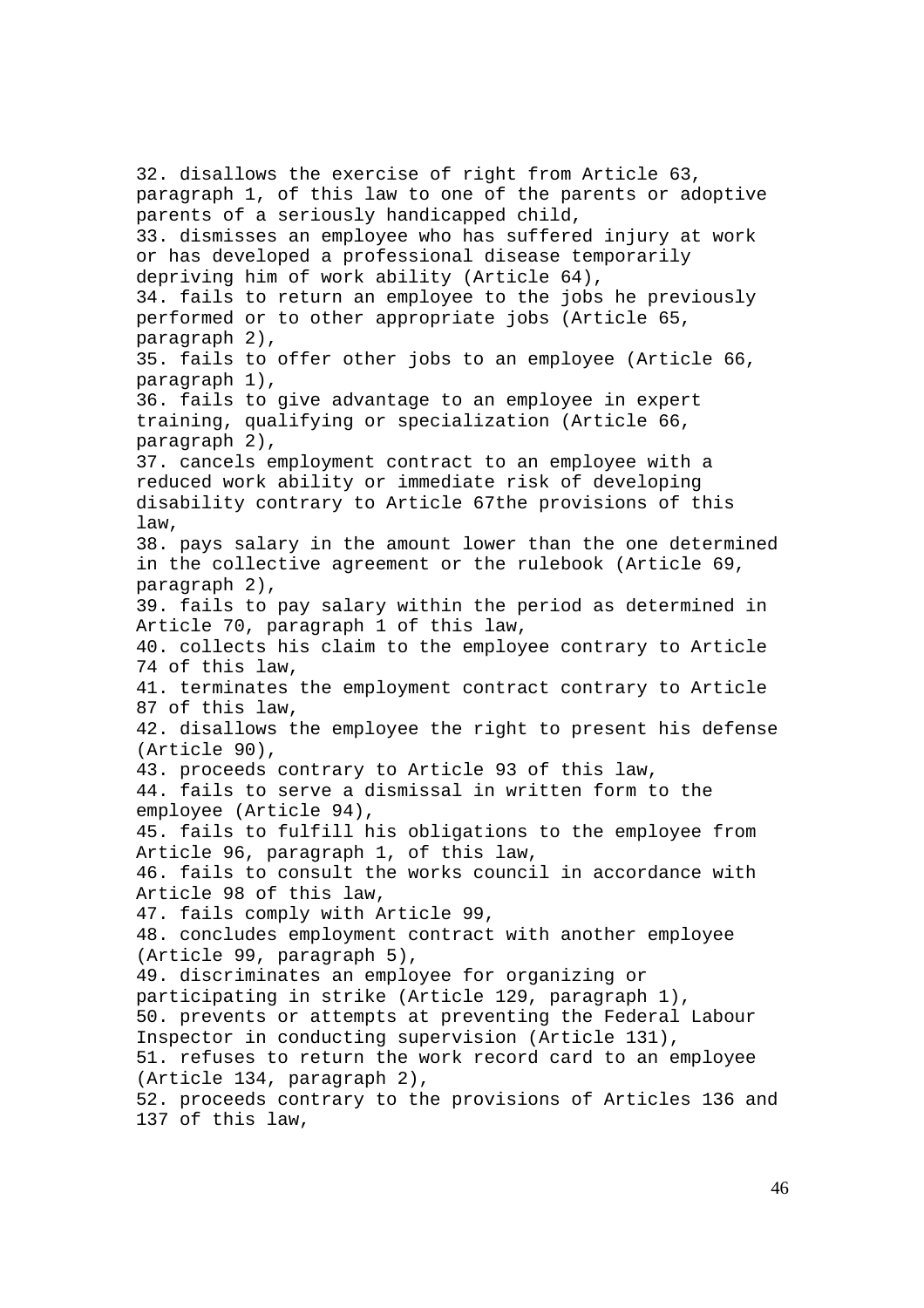53. fails to coordinate rulebook within six months from the days of entering this law into force ( Article 141), 54. fails to conclude employment contract with an employee within the period of three months from Article 142 of this law, 55. employs another person contrary to the provisions of Article 143, paragraph 6 of this law.

If the offense referred to in paragraph 1 of this Article has been made to a minor employee, the bottom and top limits of the fine shall be doubled.

For an offense referred to in paragraph 1 of this Article, a fine of 500,00 KM to 2,500,00 KM shall be imposed on an employer who is a natural person.

For an offense referred to in paragraph 1 of this Article, a fine of 200,00 KM to 1,000,00 KM shall also be imposed on the responsible person with the employer who is a legal entity.

## **XXII TRANSITIONAL AND FINAL PROVISIONS**

### **ARTICLE 141**

Employers shall be obliged to coordinate their rulebooks with the provisions of this law within six months from the day of its entering into force.

## **ARTICLE 142**

Within three months from entering of this law into force, employers shall be obliged to offer employees to conclude employment contracts in accordance with this law.

An employee not offered by the employer to conclude employment contract referred to in paragraph 1 of this Article shall remain in employment for a definite or indefinite period of time.

The contract from paragraph 1 of this Article may not be more adverse than the terms under which the employment was initially established, that is, under which the labour relations were regulated between the employee and the employer prior to the date of concluding the contract referred to in paragraph 1 of this Article, unless those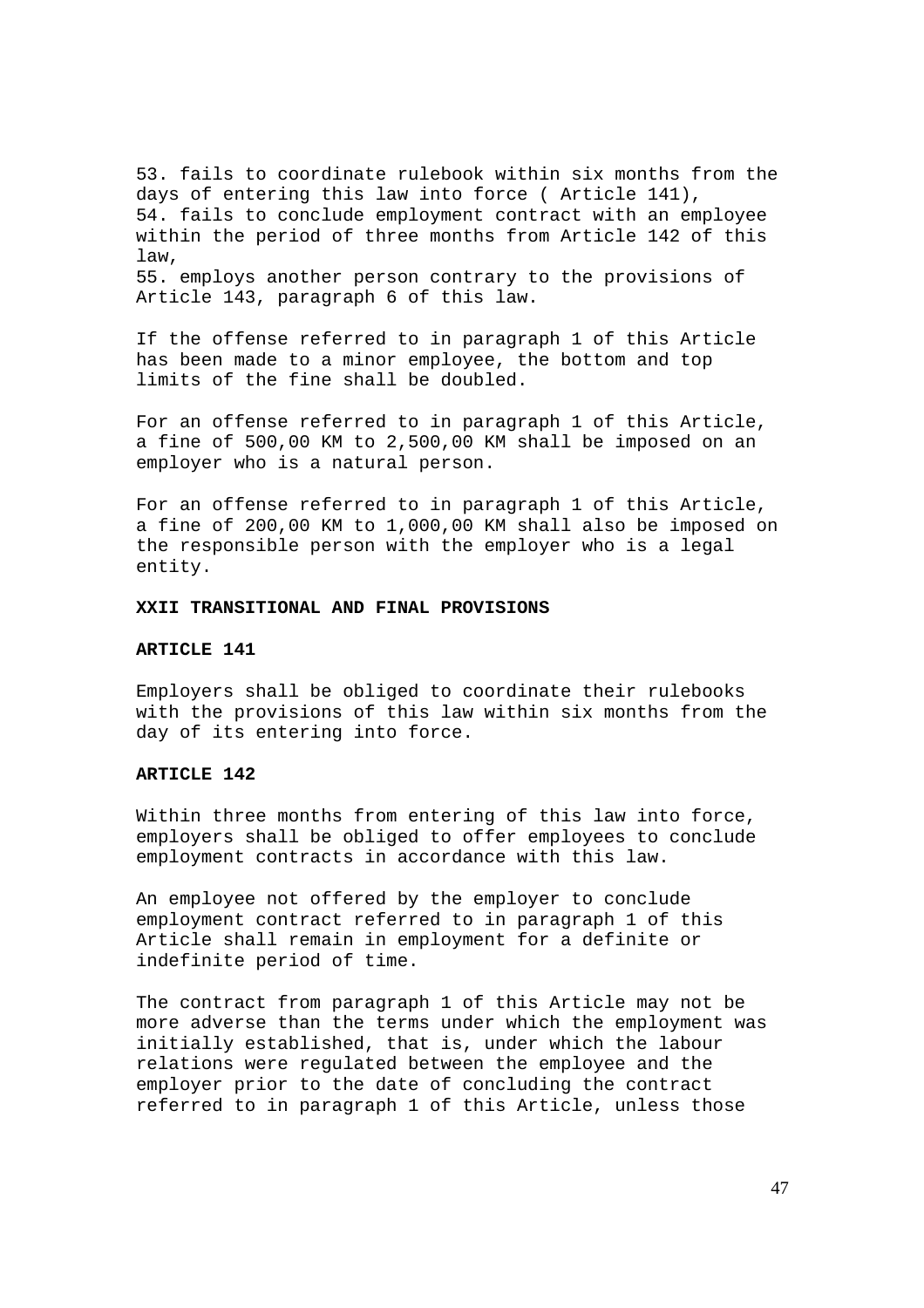issues are otherwise regulated in the provisions of this law.

If an employee fails to accept the offer of the employer to conclude employment contract in accordance with paragraph 1 of this Article, his employment shall be terminated within 30 days from the day of serving the employment contract for conclusion.

If the employee accepts the offer of the employer, believing that the contract offered to him by the employer is not in accordance with paragraph 3 of this Article, s/he may contest the validity of the employer's offer before a competent court within 15 days from the day of accepting the offer.

## **ARTICLE 143**

An employee who is found to be on a waiting list on the date of the entry into force of this law shall continue to have that status not longer than six months from the date of the entry into force of this Law, unless the employer calls the employee back to work before the deadline expires.

An employer who was employed on 31 December 1991 and who addresses her/his employer in writing or personally until 3 months after the entry into force of this law in order to establish working and legal status, while in this period s/he did not establish employment with any other employer, shall also be considered as "employee on hold".

For the duration of her/his waiting status, the employee shall be entitled to salary compensation to the amount fixed by the employer.

If the employee who is on waiting as described in paragraph 1 and 2 of this Article, is not called back to work within the deadline set in paragraph 1 of this Article, her/his employment shall be terminated, and s/he shall be entitled to severance allowance which shall be determined on the basis of the average monthly salary paid at the Federation level, on the date of the entry into force of this law, as published by the Federation Statistics Bureau.

The severance allowance from paragraph 4 of this Article shall be paid to the employee for the whole insurance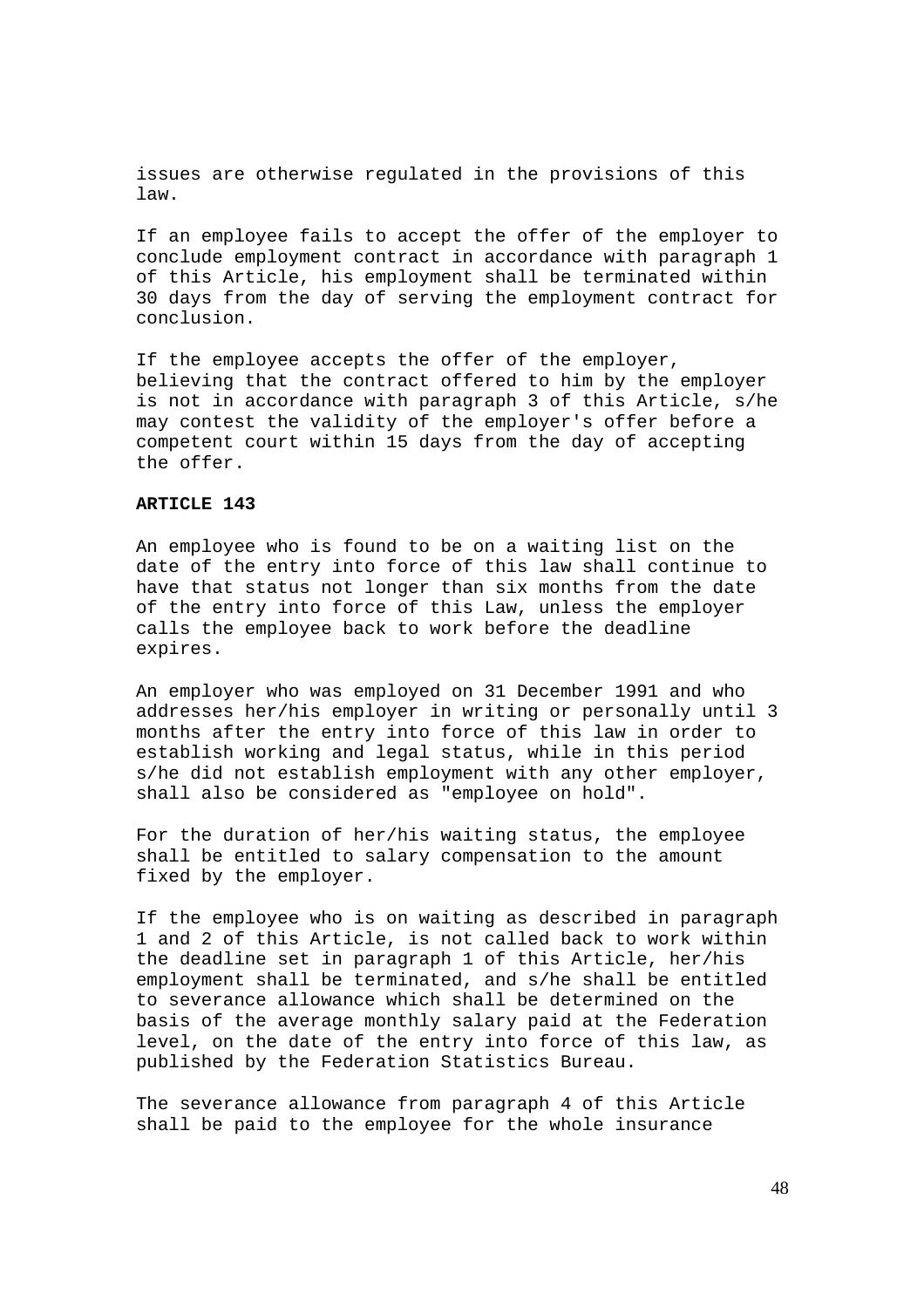record, and shall be determined in a manner that the average salary from paragraph 4 of this Article is multiplied by the following coefficients: insurance record coefficient – up to 5 years 1,33 – from 5 to 10 years 2,00 – from 10 to 20 years 2,66 – over 20 years 3,00.

As an exception, in lieu of the severance allowance, the employer and the employee may come to an agreement on an alternative type of compensation.

The manner, terms and deadlines for payment of the severance allowance referred to in paragraph 4 and 5 of this Article shall be defined in a written contract concluded between the employer and the employee.

If a person's employment terminates pursuant to the above paragraph 4 of this Article, the employer may not hire, within a one year period, a person of the same qualification or the same education level other than the person referred to in the above paragraphs 1 or 2, if the latter is unemployed.

### **ARTICLE 143 a**

An employee believing that her/his employer has violated the right defined in Article 143, paragprahs 1 and 2, may file a complaint within 90 days from the date of the entry into force of this law to the cantonal commission for implementation of Article 143 of the Labour Law (hereinafter referred to as: cantonal commission), which is formed by the cantonal minister in charge of work (hereinafter referred to as: cantonal minister). The appeals to the decisions of the cantonal commission shall be considered by the Federal commission for implementation of Article 143 (hereinafter referred to as: Federal commission), which is formed by the federal minister. In case the cantonal commission does not perform the function it has been formed for, the Federal commission shall take over the competencies of the cantonal commission. If a procedure concerning the rights of the employees from Article 143, paragraph 1 and 2 of this law has been initiated before the competent court, the court shall delegate the request to the cantonal commission and announce the decision on the interruption of the procedure.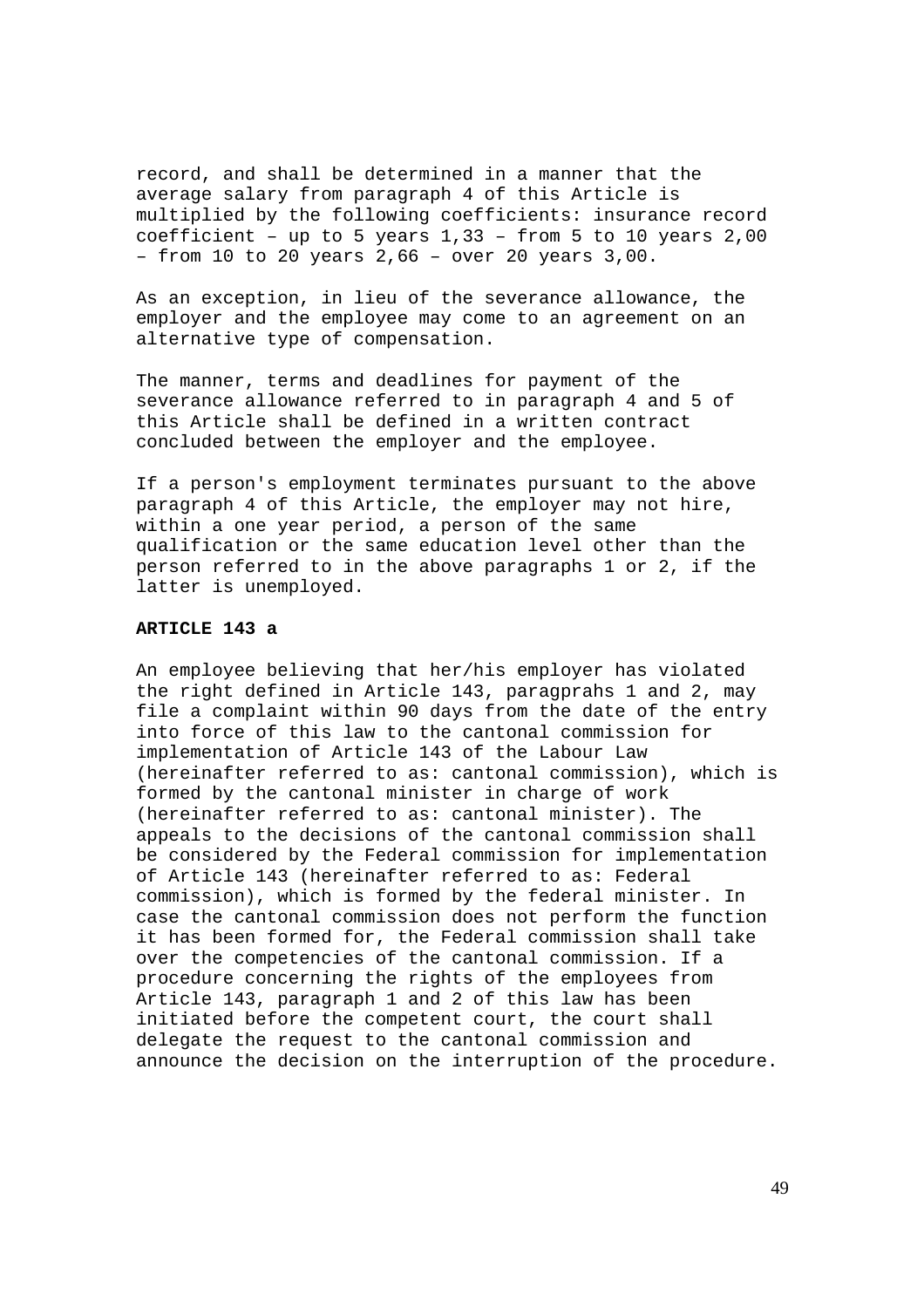#### **ARTICLE 143 b**

The members of the federal and cantonal commission are appointed by the federal and cantonal minister on the basis of their professional experience and capabilities to perform this function. The members of the commission must be independent and objective and cannot be appointed among high-ranking officials, nor can they have any political mandates. The Federal ministry and the competent cantonal organ will meet the expenditures of the Federal and the cantonal commission.

### **ARTICLE 143 c**

The Federal and the cantonal commission may:

1. hear the employee, the employer and their representatives

2. call witnesses and experts

3. seek from the government organs and employers to submit all relevant information.

#### **ARTICLE 144**

Employees whose employment is at rest in accordance with the regulations applicable before the day of entry into force of this law, and who by this law are not entitled to have employment at rest, shall be entitled to return to the jobs performed by them previously or to other appropriate jobs within six months from the day of entry into force of this law.

## **ARTICLE 145**

The procedures to exercise and protect the rights of employees instituted before this law has entered into force shall be completed per the provisions of the regulations applicable in the territory of the Federation before the day of entry into force of this law, if this is more favorable for the employees.

## **ARTICLE 146**

The Government of the Federation shall determine, with prior consultation with the parties in conclusion of the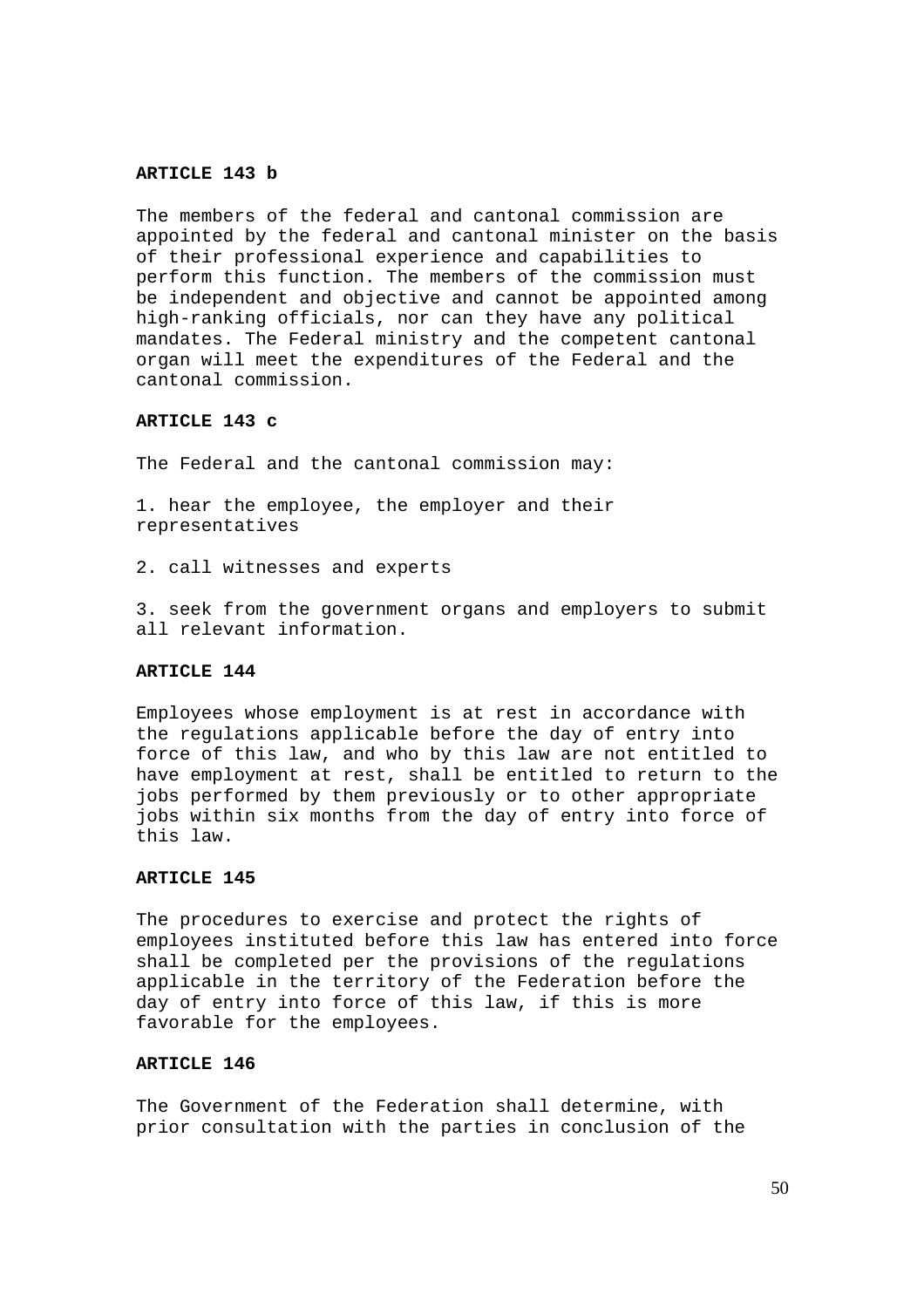collective agreement, the amount, the manner and the terms of coordinating of the lowest salary, until the salaries are not regulated by collective agreements, and at longest within one year from the day of entry into force of this law,

The decision on the amount of the lowest salary referred to in paragraph 1 of this law shall be published in the "Official Gazette of the Federation of BiH".

### **ARTICLE 147**

The regulations envisaged for enforcement of this law shall be passed within three months from the day of entry into force of this law.

#### **ARTICLE 148**

Until the adoption of the regulations referred to in Article 147 of this law, the regulations that have been applied before the day of entry into force of this law shall apply.

### **ARTICLE 149**

The competent authorities of the canton shall pass regulations in accordance with this law within three months from the day of entry into force of this law.

### **ARTICLE 150**

On the date when this law shall come into effect, the laws and regulations on labour relations and salaries which had been in effect in the Federation until the date this law become effective, shall cease to operate in the territory of the Federation, except provisions from Article 148 of this law.

## **ARTICLE 151**

This law shall come into effect on the eight day after being published in the Official Gazette of the Federation of Bosnia and Herzegovina.